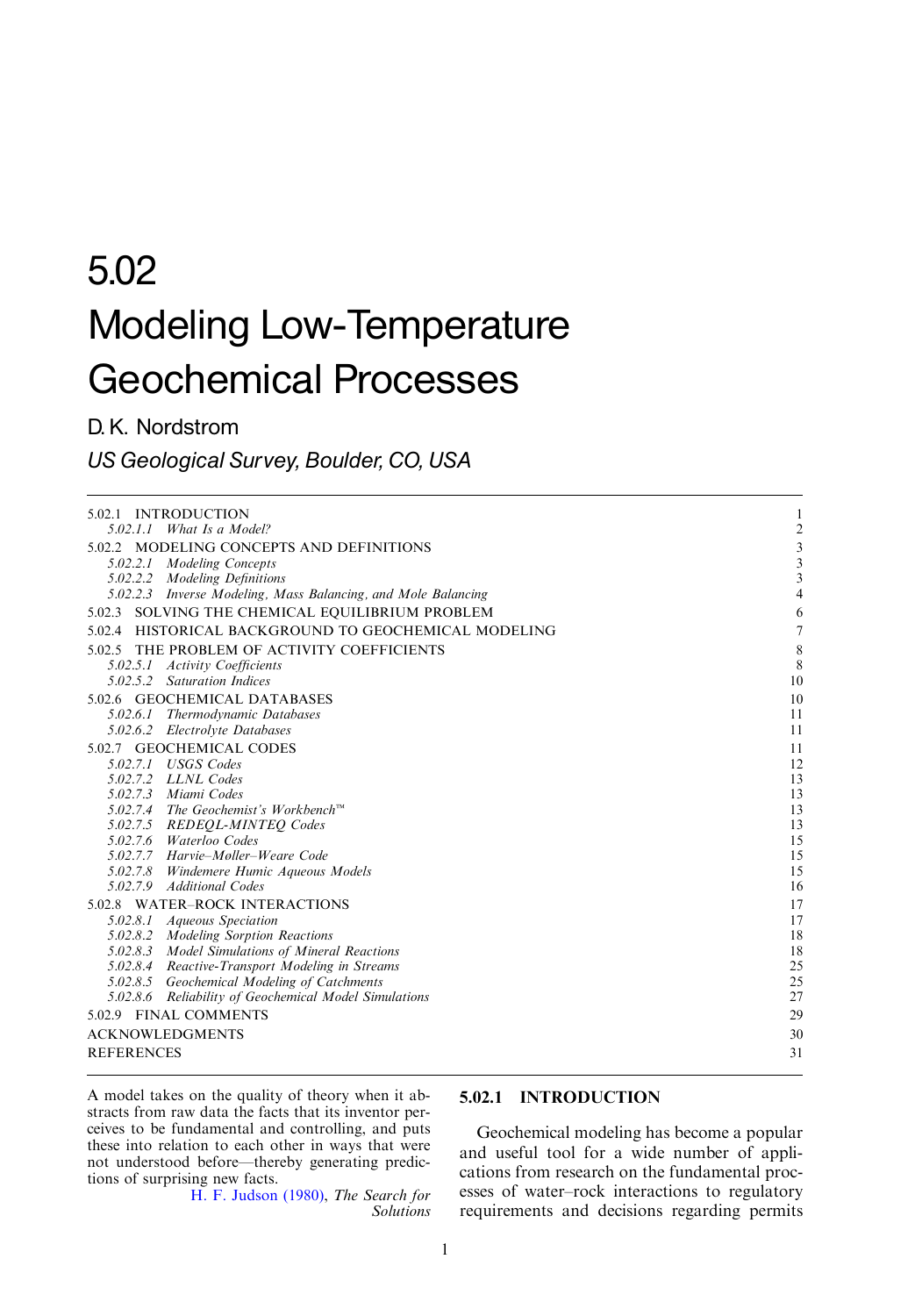for industrial and hazardous wastes. In lowtemperature environments, generally thought of as those in the temperature range of  $0-100\degree C$ and close to atmospheric pressure  $(l \text{ atm})$  $1.01325$  bar = 101,325 Pa), complex hydrobiogeochemical reactions participate in an array of interconnected processes that affect us, and that, in turn, we affect. Understanding these complex processes often requires tools that are sufficiently sophisticated to portray multicomponent, multiphase chemical reactions yet transparent enough to reveal the main driving forces. Geochemical models are such tools. The major processes that are required to model include mineral dissolution and precipitation; aqueous inorganic speciation and complexation; solute adsorption and desorption; ion exchange; oxidation–reduction, or redox transformations; gas uptake or production; organic matter speciation and complexation; evaporation; dilution; water mixing; reaction during fluid flow; reaction involving biotic interactions; and photoreaction. These processes occur in rain, snow, fog, dry atmosphere, interactions with flora and fauna, vegetative decay, soils, bedrock weathering, streams, rivers, lakes, groundwaters, estuaries, brines, and diagenetic environments. Geochemical modeling attempts to understand the redistribution of elements and compounds, through anthropogenic and natural means, for a large range of scale from nanometer to global. ''Aqueous geochemistry'' and ''environmental geochemistry'' are often used interchangeably with ''low-temperature geochemistry'' to emphasize hydrologic or environmental objectives.

Recognition of the strategy or philosophy behind geochemical modeling is not often discussed or explicitly described. [Plummer \(1984,](#page-35-0) [1992\)](#page-35-0) and [Parkhurst and Plummer \(1993\)](#page-35-0) compare and contrast two approaches for modeling groundwater chemistry: (1) ''forward modeling,'' which predicts water compositions from hypothesized reactions and user assumptions and (2) ''inverse modeling,'' which uses specific water, mineral, and isotopic compositions to constrain hypothesized reactions. These approaches simply reflect the amount of field information available. With minimal information on a site, a modeler is forced to rely on forward modeling. Optimal information would include detailed mineralogy on drill cores or well cuttings combined with detailed water analyses at varying depths and sufficient spatial distribution to follow geochemical reactions and mixing of waters along defined flow paths. With optimal information, a modeler will depend on inverse modeling.

This chapter outlines the main concepts and key developments in the field of geochemical modeling for low-temperature environments and illustrates their use with examples. It proceeds with a short discussion of what modeling is, continues with concepts and definitions commonly used, and follows with a short history of geochemical models, a discussion of databases, the codes that embody models, and recent examples of how these codes have been used in water–rock interactions. An important new stage of development has been reached in this field with questions of reliability and validity of models. Future work will be obligated to document ranges of certainty and sources of uncertainty, sensitivity of models and codes to parameter errors and assumptions, propagation of errors, and delineation of the range of applicability.

#### 5.02.1.1 What Is a Model?

A ''model'' has a relation to ''reality,'' but reality is experiential, and the moment we attempt to convey the experience we are seriously constrained by three limitations: our own ability to communicate, the capability of the communication medium to portray the experience, and the ability of the person receiving the communication to understand it. Communication requires the use of language and the use of percepts and concepts, and the process of perceiving, conceiving, and communicating is an abstracting process that removes us from the immediate experience. Any attempt to transform an experience into language suffers from this abstraction process so that we lose the immediate experience to gain some understanding of it. The problem is to transform existential knowledge to communicated or processed knowledge and to eliminate unnecessary subjectivity from objective knowledge. To communicate knowledge, we must use a simplified and abstract symbolism (words, mathematics, pictures, diagrams, analogs, allegories, three-dimensional physical constructs, etc.) to describe a material object or phenomenon, that is, a model. Models take on many forms but they are all characterized by being a simplification or idealization of reality. "... models include only properties and relationships that are needed to understand those aspects of the real system that we are interested in  $\ldots$ " [\(Derry, 1999\)](#page-31-0). Assumptions, both explicit and implicit, are made in model construction, because either we do not know all the necessary properties or we do not need to know them. Hopefully, models have caught the essential properties of that which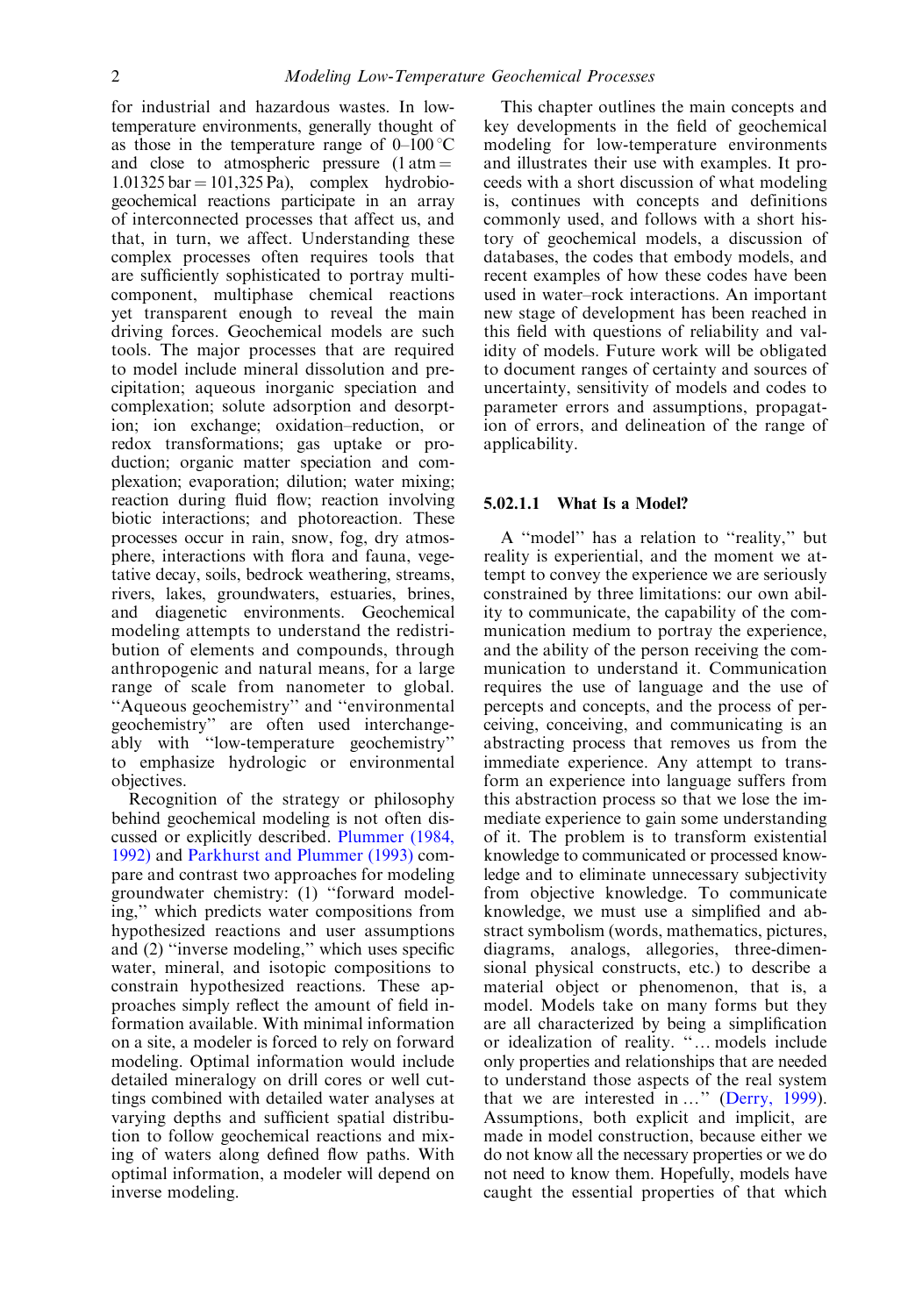they are attempting to portray so that they are useful and lead to new insights and to better answers for existing questions and problems.

Science and scientific models begin as ideas and opinions that are formalized into a language, often, but not necessarily, mathematical language. Prior to the late nineteenth century, models (not usually called as such) were developed to explain and generalize observations of phenomena. Beginning in the late nineteenth century, a new perspective developed in science that became known as logical positivism. This perspective emphasized the predictive capability of science through hypothesis testing, or the hypothetico-deductive description of science and modeling. Useful and rigorous science (and models) should have testable consequences. The emphasis on testability, or falsifiability, is considered a fundamental attribute ([Popper, 1934\)](#page-35-0). [Greenwood](#page-31-0) [\(1989\)](#page-31-0) stated that the word model should be reserved "... for well-constrained logical propositions, not necessarily mathematical, that have necessary and testable consequences, and avoid the use of the word if we are merely constructing a scenario of possibilities.'' Hence, a scientific model is a testable idea, hypothesis, theory, or combination of theories that provides new insight or a new interpretation of an existing problem. An additional quality often attributed to a model or theory is its ability to explain a large number of observations while maintaining simplicity (Occam's razor). The simplest model that explains most of the observations is the one that will have the most appeal and applicability.

Models are applied to a ''system,'' or a portion of the observable universe separated by well-defined boundaries for the purpose of investigation. A chemical model is a theoretical construct that permits the calculation of chemical properties and processes, such as the thermodynamic, kinetic, or quantum mechanical properties of a system. A geochemical model is a chemical model developed for geologic systems. Geochemical models often incorporate chemical models such as ion association (IA) and aqueous speciation together with mineralogical data and assumptions about mass transfer to study water–rock interactions.

A computer code is obviously not a model. A computer code that incorporates a geochemical model is one of several possible tools for interpreting water–rock interactions in low-temperature geochemistry. The computer codes in common use and examples of their application will be the main focus of this chapter. It is unfortunate that one commonly finds, in the literature, reference to the MINTEQ model or the PHREEQE model or the EQ3/6 model

when these are not models but computer codes. Some of the models used by these codes are the same so that a different code name does not necessarily mean a different model is being used.

#### 5.02.2 MODELING CONCEPTS AND DEFINITIONS

## 5.02.2.1 Modeling Concepts

Many different forms of models are utilized, usually dictated by the objectives of research. ''Conceptual models'' are the most fundamental. All of us have some kind of concept of water–rock interactions. For a groundwater interacting with aquifer minerals, one might conceive that most minerals would be undersaturated in the area of recharge but that some minerals (those that dissolve fastest) would become saturated at some point down gradient, having reached their equilibrium solubility (a state of ''partial equilibrium''). The conceptual model can be formalized into a set of mathematical equations using chemical principles, the ''mathematical model,'' entered into a computer program, the ''code,'' and predictions made to test the assumptions (and the databases) against the results from real-field data. This exercise helps to quantify and constrain the possible reactions that might occur on the subsurface. Mathematical equations for complex interacting variables are not always solved exactly and, therefore, systems of numerical approximations, or ''numerical models,'' have been developed. Alternatively, an experiment could be set up in the laboratory with columns made of aquifer material with groundwater flowing through to simulate the reactions, the ''experimental model'' or ''scale model.'' Having obtained results from a mathematical or scale model, some unexpected results often occur which force us to change our original conceptual model. This example demonstrates how science works; it is an ongoing process of approximation that iterates between idea, theory, observational testing of theory, and back to modifications of theory or development of new theories.

#### 5.02.2.2 Modeling Definitions

In low-temperature geochemistry and geochemical modeling, it is helpful to define several words and phrases in common use.

Aqueous speciation. The distribution of dissolved components among free ions, ion pairs, and complexes. For example, dissolved iron in acid mine drainage (AMD) can be present as  $\text{Fe}^{2+}_{\text{(aq.)}}$  (free ferrous iron),  $\text{FeSO}^0_{4\text{(aq.)}}$  (ion pair),  $\text{Fe}^{3+}_{\text{(aq.)}}$  (free ferric iron),  $\text{Fe}(\text{OH})^{2+}_{\text{(aq.)}}$ , and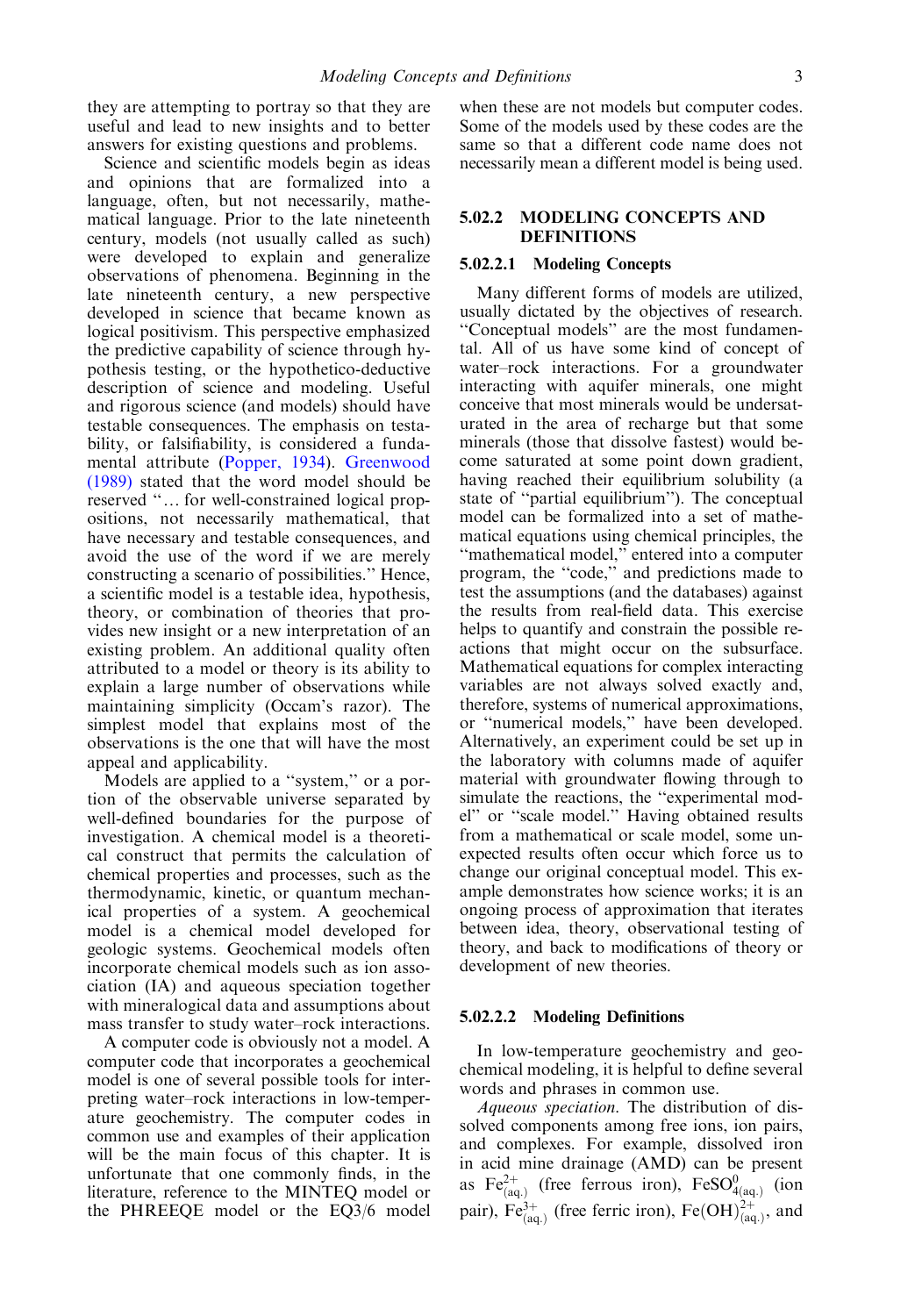$FesO_{4(aq)}^{+}$  species. These species are present in a single-phase, aqueous solution. Aqueous speciation is not uniquely defined but depends on the theoretical formulation of mass-action equilibria and activity coefficients, that is, it is model dependent. Some aqueous speciation can be determined analytically but operational definitions and assumptions are still unavoidable.

Phase. Commonly defined as a uniform, homogeneous, physically distinct, and mechanically separable part of a system. Unfortunately, mineral phases are often not uniform, homogeneous, or mechanically separable except in theory. Sophisticated microscopic and spectroscopic techniques and operational definitions are needed to define some mineral phases. Likewise, the aqueous solution phase can have concentration gradients based on density gradients that may be caused by temperature and compositional differences.

Phase speciation. The distribution of components among two or more phases. For example, in a wet soil, iron can be present in at least three phases: as the X-ray amorphous oxyhydroxide, ferrihydrite; as goethite; and as dissolved aqueous iron.

Mass transfer. The transfer of mass between two or more phases as in the precipitation and dissolution of minerals in a groundwater.

Reaction-path calculation. A sequence of mass-transfer calculations that follows defined phase (or reaction) boundaries during incremental steps of reaction progress.

Mass transport. Solute movement by mass flow of a fluid (could be liquid, gas, or mixture of solid and liquid and/or gas).

Reactive transport. Mass transfer combined with mass transport; commonly refers to geochemical reactions during stream flow or groundwater flow.

Forward geochemical modeling. Given an initial water of known composition and a rock of known mineralogy and composition, the rock and water are computationally reacted under a given set of conditions (constant or variable temperature, pressure, and water composition) to produce rock and water (or set of rocks and waters). In forward modeling, the products are inferred from an assumed set of conditions (equilibrium or not, phases allowed to precipitate or not, etc.) and thermodynamic and/or kinetic data are necessary.

Inverse geochemical modeling. Given a set of two or more actual water analyses along a flow path that have already reacted with a rock of known mineralogy, the reactions are inferred. In inverse modeling the reactions are computed from the known field conditions (known water chemistry evolution and known mineralogy) and assumed mineral reactivity. Inverse

modeling is based on mass or mole balancing, and thermodynamic and kinetic data are not necessary although saturation indices provide useful constraints. Relativistic kinetics (i.e., relative mineral reaction rates) are deduced as part of the results.

# 5.02.2.3 Inverse Modeling, Mass Balancing, and Mole Balancing

A key concept to interpreting water–rock interactions is mass balancing between water chemistry data, mineral/gas transformations, and biological uptake or release. The massbalance concept is a means of keeping track of reacting phases that transfer mass during fluid flow. It is an integral part of the continuity equation for steady-state and transient-state flow conditions. Formalizing mass balances for solutes during fluid flow is simple if the solutes are conservative but more complex when reactions take place. For applications to the environment, different types of mass balances have been used and these require some explanation.

Three types of mass-balance approaches will be discussed. In its simplest form, mass balancing is utilizing the law of conservation of mass that reflects that any partitioning of mass through a system must sum to the total. The first type of mass-balance approach, catchment mass balances (or mass fluxes), uses ''input– output'' accounting methods to identify overall gains and losses of solutes during the flow of water from meteoric inputs to stream outflow at a specified point [\(Bormann and Likens,](#page-30-0) [1967](#page-30-0); [Likens](#page-33-0) et al., 1977). Pačes (1983, 1984) called this the integral mass-balance approach:

[Mass rate<sub>in</sub> – mass rate<sub>out</sub>]  $\pm$  mass rate<sub>internal</sub>  $=$  rate of accumulation/depletion (1)

In difference form

$$
\frac{\Delta m_{\text{trans}}}{\Delta t} + \frac{\Delta m_{\text{int}}}{\Delta t} = \frac{\Delta m_{\text{tot}}}{\Delta t}
$$
 (2)

where  $\Delta m_{\rm trans}/\Delta t$  is the difference in rate of mass (of some component) transported into and out of the system via fluid flow,  $\Delta m_{\text{int}}/\Delta t$ the rate of mass produced or removed from the fluid by internal chemical reaction, and  $\Delta m_{\text{tot}}/\Delta t$  the total rate of change in mass for a component in the fluid. Steady-state conditions are often assumed so that the accumulation/ depletion rate becomes 0 and the difference between input and output for a component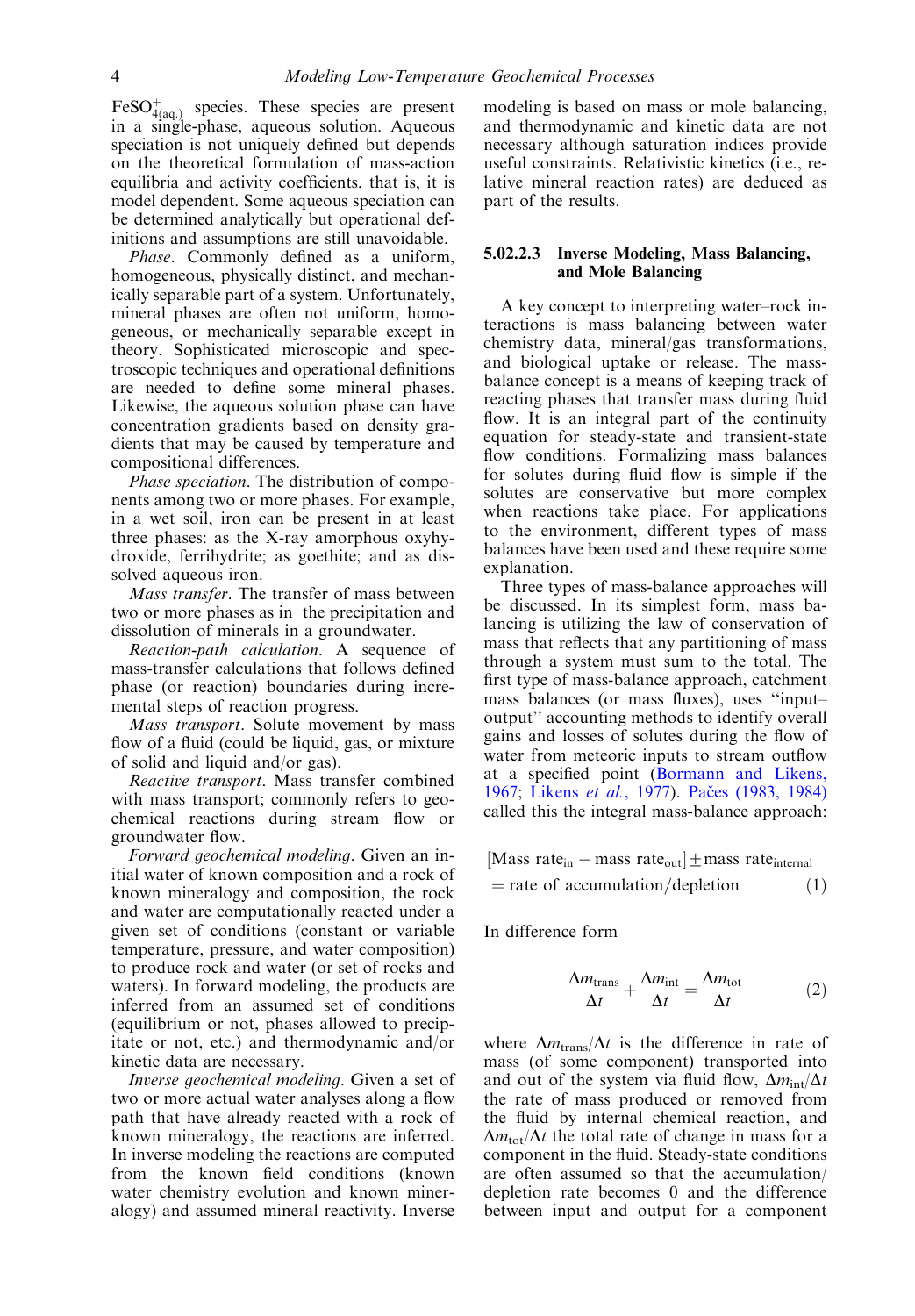becomes equal to the internal processes that produce or remove that component. These mass rates of change are usually obtained as integral mass fluxes (computed as discharge times concentration).

For catchments in which input from precipitation and dry deposition can be measured and the output through a weir or similar confining outflow can be measured, the difference in solute flow averaged over an appropriate period of time provides an accounting of solutes gained or lost. Overviews and summaries of essential concepts of catchment mass balances have been presented by [Drever \(1997a, b\),](#page-31-0) [Bas](#page-30-0)[sett \(1997\),](#page-30-0) and Bricker *et al.* (Chapter 5.04). The input–output mass balance treats the catchment as a black box, but knowledge of biogeochemical processes, use of lab experiments, additional field data, and well-controlled small-scale field-plot studies can help to identify the dominant processes causing the gain or loss of a particular solute. Load (or mass flux) calculations for a river or stream use the same type of accounting procedure.

A second type of mass-balance approach is quantitative incorporation of mass balances within a reactive-transport model and could be applied to groundwaters, surface waters, and surface water–groundwater interactions. Pačes (1983, 1984) calls this the local mass-balance approach. There are numerous examples and explanations of this approach (e.g., [Freeze](#page-31-0) [and Cherry, 1979;](#page-31-0) [Domenico and Schwartz,](#page-31-0) [1990\)](#page-31-0).

A third type of mass-balance approach is to leave the physical flow conditions implicit, assume steady-state flow along a flow line in an aquifer, and account for observed chemical changes that occur as the groundwater flows from recharge to discharge [\(Plummer and](#page-35-0) [Back, 1980](#page-35-0)). This approach was introduced formally by the classic paper of [Garrels and](#page-31-0) [Mackenzie \(1967\)](#page-31-0), who calculated mass balances derived from springwater data in the Sierra Nevada Mountains of California. The modeler begins with aqueous chemical data along a flow path in an aquifer (or catchment) of known mineralogy and accounts for changes in solute concentrations by specified reaction sources and sinks. The analytical solution is achieved by solving a set of simultaneous linear equations known as mole balancing:

$$
\sum_{j=1}^{j} b_p \alpha_p^i = \Delta m_i = m_{i \text{(final)}} - m_{i \text{(initial)}} \quad (3)
$$

in which  $m_i$  is the number of moles of element/ component *i* per kilogram of water,  $\alpha_p^j$  the stoichiometric coefficient of element  $i$  in phase  $p$ ,

 $b_n$  the mass-transfer coefficient of the pth phase, and j the number of phases ([Plummer](#page-35-0) et al.[, 1983](#page-35-0)). Because groundwaters are frequently mixtures of different water quality types, mixing fractions can also be employed in the matrix array. Redox chemistry can be included through conservation of electrons and water balance can be used to simulate evaporation. [Plummer \(1984\)](#page-35-0) has called this type of modeling the inverse method, because it proceeds in a reverse manner to that of forward modeling, that is, it backs out the probable reactions from known data on water chemistry, isotopes, and mineralogy. [Parkhurst \(1997\)](#page-34-0) simply refers to it as mole balancing. Semantics aside, this model is developed for water– rock interactions from ''a set of mixing fractions of initial aqueous solutions and mole transfers of minerals and gases that quantitatively account for the chemical composition of the final solution'' ([Parkhurst, 1997](#page-34-0)).

Two papers point out the fundamental nature of mole balancing for interpreting groundwater chemistry. [Plummer \(1984\)](#page-35-0) describes the attempts to model the Madison Limestone aquifer by both forward and inverse methods. Two valuable conclusions from this paper were that information gained from mole balancing was needed to provide relativistic reaction rates for forward modeling and that even with these rates, the well water compositions could not be closely matched, whereas they can be exactly matched with inverse modeling. Furthermore, forward modeling required much more effort and contained more uncertainty. Similar conclusions were reached by [Glynn and](#page-31-0) [Brown \(1996\)](#page-31-0) in their detailed study of the acidic plume moving in the Pinal Creek Basin. They found that the best approach was to pursue a series of mole-balance calculations, improving their modeling with each re-examination of the phases and reactions considered. Then they took their refined mole-balance results and made further improvements by forward modeling. Inverse modeling, however, was a key to their successful interpretation. The complex nature of interpreting a dispersed contaminant plume and the associated mineral dissolution front required the use of reactivetransport modeling. The reactive-transport modeling, however, would have been much more uncertain without the inverse modeling at the front end.

It has been pointed out that inverse modeling assumes advective, steady-state flow and that ''reaction inversion'' does not occur ([Steefel and Van Cappellen, 1998\)](#page-36-0). Although these are important issues, they are often not serious limitations. These assumptions are not a firm requirement for the system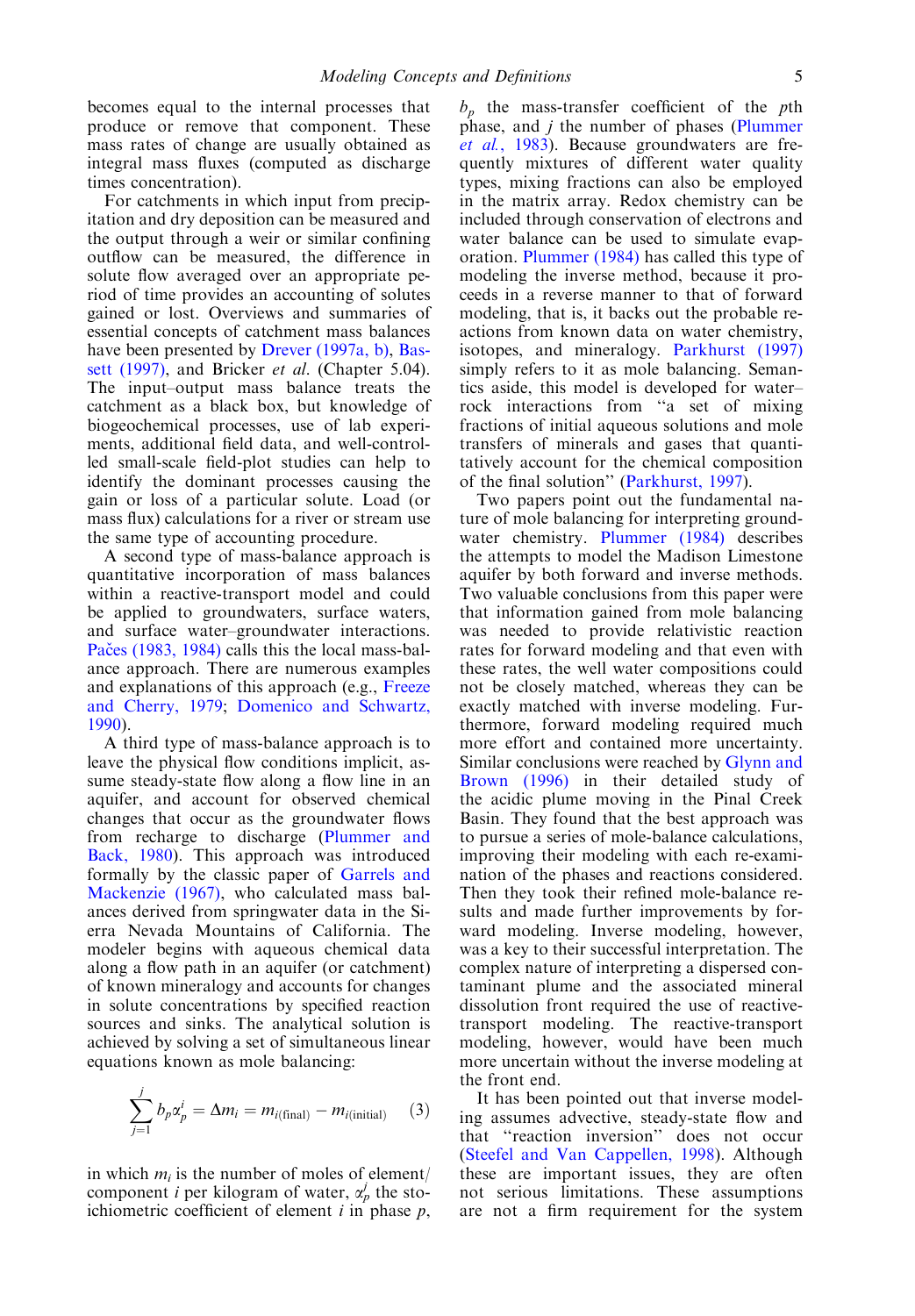being studied; it is only essential that the consequences of assuming them for non-steadystate flow (with or without dispersion) do not have a significant effect on the results of the calculation. For example, it can be argued that over a long enough period of time or for a large enough aquifer, steady-state conditions never truly apply. Indeed, steady state is an approximation of the physical and chemical state of an aquifer system that works well for many, if not most, aquifers. As [Zhu and And](#page-37-0)[erson \(2002\)](#page-37-0) pointed out, the most important criterion is that the same parcel of water has traveled from point A to point B. They also state that chemical steady state is sufficient but not necessary ''because the underlying mathematical equations to be solved ... are the integrated forms of mass conservation [\(Licht](#page-33-0)[ner, 1996](#page-33-0)).'' At the Iron Mountain mines ([Al](#page-30-0)pers et al.[, 1992](#page-30-0)), high concentrations of sulfate (tens of grams per liter) and metals (grams per liter) discharge from two major portals. The groundwater has advective and nonadvective (dispersive and convective) properties, and the variable effluent flows would indicate transient state. The chemistry, however, is still dominated by oxidation of sulfide minerals and acid dissolution of aluminosilicate minerals, and a mass-balance calculation will still reflect these geochemical processes. A mass balance going from rainwater to portal effluent will delineate the key minerals that dissolve and precipitate along the flow path. [Steefel and Van Cappellen](#page-36-0) [\(1998\)](#page-36-0) correctly state that inverse modeling cannot be applied to contaminant plumes or reaction fronts unless the spatial delineation of the reaction front is clearly defined. ''Reaction inversion,'' such as the dissolution of a particular mineral changing to precipitation between two points along a flow path such that no overall reaction appears to have taken place, is an interesting problem. Without additional information it would not be possible to distinguish between no reaction and reaction inversion. In such instances, it makes no difference to the modeling or the conclusions, because the net result is the same. It is as if the element of concern was conserved in the solid phase during that increment of fluid flow, a safe assumption for silica in quartz but not for silica from weathering feldspars. It might only matter if these small-scale processes affect other processes such as the unidirectional release or attenuation of trace elements (released upon mineral dissolution but not coprecipitated or adsorbed upon mineral precipitation or vice versa) or similar irreversible processes involving nutrients. Further discussion of inverse modeling is found in Sections 5.02.7.1 and 5.02.8.3).

# 5.02.3 SOLVING THE CHEMICAL EQUILIBRIUM PROBLEM

Although both kinetic and equilibrium expressions can be used in geochemical modeling computations, the ''equilibrium problem'' is the foundation of most calculations of this type. Simply stated, the chemical equilibrium problem is the determination of the most stable state of a system for a given set of pressure  $P$ , temperature  $T$ , and compositional constraints  $X_i$ . These variables, P, T, and  $X_i$ , need not be fixed, but they must be defined for the given system. The chemical state of a system is given by the total Gibbs free energy, G, and its differential change with the progress variable,  $\xi$ , denotes the state of the system in mathematical terms. For a system at equilibrium

$$
\left(\frac{\partial G}{\partial \xi}\right)_{P,T} = 0\tag{4}
$$

and any perturbation from equilibrium will cause this differential to be other than 0. The progress variable is a singular quantity that expresses the extent to which a reaction has taken place. It is equal to the change in the number of moles,  $n_i$ , of a reactant (or product) normalized to the stoichiometric coefficient,  $v_i$ , for that component, element, or species. In differential form,

$$
\partial \xi = \frac{\partial n_i}{v_i} \tag{5}
$$

Solving the equilibrium problem means finding the minimum in the free-energy curve for the defined system. Two general approaches have been used: the equilibrium constant approach and the free-energy minimization approach. As the names suggest they primarily use equilibrium constants to solve the problem or they use free energies. Of course, the approaches are considered the same because they are related by  $\Delta_r G^\circ = RT \ln K$ , where R is the universal gas constant,  $T$  the absolute temperature in kelvin, and  $K$  the equilibrium constant, but the logarithmic conversion leads to different numerical techniques. Both approaches have to employ mass-balance and mass-action equations. Upon substitution of mass-action into mass-balance expressions (or vice versa), a set of nonlinear equations is derived that are readily solved by a numerical method coded for a computer. The mathematical formulation of the chemical equilibrium problem is explained in [Zeleznik and Gordon \(1968\)](#page-37-0), [Van](#page-37-0) [Zeggeren and Storey \(1970\),](#page-37-0) [Wolery \(1979\),](#page-37-0) and [Smith and Missen \(1982\)](#page-36-0). [Harvie and Weare](#page-32-0) [\(1980\)](#page-32-0) and [Harvie](#page-32-0) et al. (1987) have improved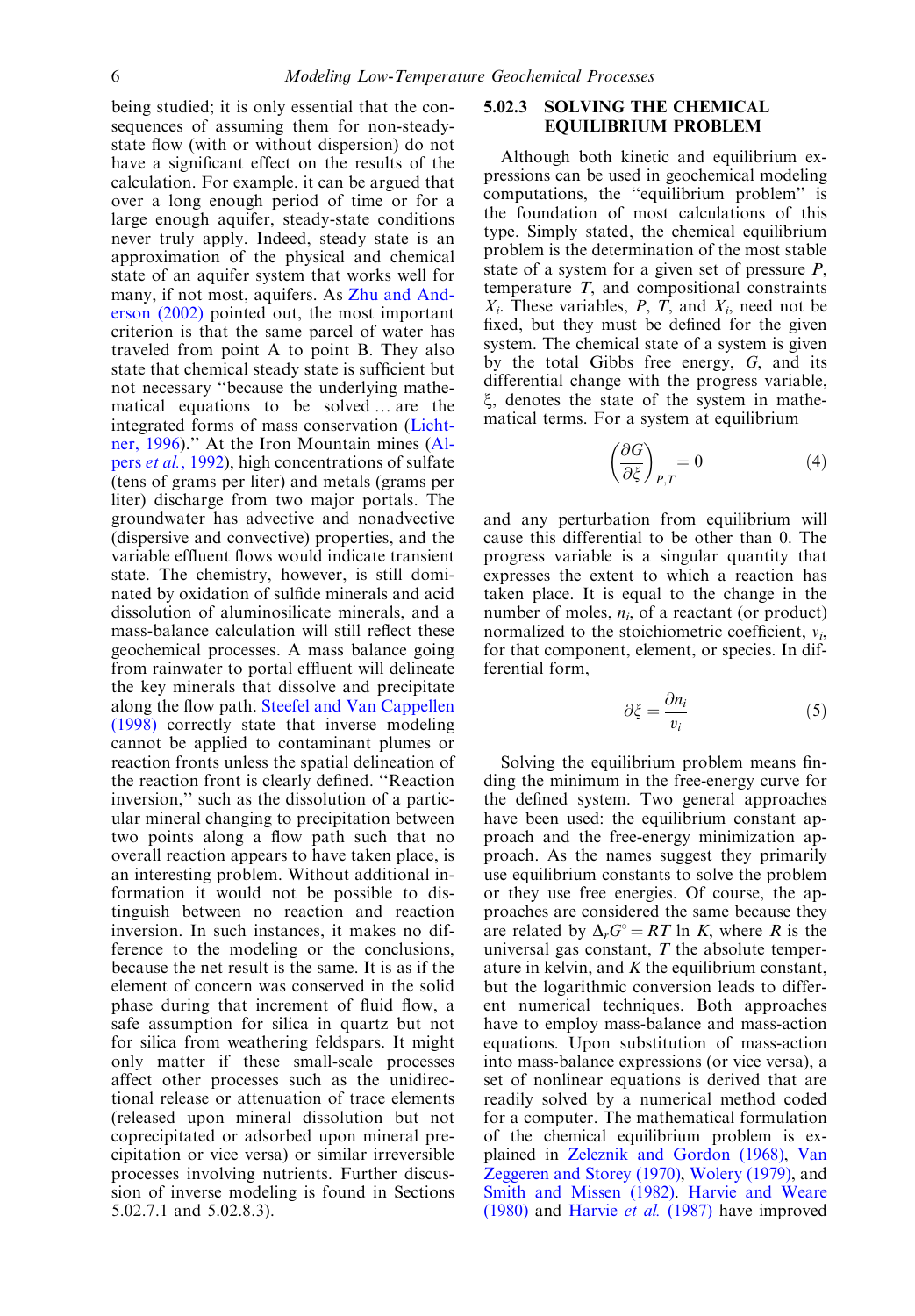the free-energy minimization algorithm for solving the general chemical equilibrium problem and applied it to finding parameters for the Pitzer method. [Rubin \(1983, 1990\)](#page-35-0) provides more formalism for dealing with reactive transport and nonequilibrium conditions. Further discussion of the numerical techniques can be found in the books by [Smith and Missen](#page-36-0) [\(1982\),](#page-36-0) [Nordstrom and Munoz \(1994\)](#page-34-0), and many other textbooks and papers. A simple problem involving speciation of an aqueous solution at equilibrium with gypsum is solved by both the Newton–Raphson method and the ''continued fraction'' method in [Nordstrom](#page-34-0) [and Munoz \(1994\)](#page-34-0).

# 5.02.4 HISTORICAL BACKGROUND TO GEOCHEMICAL MODELING

The founders of geochemistry, F. W. Clarke, G. M. Goldschmidt, V. I. Vernadsky, and A. E. Fersman, clearly made major contributions to our ''models'' of geochemical processes. Today, however, we think of geochemical models in terms of high-speed quantitative computations of water–rock interactions made possible with fast processors and disks with large memories. This direction of research began with the principles of physical chemistry adapted for solving aqueous low-temperature geochemical problems by [Hem \(1959\),](#page-32-0) [Garrels \(1960\)](#page-31-0), Sillén [\(1961\),](#page-36-0) [Garrels and Christ \(1965\)](#page-31-0), and [Kraus](#page-33-0)[kopf \(1967\)](#page-33-0). The scholarly structures that these authors built would not have been possible without the foundations laid by those who came before and developed the science of physical chemistry: Wilhelm Ostwald, Jacobius Henricus van't Hoff, and Svante Arrhenius [\(Servos, 1990](#page-36-0)). These chemists, along with numerous others they influenced, established the principles upon which aqueous low-temperature geochemistry and geochemical modeling is based. Van't Hoff himself was an early developer of geochemical models in his efforts to apply physical chemistry to the interpretation of the equilibrium factors determining the stability of gypsum and anhydrite ([van't](#page-37-0) Hoff et al.[, 1903](#page-37-0)) and the equilibrium interpretation of the Permian Zechstein evaporite deposits ([van't Hoff 1905, 1909, 1912;](#page-37-0) [Eugster,](#page-31-0) [1971\)](#page-31-0).

Probably the earliest paper to apply a speciation calculation to natural water was [Goldberg's \(1954\)](#page-31-0) estimate of the different forms of dissolved copper in seawater based on Niels Bjerrum's theory of ion-pair formation and Jannik Bjerrum's data (see [Bjerrum,](#page-30-0) [1950\)](#page-30-0). He found that 65% was in the free ion  $(Cu^{2+})$  form and another 33% was present as either a cation or neutral species form (copper-chloride complexes). This calculation, however, did not take into account simultaneous competitive complexing from all the other ions in seawater. Speciation was central to [Krauskopf's \(1951\)](#page-33-0) study on gold solubility, his discussion of trace-metal enrichment in sedimentary deposits [\(Krauskopf, 1955](#page-33-0)), and his examination of the factors controlling tracemetal concentrations in seawater [\(Krauskopf,](#page-33-0) [1956](#page-33-0)). In the US Geological Survey (USGS), [Hem and Cropper \(1959\)](#page-32-0) and [Hem \(1961\)](#page-32-0) were estimating distribution of ionic species and activities of ions at chemical equilibrium in natural waters. Sillén's (1961) first paper on seawater considered hydrolysis and complex formation. At this time he and his colleagues were pioneering the application of computers to solve complex aqueous solution equilibria (Sillén, 1962; [Ingri](#page-32-0) and Sillén, 1962; Ingri et al.[, 1967](#page-32-0); [Dyrssen](#page-31-0) et al., 1968). A classic paper that applied aqueous speciation to natural water was that of [Garrels and Thompson \(1962\)](#page-31-0) in their ''Chemical Model of Seawater,'' which contained unique features such as the mean-salt method for estimating activity coefficients.

The adaptation of water–rock geochemical modeling to computers was pioneered by Helgeson and his colleagues, who focused on ore deposits and high-temperature, highpressure reactions ([Helgeson, 1964, 1967, 1969](#page-32-0)) but also considered low-temperature processes (Helgeson et al.[, 1969, 1970](#page-32-0)). [Helgeson's \(1971\)](#page-32-0) research continued with the application of computers to the calculation of geochemical kinetics. Theoretical approaches were developed for geochemical kinetics [\(Aagard and](#page-30-0) [Helgeson, 1982](#page-30-0); [Helgeson and Murphy, 1983](#page-32-0)) and computations compared with measured reaction rates ([Helgeson](#page-32-0) et al., 1984; [Murphy](#page-34-0) [and Helgeson, 1987\)](#page-34-0) and coupled with diffusion [\(Murphy](#page-34-0) et al., 1989). These approaches provide an insight to the mechanisms of controlled laboratory studies on mineral dissolution rates, but difficulties are encountered when applications are made to the complex conditions of the natural environment. Experimental and theoretical approaches to mineral dissolution fail to predict the actual dissolution rates in catchments, because experiments do not reproduce the composition and structure of natural mineral surfaces, they do not account for adsorbed inhibitors, they do not consider the effect of variable climate and hydrologic flow rates, and they do not account for biological activity. These factors may have taken anywhere from decades to millenia to develop and they can change over short periods of time. Computer codes that incorporate reaction kinetics into groundwater or catchment codes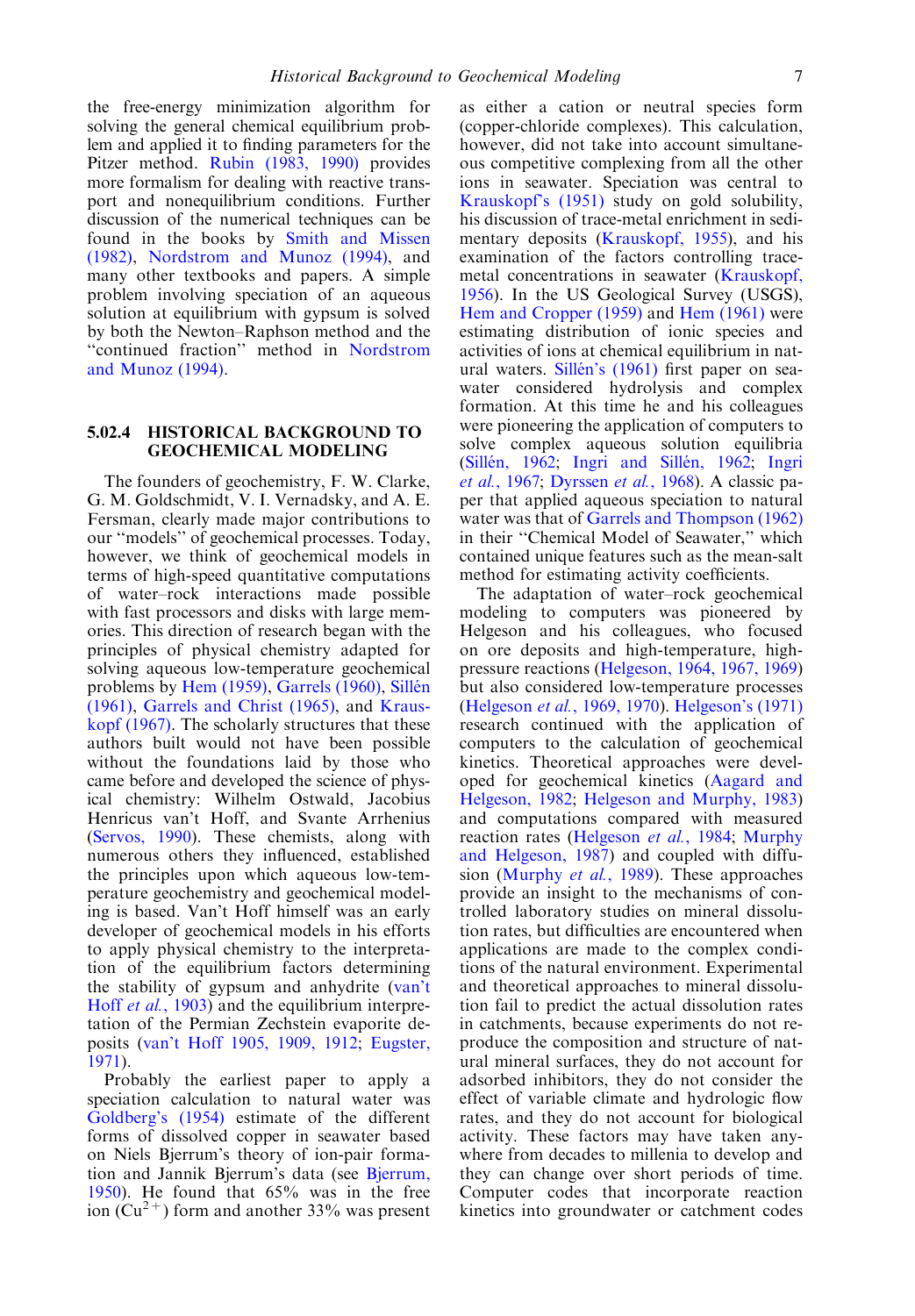usually do so with some type of generalized first-order rate law.

Beginning in the 1960s and expanding considerably during the 1970s, a series of computer codes were developed that could perform a wide variety of aqueous geochemical calculations ([Bassett and Melchior, 1990](#page-30-0); [Mangold](#page-33-0) [and Tsang, 1991\)](#page-33-0) and these evolved considerably during the 1980s and 1990s to include simulation of more processes, coupling of processes (especially reaction with transport), and the availability of more options ([Alpers](#page-30-0) [and Nordstrom, 1999\)](#page-30-0). The advances in geochemical modeling are apparent in the evolution of Barnes' Geochemistry of Hydrothermal Ore Deposits from first edition ([Barnes,](#page-30-0) [1967](#page-30-0)) to third edition ([Barnes, 1997\)](#page-30-0), in the American Chemical Society (ACS) books Chemical Modeling in Aqueous Systems that have shown significant advances from the first [\(Jenne, 1979\)](#page-33-0) to the second ([Melchior](#page-34-0) [and Bassett, 1990\)](#page-34-0), and in the plethora of papers on this subject since the 1980s. Nevertheless, advanced sophistication for geochemical codes does not imply a parallel advance in our understanding of geochemical processes. The sophistication of software has outdistanced our capacity to evaluate the software over a range of conditions and it has outdistanced our ability to obtain the field data to constrain and test the software.

# 5.02.5 THE PROBLEM OF ACTIVITY **COEFFICIENTS**

#### 5.02.5.1 Activity Coefficients

Aqueous electrolytes and the equilibrium constants that define various reactions in lowtemperature geochemistry are inexorably linked with the problem of activity coefficients, or the problem of nonideality for aqueous electrolyte solutions. Thermodynamic equilibrium constants, defined by an extrapolation to infinite dilution for the standard state condition (not the only standard state), require the use of activity coefficients. Unfortunately, there is neither a simple nor universal nonideality method that works for all electrolytes under all conditions. This section provides a brief overview of a major subject still undergoing research and development but for which several satisfactory approaches are available.

If the activity of a solute or ion were ideal, it could be taken as equivalent to the molal concentration,  $m_i$ , of the *i* ion or solute. However, interactions with other ions and with the solvent water are strong enough to cause nonideal behavior, and the characteristic property

relating concentration to chemical potential is the activity coefficient,  $\gamma_i$ :

$$
a_i = \gamma_i m_i \tag{6}
$$

With the accumulation of activity coefficient measurements and the search for a theoretical expression ensued, it was discovered that in dilute solutions the logarithm of the activity coefficient was an approximate function of the square root of the molality:

$$
\ln \gamma_i = -\alpha_i m_i^{1/2} \tag{7}
$$

where  $\alpha_i$  was simply a constant. [Brønsted](#page-30-0) [\(1922\)](#page-30-0) introduced a linear term to Equation (7) in which the coefficient,  $\beta$ , is a "specific-ion interaction parameter,''

$$
\ln \gamma_i = -\alpha_i m_i^{1/2} - \beta m_i \tag{8}
$$

Later modifications of this general approach became known as the specific-ion interaction theory (SIT) because of the explicit dependence on the solute or ions being considered.

An important concept that aided in the development of electrolyte theory was the ionic strength, I, introduced by [Lewis and Randall](#page-33-0) [\(1921\)](#page-33-0):

$$
I = \frac{1}{2} \sum m_i z_i^2 \tag{9}
$$

where  $z_i$  is the ionic charge. Thereafter, the ionic strength was used as a parameter in activity coefficient equations. Debye and Hück[el \(1923\)](#page-31-0) derived an equation from electrostatic theory which, in the limit of infinite dilution (hence, the Debye–Hückel limiting law), becomes

$$
\log \gamma_i = -A z_i^2 I^{1/2} \tag{10}
$$

where  $\vec{A}$  is a Debye–Hückel solvent parameter (dependent on the properties of the solvent).

The extended Debye–Hückel equation is

$$
\log \gamma_i = -\frac{Az_i^2 I^{1/2}}{1 + Ba_i I^{1/2}} \tag{11}
$$

where  $B$  is another Debye–Hückel solvent parameter and  $a_i$  is an ion-size diameter derived by empirical fit but approximates the hydrated ion diameter.

The use of the extended Debye–Hückel equation with the appropriate equilibrium constants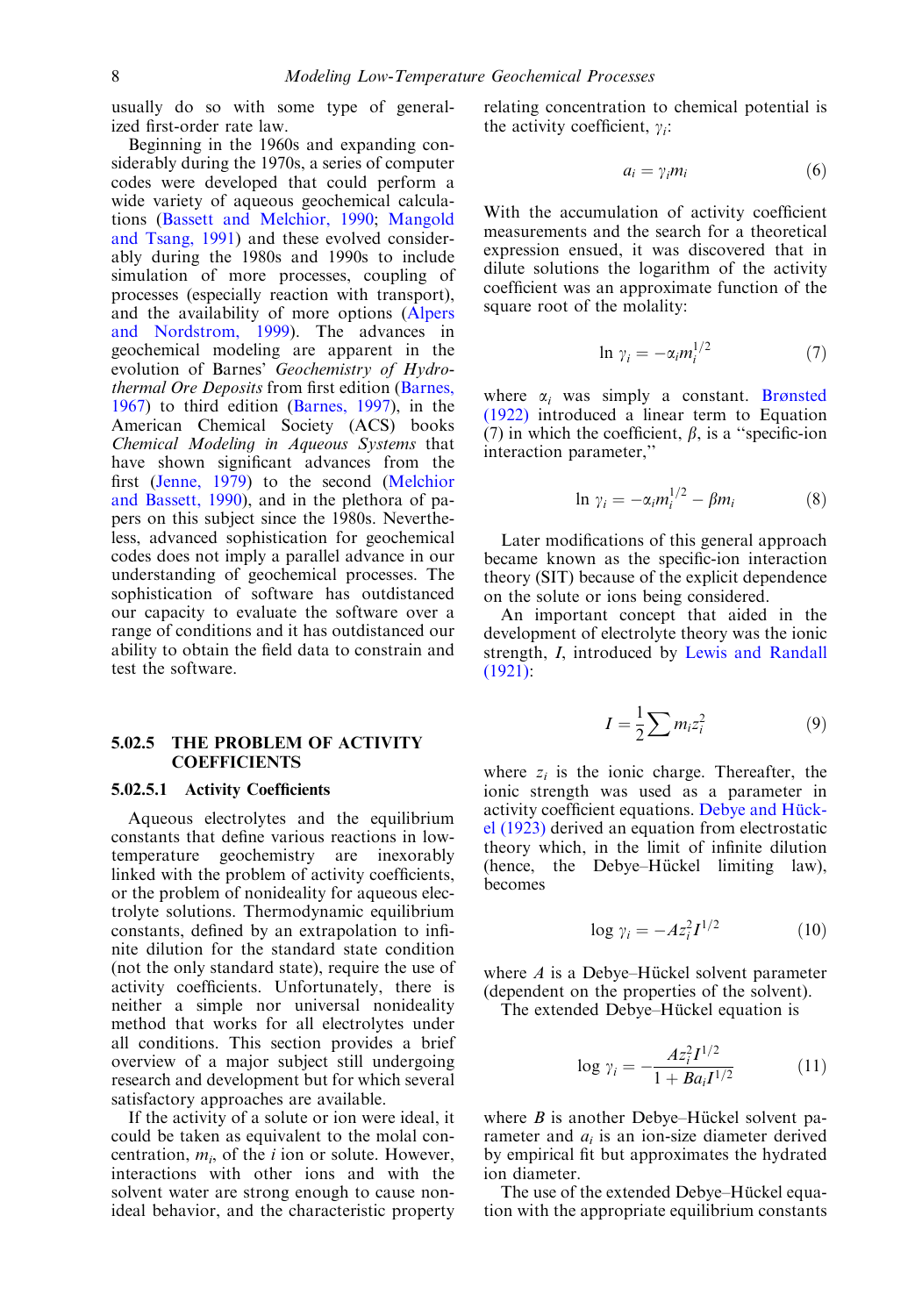for mass-action expressions to solve a complex chemical equilibrium problem is known as the IA method.

Several modifications of these equations were tried over the next several decades. Contributions by [Guggenheim \(1935\)](#page-31-0) and [Scat](#page-36-0)[chard \(1936\)](#page-36-0) and the KTH or Swedish group (Grenthe *et al.*[, 1992, 1997\)](#page-31-0) became the Brønsted–Guggenheim–Scatchard or SIT Brønsted–Guggenheim–Scatchard or SIT method:

$$
\log \gamma_i = -\frac{Az_i^2 I^{1/2}}{1 + 1.5I^{1/2}} + \sum_k \varepsilon(i, k, I) m_k \quad (12)
$$

Here the linear term is a function of molality summed for all the other ions in solutions, k, and  $\varepsilon(i, k, I)$  tends to be constant at higher molalities but solute or ion specific. The last term in Equation (12) represents the deviation of the experimentally measured activity coefficient from the prediction of the Debye– Hückel equation. Other groups, such as [Truesdell and Jones \(1974\),](#page-36-0) kept the ionic strength dependence throughout the equation, and the coefficient, b, became the difference factor but still a constant for a given solute or ion:

$$
\log \gamma_i = -\frac{Az_i^2 I^{1/2}}{1 + Ba_i I^{1/2}} + b_i I \tag{13}
$$

The IA method using Equation (13) for major ions in natural water compares well with other more precise methods (see below) up to an ionic strength of seawater (0.7) but not much higher.

The next better approximation is to allow the linear coefficient to be a function of the ionic strength ([Pitzer and Brewer, 1961](#page-35-0)) and it was utilized by [Helgeson and Kirkham \(1974a, b,](#page-32-0) [1976\),](#page-32-0) [Helgeson](#page-32-0) et al. (1981), and [Tanger and](#page-36-0) [Helgeson \(1988\)](#page-36-0) in the development of the Helgeson–Kirkham–Flowers (HKF) equations, which include consideration of the Born function and ion hydration.

[Pitzer \(1973\)](#page-35-0) reexamined the statistical mechanics of aqueous electrolytes in water and derived a different but semiempirical method for activity coefficients, commonly termed the Pitzer specific-ion interaction model. He fitted a slightly different function for behavior at low concentrations and used a virial coefficient formulation for high concentrations. The results have proved extremely fruitful for modeling activity coefficients over a very large range of molality. The general equation is

$$
\ln \gamma_{\pm} = -\frac{A}{3} |z_{+}z_{-}| f(I) + \frac{2v_{+}v_{-}}{v} B(I)m + \frac{2(v_{+}v_{-})^{3/2}}{v} Cm^{2}
$$
 (14)

where

$$
f(I) = \frac{I^{1/2}}{1 + 1.2I^{1/2}} + 1.67 \ln(1 + 1.2I^{1/2})
$$

and

$$
B(I) = 2\beta^{\circ}
$$
  
 
$$
+ \frac{2\beta'}{\alpha^2 I} \left[ 1 - \left( 1 + \alpha I^{1/2} - \frac{1}{2} \alpha^2 I \right) e^{-\alpha I^{1/2}} \right]
$$

in which  $\beta^{\circ}$  and  $\beta^{\prime}$  are specific-ion parameters,  $\alpha$ is a constant for a similarly charged class of electrolytes, and  $C$  a specific-ion parameter independent of ionic strength. The  $B$  and  $C$ parameters are second and third virial coefficients. The parameter  $v = v_{+} + v_{-}$ , is the sum of the stoichiometric coefficients for the cation,  $v_{+}$ , and the anion,  $v_{-}$ , of the solute. The Pitzer parameters have been fitted for a wide range of solutes and have been used for mixed electrolyte solutions to model the mineral solubility behavior in brines [\(Harvie and Weare, 1980;](#page-32-0) [Harvie](#page-32-0) et al., 1980). [Grenthe](#page-31-0) et al. (1997) compared the SIT method and the Pitzer method in detail and came to the following conclusions: (1) the more extensively parametrized Pitzer model allows the most precise modeling of activity coefficients and equilibrium constants provided that all the interaction coefficients are known; (2) when Pitzer parameters are missing (not available from experimental data), they must be estimated and the precision and accuracy of the activity coefficients can be significantly compromised; (3) the parameters in the SIT model can be related to those in the Pitzer model and provide another means of estimating Pitzer parameters; (4) the SIT model is in good agreement with the Pitzer model for the range  $m = 0.1$ –4 mol kg<sup>-1</sup>; and (5) the Pitzer model is the preferred formalism for solutions or brines of high ionic strength. An extensive discussion of the development of the Pitzer model and several hybrid approaches can be found in [Pit](#page-35-0)[zer \(1991a\)](#page-35-0) and [Millero \(2001\).](#page-34-0) It appears that hybrid approaches provide the best promise in the future, because they combine the extensive data available on equilibrium constants with a better formulation of activity coefficients.

The difference between the extended Debye– Hückel equation and the Pitzer equations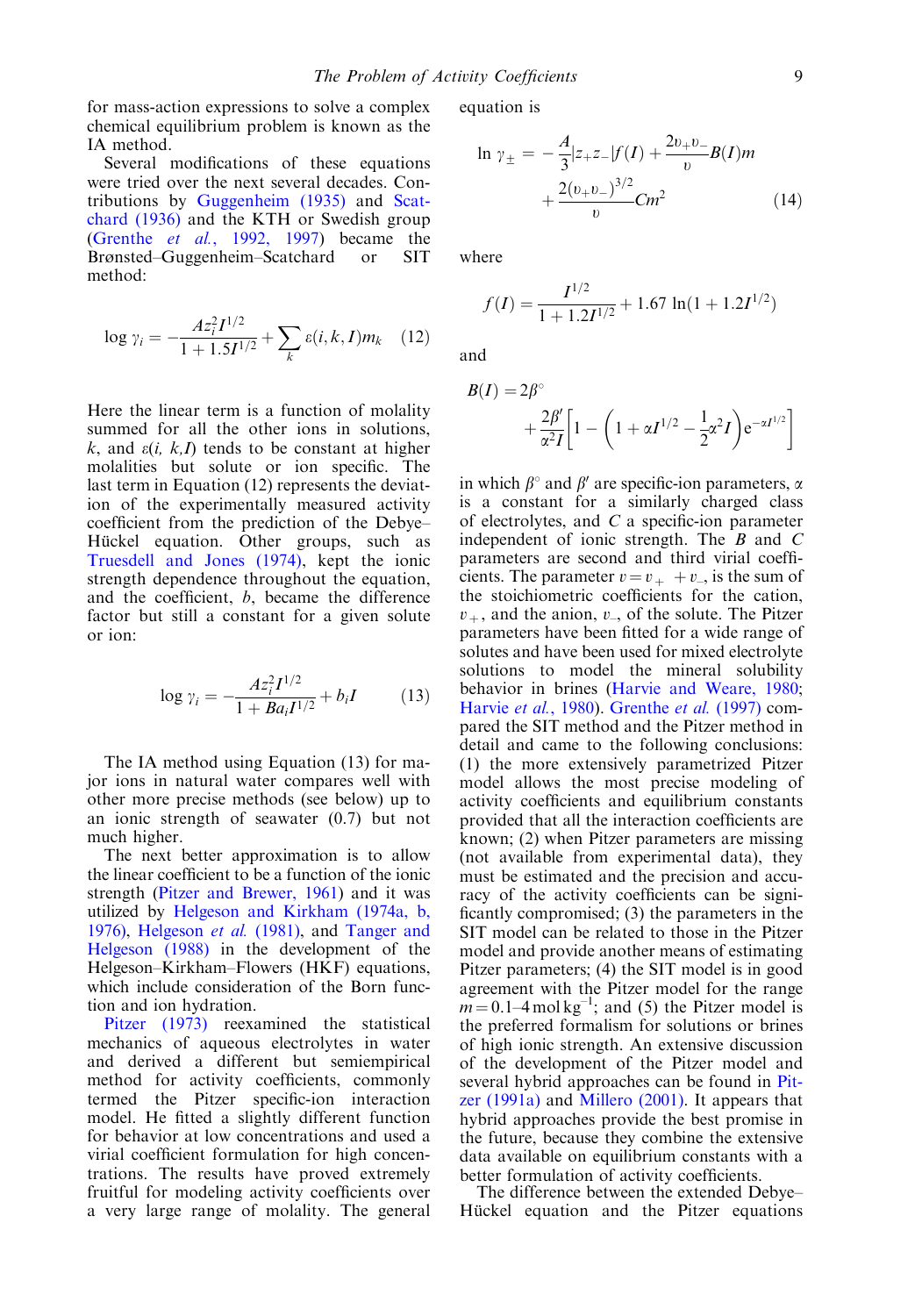concerns with how much of the nonideality of electrostatic interactions is incorporated into mass-action expressions and how much into the activity coefficient expression. It is important to remember that the expression for activity coefficients is inexorably bound up with equilibrium constants and they must be consistent with each other in a chemical model. Ion-pair interactions can be quantified in two ways, explicitly through stability constants (IA method) or implicitly through empirical fits with activity coefficient parameters (Pitzer method). Both approaches can be successful with enough effort to achieve consistency. At present, the Pitzer method works much better for brines, and the IA method works better for dilute waters because of the greater number of components and species for which basic data exist. When the effort is made to compare both approaches for the same set of high-quality data, they appear to be comparable ([Felmy](#page-31-0) *et al.*, [1990](#page-31-0)). The primary challenge for the future will be to insure that consistency is maintained between the thermodynamic data, the expressions for nonideality, and the mass-action expressions in geochemical modeling codes, and to incorporate trace elements and redox species within the same formulation.

# 5.02.5.2 Saturation Indices

After speciation and activities have been calculated for all the free ions, ion pairs, triplets, etc., a mineral saturation index can be computed. The saturation index (SI) is defined as the logarithm of the ratio of the ion-activity product (IAP) to the solubility product constant,  $K_{\rm SD}$ ,

$$
SI = \log \left[\frac{IAP}{K_{sp}}\right]
$$
 (15)

If the solution is at equilibrium, the  $IAP = K<sub>sn</sub>$  and the SI = 0. If the SI > 0, then the solution is supersaturated and the mineral would tend to precipitate; if the  $SI < 0$ , the solution is undersaturated and the mineral would tend to dissolve, if present. Because the SI is affected by the stoichiometry of the mineral formula, it is best to normalize the SI to the total mineral stoichiometry as pointed out by [Zhang and Nancollas \(1990\)](#page-37-0):

$$
SI = \log \left[\frac{IAP}{K_{sp}}\right]^{1/v} \tag{16}
$$

where  $v = v_{+} + v_{-}$ , is the sum of the stoichiometries of the positive and negative components in the mineral formula.

These computations describe the ''tendency'' of a water sample to be saturated, but they do not necessarily demonstrate whether mineral dissolution or precipitation actually happens. For dissolution to occur, the mineral must be present and it must dissolve at a rate that is fast enough relative to the flow rate of the water to affect the water chemistry ([Berner, 1978](#page-30-0)). Likewise for a mineral to precipitate, it must precipitate at a rate fast enough to affect the water chemistry. The kinetics of precipitation and dissolution reactions must be applied to get a realistic interpretation of water–rock interactions.

#### 5.02.6 GEOCHEMICAL DATABASES

Input for aqueous geochemical codes consists of field data (geology, petrology, mineralogy, and water analyses), thermodynamic and aqueous electrolyte data, and possibly kinetic and sorption data. Thermodynamic data are fundamental to most geochemical computations and several major compilations are available. Although the guidelines and necessary relations for thermodynamic consistency are well established ([Rossini](#page-35-0) et al., 1952; [Helgeson, 1968, 1969](#page-32-0); [Haas and Fisher, 1976](#page-32-0); [Nordstrom](#page-34-0) et al., 1990; [Nordstrom and](#page-34-0) [Munoz, 1994](#page-34-0)), it has been difficult to employ them in the development of databases. Two general approaches have been recognized, serial networks and simultaneous regression. With serial networks, an evaluator begins with a single starting point, such as the standard state properties for an element (or all elements) and gradually builds in the properties of compounds through the appropriate reaction combinations. Serial networks, such as that developed by the National Bureau of Standards (formerly NBS, now NIST, National Institute of Standards and Technology) database ([Wag](#page-37-0)man *et al.*[, 1982](#page-37-0)), achieve continuity for a large data set but lose thermodynamic constraints, whereas simultaneous regression, which preserves thermodynamic relationships, can only be done on a limited subset of data, and the weighting of the regression fit depends on the judgment of the evaluator [\(Archer](#page-30-0) [and Nordstrom, 2003\)](#page-30-0). Computer codes have been developed for the purpose of correlating and evaluating a diversity of thermody-namic data [\(Haas, 1974;](#page-32-0) Ball et al.[, 1988\)](#page-30-0), but they have not been widely used. Serious discrepancies in thermodynamic properties do appear among these compilations and some of these discrepancies have been incorporated into the databases of geochemical codes. Many users of these codes are not familiar with these databases and the possible uncertainties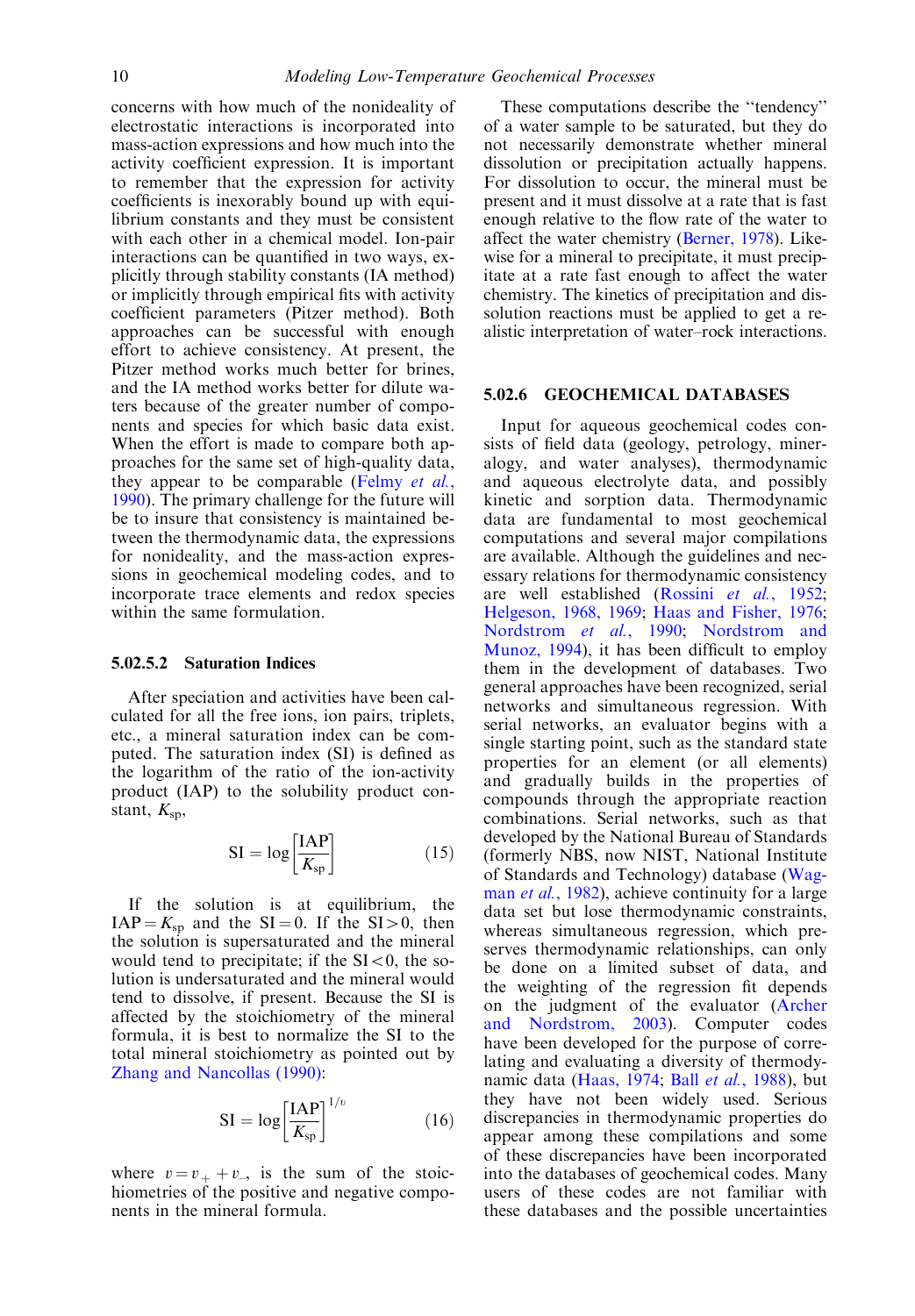propagated through the computations from thermodynamic errors. Such error propagation may or may not be important, depending on the specific objectives of the geochemical problem being addressed.

#### 5.02.6.1 Thermodynamic Databases

Since the early compilations of thermodynamic data (e.g., [Lewis and Randall, 1923](#page-33-0)), numerous measurements were made during the twentieth century leading to the well-known compilations of [Latimer \(1952\)](#page-33-0) and [Rossini](#page-35-0) et al. [\(1952\)](#page-35-0). Measurements and compilations continued to expand through the later part of the twentieth century, and comprehensive inventories such as Sillén and Martell (1964), [Martell and Smith \(1974–76\)](#page-33-0), [Wagman](#page-37-0) et al. [\(1982\),](#page-37-0) [Chase \(1998\)](#page-31-0), [Robie and Hemingway](#page-35-0) [\(1995\),](#page-35-0) and [Gurvich](#page-32-0) et al. (1993) summarized and organized a considerable amount of data. Unfortunately, the methods used to evaluate the data are not always transparent and occasionally the source references are not known. Notable exceptions were the publication of the CODATA tables [\(Garvin](#page-31-0) et al., 1987; [Cox](#page-31-0) et al.[, 1989\)](#page-31-0), the Organization Economic Cooperation and Development/Nuclear Energy Agency Thermochemical Data Base (OECD/ NEA TDB) publications ([Grenthe](#page-31-0) *et al.*, 1992; Silva et al.[, 1995](#page-36-0); Rard et al.[, 1999](#page-35-0); [Lemire](#page-33-0) et al.[, 2001;](#page-33-0) [Guillaumont](#page-31-0) et al., 2003), and the International Union of Pure and Applied Chemistry (IUPAC) compilations (e.g., [Lam](#page-33-0)[bert and Clever, 1992;](#page-33-0) [Scharlin, 1996\)](#page-36-0). The OECD/NEA TDB, although focusing on radionuclides of most concern to safe disposal of high-level radioactive wastes and military wastes, contains a considerable amount of auxiliary data on other common aqueous and solid species that had to be evaluated along with the actinides. For aqueous geochemical modeling, the equilibrium-constant tables of [Nordstrom](#page-34-0) et al. [\(1990\)](#page-34-0) have proved to be useful and are found in USGS and US Environmental Protection Agency (USEPA) codes described below and in popular water-chemistry/aqueousgeochemistry textbooks [\(Appelo and Postma,](#page-30-0) [1993;](#page-30-0) [Stumm and Morgan, 1996](#page-36-0); [Langmuir,](#page-33-0) [1997;](#page-33-0) [Drever, 1997a\)](#page-31-0). These tables have been recompiled, expanded, and tabulated in terms of thermodynamic properties  $(G, H, S, C_P,$  and  $log K$  for reaction and individual species [\(Nor](#page-34-0)[dstrom and Munoz, 1994\)](#page-34-0)). The tabulation of [Nordstrom and Munoz \(1994\)](#page-34-0) was organized in such a way that individual species can be compared with reactions involving those species that were measured independently. Consequently, it is easy to check thermodynamic

relations to see if the properties for individual species are consistent with tabulated reaction equilibria. Only values that agreed within a close range of the stated uncertainties were included in the tables.

These tabulations represent a portion of the data needed for geochemical model computations and there have been some obvious inconsistencies. By the mid-1990s, critical evaluations of thermodynamic data were tapering off and many errors and inconsistencies had not been resolved. Even as of 1994, serious inconsistencies still existed between calorimetrically derived and solubility-derived properties for such common minerals as celestine and barite, and a less common but important phase such as radium sulfate [\(Nordstrom and Mu](#page-34-0)[noz, 1994](#page-34-0)). This set of discrepancies has been resolved for celestine (SrSO4) and barite  $(BaSO<sub>4</sub>)$  by new measurements using high-temperature oxide-melt and differential-scanning calorimetry [\(Majzlan](#page-33-0) et al., 2002). Listing of sources of thermodynamic data compilations can be found in [Nordstrom and Munoz \(1994\)](#page-34-0) and in [Grenthe and Puigdomenech \(1997\)](#page-31-0).

#### 5.02.6.2 Electrolyte Databases

The classic books by [Harned and Owen](#page-32-0) [\(1958\)](#page-32-0) and [Robinson and Stokes \(1959\)](#page-35-0) put electrolyte theory on a firm basis and provided important tabulations of electrolyte data for calculations of activity coefficients and related properties. Advances in electrolyte theory, especially the use of the Pitzer method [\(Pitzer,](#page-35-0) [1973, 1979](#page-35-0)), led to alternate methods of calculating activities and speciation. The books edited first by [Pytkowicz \(1979\)](#page-35-0) and later by [Pitzer \(1991b\)](#page-35-0) provided a general overview of the different approaches and hybrid approaches to these computations. A more recent reference providing a thorough overview of the subject with tables of molal properties, activity coefficients and parameters, and dissociation/association constants is [Millero \(2001\).](#page-34-0) These references explain the general use of the IA method with extended forms of Debye– Hückel equations, the Pitzer specific-ion interaction method, and hybrid approaches that take advantage of the best aspects of both approaches.

#### 5.02.7 GEOCHEMICAL CODES

This listing and description of geochemical codes is not meant to be either exhaustive or complete. It is meant to be a brief overview of several codes in current and common use. Reviews by [Yeh and Tripathi \(1989a\),](#page-37-0)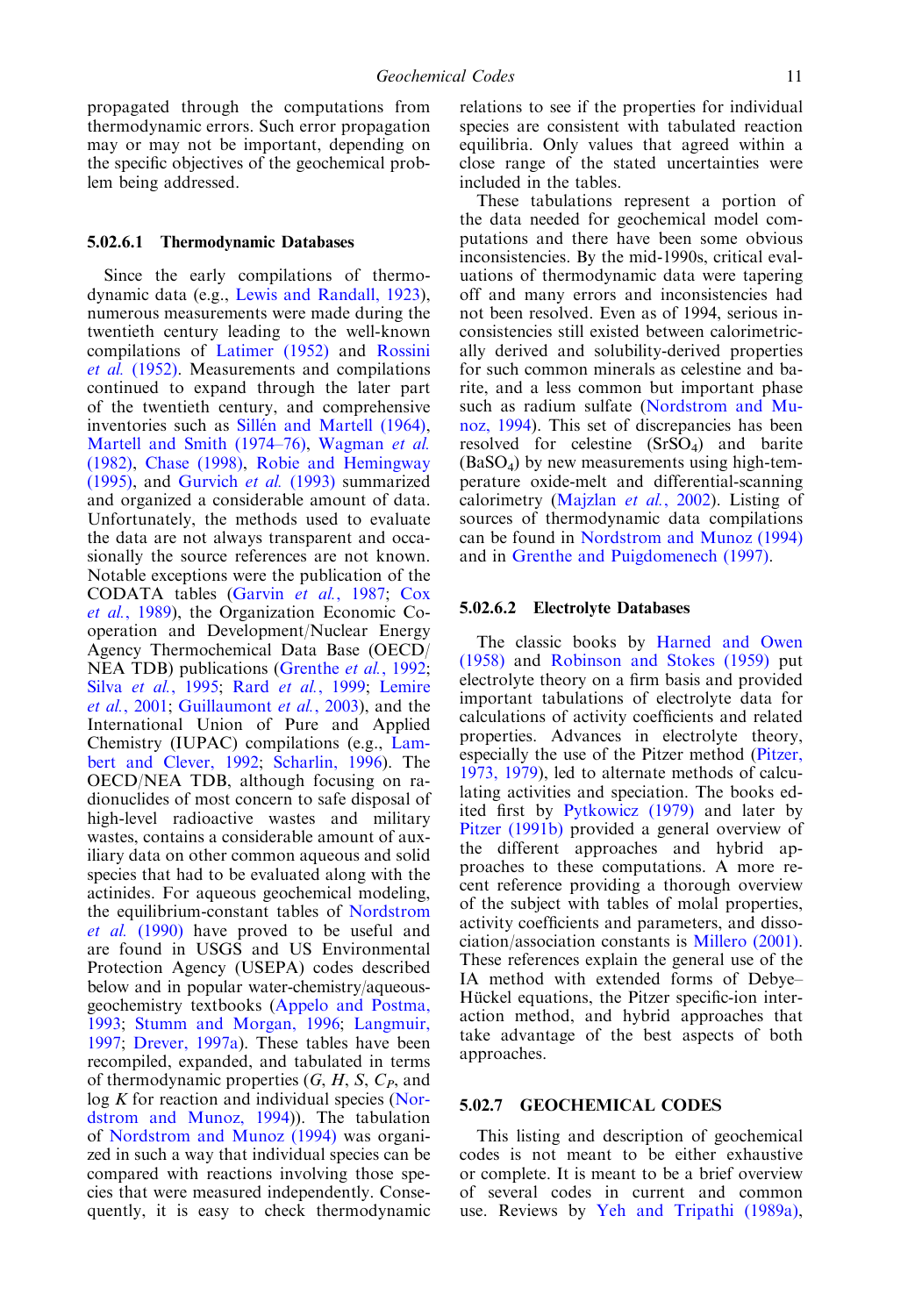[Mangold and Tsang \(1991\)](#page-33-0), [Parkhurst and](#page-35-0) [Plummer \(1993\),](#page-35-0) and [Alpers and Nordstrom](#page-30-0) [\(1999\)](#page-30-0) provide information on more codes, their evolution, and references to earlier reviews on codes and geochemical modeling. [Loeppert](#page-33-0) *et al.* (1995) also contain useful information on geochemical codes and modeling, especially for soil interactions. It is important to remember that most codes in active use often undergo enhancements, database updates, and other improvements. The descriptions given in this section may not apply to some of these same codes 5 years from now.

# 5.02.7.1 USGS Codes

The USGS has developed several codes that are useful for the interpretation of water–chemistry data and for simulating water–rock interactions. Two similar aqueous-speciation codes were developed in parallel, WATEQ ([Truesdell](#page-36-0) [and Jones, 1974\)](#page-36-0) and SOLMNEQ [\(Kharaka](#page-33-0) [and Barnes, 1973\)](#page-33-0). The primary aim of these programs was to aid in the interpretation of water-quality data. SOLMNEQ, however, had a different subroutine for calculating temperature and pressure dependence and could calculate reaction equilibria above  $100^{\circ}$ C. WATEQ was intended for temperatures of  $0-100$  °C. Both of these programs have been updated. WATEQ4F v.2 ([Ball and Nordstrom, 1991,](#page-30-0) with database updates to 2002) uses the IA method with an expanded form of the extended Debye–Hückel equation for major ions (the Truesdell–Jones formulation or hybrid-activity coefficient; [Truesdell and Jones \(1974\)](#page-36-0) and [Nordstrom and Munoz \(1994\)](#page-34-0), includes independent redox speciation computations that assume redox disequilibrium, and has database updates for uranium ([Grenthe](#page-31-0) et al., 1992), chromium [\(Ball and Nordstrom, 1998\)](#page-30-0), and arsenic redox species ([Archer and Nordstrom,](#page-30-0) [2003](#page-30-0); [Nordstrom and Archer, 2003\)](#page-34-0). SOL-MINEQ. 88 [\(Kharaka](#page-33-0) et al., 1988; [Perkins](#page-35-0) et al.[, 1990](#page-35-0)) covers the temperature range of  $0-350$  °C and 1–1,000 bar pressure, includes both the IA method and the Pitzer method, and has mass-transfer options such as boiling, fluid mixing, gas partitioning, mineral precipitation, mineral dissolution, ion exchange, and sorption. It has been found to be particularly applicable to deep sedimentary basins, especially those containing oil and gas deposits. The latest version, SOLMINEQ.GW is explained in an introductory text on groundwater geochemistry ([Hitchon](#page-32-0) et al., 1996).

[Parkhurst](#page-35-0) et al. (1980) developed the PHREEQE code to compute, in addition to aqueous speciation, mass transfer, and reaction

paths. A separate but similar code, PHRQ-PITZ, uses the Pitzer method for brine calculations ([Plummer](#page-35-0) et al., 1988; [Plummer and](#page-35-0) [Parkhurst, 1990\)](#page-35-0). The PHREEQE code has been regularly enhanced and the recent version, PHREEQC v. 2, includes ion exchange, evaporation, fluid mixing, sorption, solid-solution equilibria, kinetics, one-dimensional transport (advection, dispersion, and diffusion into stagnant zones or dual porosity), and inverse modeling [\(Parkhurst and Appelo, 1999](#page-35-0)). An interface (PHREEQCI) was developed for interactive modification of the input files by [Charlton](#page-31-0) et al. (1997). The latest development is PHAST, which includes three-dimensional transport ([Parkhurst](#page-35-0) et al., 2004). The program PHAST uses the solute-transport simulator HST3D ([Kipp, 1987, 1998\)](#page-33-0) and iterates at every time step with PHREEQC. [Thorstenson](#page-36-0) [and Parkhurst \(2002\)](#page-36-0) have developed the theory needed to calculate individual isotope equilibrium constants for use in geochemical models and utilized them in PHREEQC to calculate carbon-isotope compositions in unsaturated zone with seasonally varying  $CO<sub>2</sub>$ production [\(Parkhurst](#page-35-0) et al., 2001).

Geochemical modeling of reactants in flowing mountainous stream systems can be done with the USGS codes OTIS [\(Runkel, 1998\)](#page-36-0) and OTEQ (Runkel et al.[, 1996, 1999](#page-36-0)) that model solute transport and reactive transport, respectively. OTIS, or one-dimensional transport with inflow and storage, is based on the earlier work of [Bencala \(1983\)](#page-30-0) and [Bencala and Wal](#page-30-0)[ters \(1983\).](#page-30-0) The OTEQ code combines the OTIS code with MINTEQA2 for chemical reaction at each incremental step of transport. These codes are calibrated with constant-flow tracer injection studies and testable assumptions regarding the solubility product constant of the precipitating phases [\(Kimball](#page-33-0) et al., [2003](#page-33-0)). They have been tested in numerous settings, primarily with the objective of quantifying and predicting the sources, transport, and fate of acid drainage from mined environments in the western United States.

Codes for inverse modeling began with the program BALANCE ([Parkhurst](#page-35-0) et al., [1982](#page-35-0)) from which the interactive code NET-PATH ([Plummer](#page-35-0) et al., 1991) evolved. NET-PATH, in addition to mass balances, does database management for a suite of wells and can compute speciation and saturation indices with WATEQ. NETPATH has now been incorporated into PHREEQC along with uncertainty propagation [\(Parkhurst, 1997\)](#page-34-0). [Bowser](#page-30-0) [and Jones \(1990, 2002\)](#page-30-0) have incorporated the mass-balance approach into a spreadsheet format that allows graphical output and a quick reconnaissance of ranges of mineral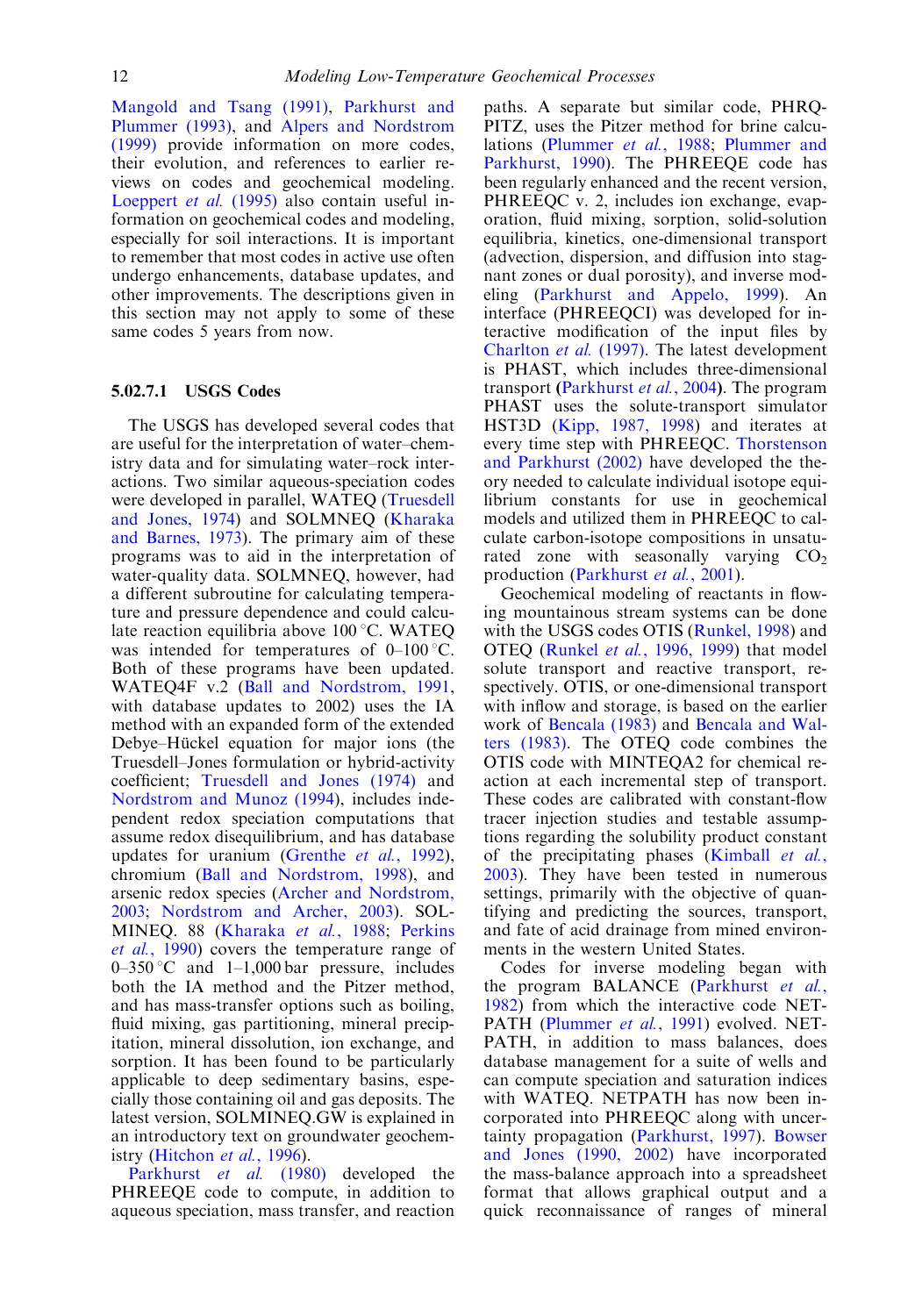compositions that are permissible models for silicate solid-solution series (see Chapter 5.04).

USGS codes and manuals can be downloaded free of charge at [Water Resources Applica](#page-37-0)[tions Software \(2006\)](#page-37-0). The more current version and additional bibliographic and information files for PHREEQC are available at [Reaction-Transport Modeling in Ground-](#page-35-0)[Water Systems \(2006\).](#page-35-0) Updates on WATEQ4F and revised thermodynamic data can be found at [Chemical Modeling of Acid Waters \(2006\).](#page-31-0) The OTIS code can be accessed at [OTIS \(2006\).](#page-34-0)

## 5.02.7.2 LLNL Codes

A set of computer codes known as EQ3/6 was originally developed by [Wolery \(1979\)](#page-37-0) to model rock–water interactions in hydrothermal systems for the temperature range  $0-300$  °C. Software development was later sponsored by the US Department of Energy at Lawrence Livermore National Laboratories (LLNL) to model geochemical processes anticipated in high-level nuclear waste repositories. This geochemical code has become one of the most sophisticated and most applicable for a wide range of conditions and processes. In addition to speciation and mass-transfer computations, it allows for equilibrium and nonequilibrium reactions, solid-solution reactions, kinetics, IA, and Pitzer methods, and both inorganic and organic species. The program has been used for several municipal and industrial waste situations and has been used to assess natural and engineered remediation processes. It has five supporting thermodynamic data files and the thermodynamic data are evaluated and updated with the SUPCRT92 software ([Johnson](#page-33-0) et al.[, 1992](#page-33-0)), based on Helgeson's formulation for activity coefficients and aqueous thermodynamic properties over a wide range of temperature and pressure ([Helgeson and Kirkham,](#page-32-0) [1974a, b, 1976;](#page-32-0) [Helgeson](#page-32-0) et al., 1981) and solidphase thermodynamic properties ([Helgeson](#page-32-0) et al.[, 1978\)](#page-32-0). Thermodynamic data are updated with the availability of published research (e.g., [Shock and Helgeson, 1988, 1990](#page-36-0); [Shock](#page-36-0) et al., [1989\)](#page-36-0). Several manuals for operation and general information are available at [IPAC](#page-32-0) [\(2006\).](#page-32-0)

# 5.02.7.3 Miami Codes

It would be difficult to find more comprehensive or more detailed studies on the physical chemistry of seawater than those done at the University of Miami [\(Millero, 2001\)](#page-34-0). Several codes were developed for calculation of activity coefficients and speciation of both major ions

and trace elements in seawater. The activity coefficient models have been influenced strongly by the Pitzer method but are best described as hybrid because of the need to use ion-pair formation constants ([Millero and](#page-34-0) [Schreiber, 1982\)](#page-34-0). The current model uses QBA-SIC; computes activity coefficients for 12 major cations and anions, 7 neutral solutes, and more than 36 minor or trace ions. At  $25^{\circ}$ C, the ionic strength range is 0–6 m. For major components, the temperature range has been extended to  $0-50$  °C, and in many cases the temperature dependence is reasonably estimated to  $75^{\circ}$ C. Details of the model and the parameters and their sources can be found in [Millero and Roy](#page-34-0) [\(1997\)](#page-34-0) and [Millero and Pierrot \(1998\).](#page-34-0) Comparison of some individual ion activity coefficients and some speciation for seawater computed with the Miami model is shown in Section 5.02.8.6 on model reliability.

# 5.02.7.4 The Geochemist's Workbench<sup>™</sup>

A set of five programs known as The Geochemist's Workbench<br/>m $\,$ or GWB was developed by [Bethke \(1994\)](#page-30-0) with a wide range of capabilities similar to EQ3/6 and PHREEQC v.2. GWB performs speciation, mass transfer, reaction-path calculations, isotopic calculations, temperature dependence for  $0-300$  °C, independent redox calculations, and sorption calculations. Several electrolyte databases are available including IA with Debye–Hückel activity coefficients, the Pitzer formulation, the Harvie–Møller–Weare formulation, and a PHRQPITZ-compatible formulation. The program X2t allows the coupling of two-dimensional transport with geochemical reaction. Basin3 is a basin-modeling program that can be linked to GWB. Another advantageous feature is the plotting capability that can produce  $p\varepsilon$ – pH or activity–activity or fugacity–fugacity diagrams from GWB output. [Bethke \(1996\)](#page-30-0) has published a textbook on Geochemical Reaction Modeling that guides the reader through a variety of geochemical computations using GWB and provides the basis for a course in modeling. The GWB is a registered code and can be obtained from RockWare, Inc ([RockWare, Inc. Earth Science & GIS](#page-35-0) [Software \(2006\)](#page-35-0)).

# 5.02.7.5 REDEQL-MINTEQ Codes

One of the first speciation programs that included mass-transfer reactions at equilibrium was REDEQL ([Morel and Morgan, 1972](#page-34-0)). The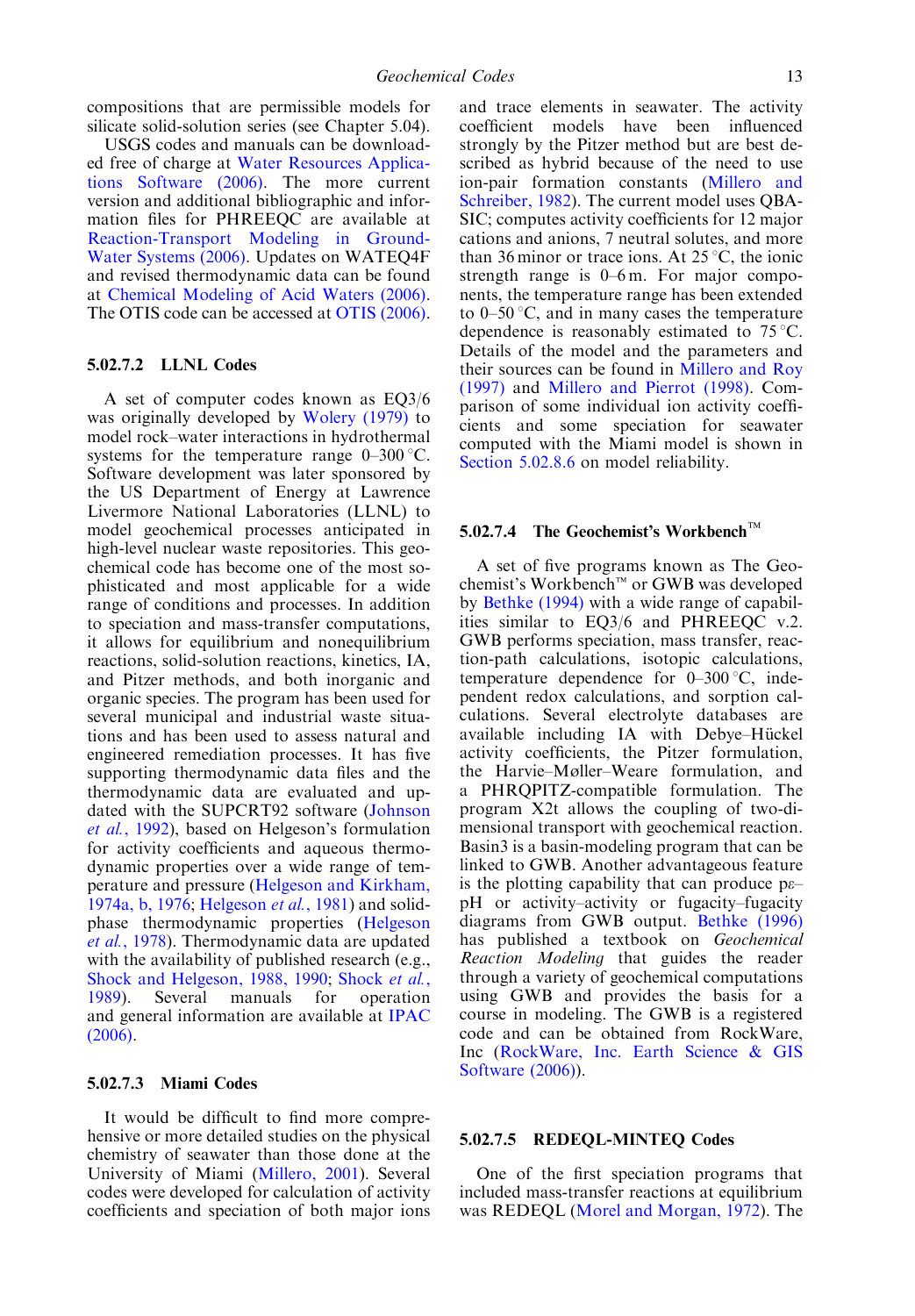primary aim of this set of codes was to compute the equilibrium chemistry of dilute aqueous solutions in the laboratory and was among the first to include sorption. It also has been widely used to interpret water quality in environmental systems. This FORTRAN code has evolved through several versions, parallel with advances in computer hardware and software. Incorporation of the WATEQ3 database (Ball [et al.](#page-30-0), [1981](#page-30-0)) with the MINEQL program ([Westall](#page-37-0) et al.[, 1976\)](#page-37-0) produced MINTEQ [\(Felmy](#page-31-0) et al., [1984](#page-31-0)) which became the USEPA-supported code, MINTEQA2 [\(Allison](#page-30-0) et al., 1991). The more recent upgrade is MINTEQA2/PROD-EFA2 v. 4 [\(USEPA, 1998, 1999](#page-36-0) (revised)), and contains code revisions, updates in thermodynamic data, and modifications to minimize nonconvergence problems, to improve titration modeling, to minimize phase-rule violations, to enhance execution speed, and to allow output of selected results to spreadsheets. PROD-EFA2 is an ancillary program that produces MINTEQA2 input files using an interactive preprocessor. Thermodynamic data and computational abilities for Be,  $Co(II/III)$ ,  $Mo(IV)$ , and Sn (ii, iv) species have been added to the program. Unfortunately, the numerous inconsistencies, lack of regular upgrades, and tendency for numerous independent researchers to make their own modifications to the program have led to several versions that differ in reliability. Examples of test cases to demonstrate the input setup, capabilities of the code, and comparisons of standard test cases have not been included in the documentation as has been done for other programs. MINTEQA2 release notes on upgrades and corrections can be obtained at [USEPA. Exposure Assessment](#page-37-0) [Models \(2006\)](#page-37-0) and the manual is found at [MINTEQA2/PRODEFA2, A Geochemical](#page-34-0) [Assessment Model for Enviornmental Systems](#page-34-0) [\(2006\).](#page-34-0)

Perhaps the most noteworthy aspect of the upgraded MINTEQA2 code is the Gaussian model for interactions of dissolved organic matter with cations. The model formulation is based on the statistical treatment of proton binding ([Posner, 1964\)](#page-35-0) that was developed by [Perdue and Lytle \(1983\)](#page-35-0), [Perdue](#page-35-0) et al. (1984), and [Dobbs](#page-31-0) et al. (1989). This approach uses a continuous distribution of sites as opposed to discrete site binding. It is equivalent to a collection of monoprotic ligands, each able to bind protons and metal cations, with the variations in  $log K$  described by a single Gaussian distribution for each class of sites. Another code, MODELm (Huber et al.[, 2002\)](#page-32-0), uses a linear differential equilibrium function to account for trace-metal complexation with natural organic matter. Computations were

compared with those done by MINTEQA2. MODELm predicted greater amounts of metal–organic complexing than MINTEQA2, but no conclusions were drawn as to the cause of this difference. MODELm can be used in MINTEQA2 instead of the Gaussian distribution model. Although cation-organic binding in natural waters is a highly complex and challenging subject to quantify for modeling purposes, advances since the early 1990s are leading us much closer to practical approaches that can be incorporated into computerized equilibrium and nonequilibrium chemical codes. Geochemistry will benefit from continued research in this area because organic matter exerts such a strong control on the behavior of trace elements in most aquatic systems. More testing and evaluation of a range of natural waters with different trace-element concentration and organic matter types is needed in the future. Evaluation should be accomplished by comparing analytical speciation with computed speciation.

A Windows version of MINTEQA2 v. 4.0, known as Visual MINTEQ, is available at no cost from [Visual MINTEQ ver 2.50 \(2006\)](#page-37-0) at The Royal Institute of Technology, Sweden (last accessed June 1, 2006). It is supported by two Swedish research councils, VR and MIST-RA. The code includes the NIST database, adsorption with five surface-complexation sorption with five surface-complexation models, ion exchange, and metal-humate complexation with either the Gaussian DOM model or the Stockholm Humic model. Input data are accepted from Excel spreadsheets and output is exported to Excel. A major update was completed in January 2003. The Royal Institute of Technology also has produced HYDRA and MEDUSA for creating a database for a given system and creating activity– activity and pe–pH diagrams. Links to other similar programs can be found online.

A Windows version of MINTEQA2, known as MINEQL  $+$  v. 4.5, has several enhancements that make it an attractive alternative to other versions. The user interface with a relational database technique for scanning thermodynamic data, a utility for creating a personal database, a relational spreadsheet editor for modifying chemical species, a multirun manager, special reports for convenient data extraction or additional calculations, and a tutorial with several examples provide a much more flexible and practical code for modelers. It also provides graphic output for log C–pH plots, ion-fraction diagrams, solubility plots, titration curves, and sensitivity plots. It is limited in temperature to  $0-50$  °C and ionic strength  $< 0.5 M$ . The program is available through Environmental Research Software,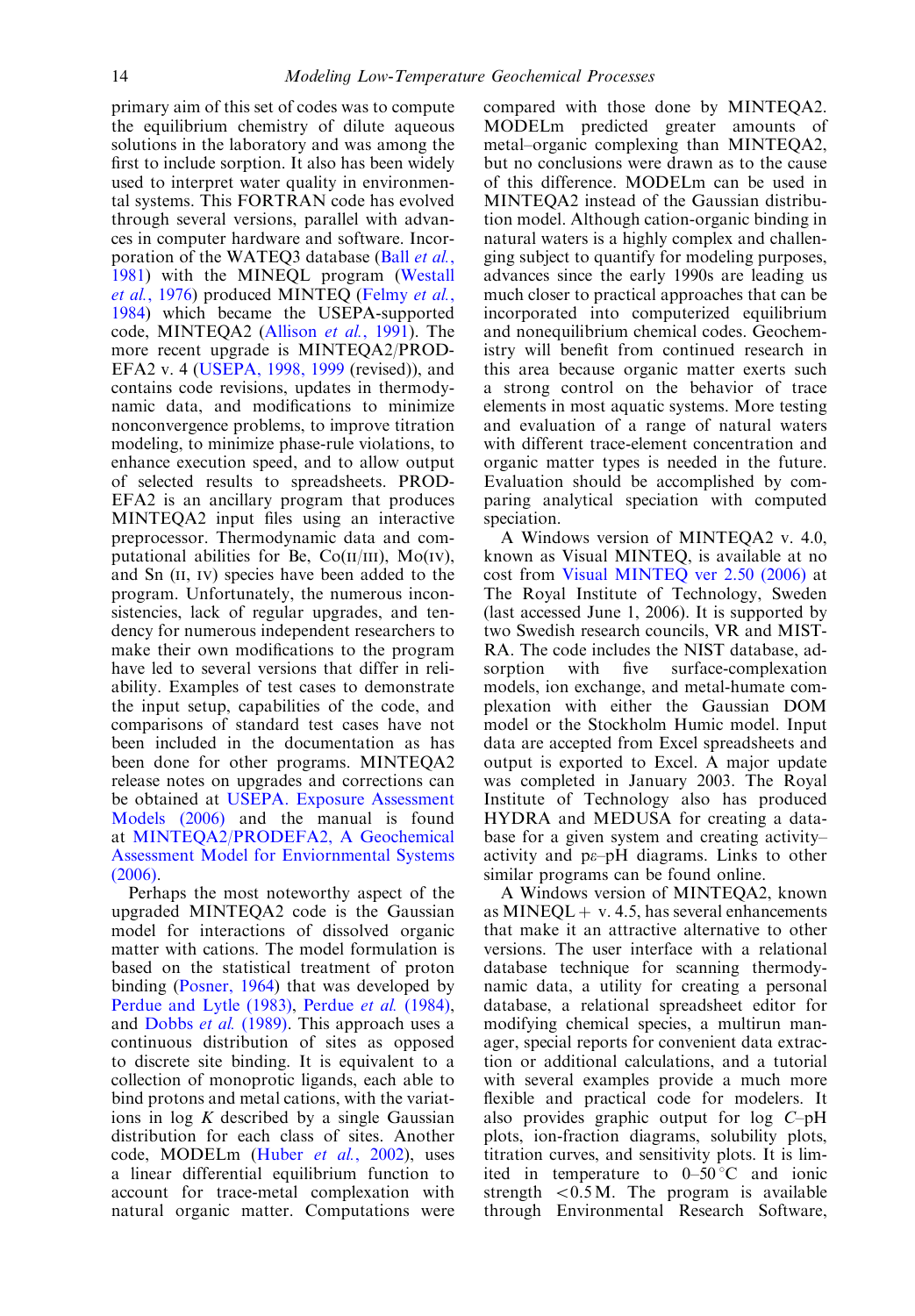[Makers of MINEQL](#page-33-0)  $+$  MINEQL  $+$  The First [Choice in Chemical Equilibrium Modeling](#page-33-0) [\(2006\)](#page-33-0).

## 5.02.7.6 Waterloo Codes

A considerable history of hydrogeochemical modeling and its application has evolved at the University of Waterloo, ON, Canada, and a series of reactive-transport codes have evolved with it. These codes have been primarily applied to mine tailings piles. A finite element transport module, PLUME2D, was utilized with the MINTEQA2 module in an efficient two-step sequential solution algorithm to pro-duce MINTRAN [\(Walter](#page-37-0) et al., 1994). Leachates from heterogeneous mine overburden spoil piles that made a contaminant front were modeled with MINTRAN and other codes at open-pit lignite mines in Germany ([Gerke](#page-31-0) et al.[, 1998\)](#page-31-0). When a numerical model that coupled oxygen diffusion and sulfide-mineral oxidation, PYROX, was added to MINTRAN, it became MINTOX ([Wunderly](#page-37-0) et al., 1996). MINTOX proved to be capable of simulating 35 years of contaminant transport at the Nickel Rim mine tailings impoundment (Bain [et al.](#page-30-0), [2000\)](#page-30-0). The more recent version is MIN3P [\(Mayer](#page-33-0) *et al.*, 1999), which is a general reactive transport code for variably saturated media. It has been applied to the Nickel Rim impoundment and to the contaminated groundwater downgradient of the Königstein uranium mine in Saxony, Germany (Bain et al.[, 2001\)](#page-30-0). At Königstein, reactions involving iron, uranium, sulfate, cadmium, chromium, nickel, lead, and zinc were all modeled. A short review of similar codes and an update on those codes can be found in [Mayer](#page-33-0) *et al.* (2003).

#### 5.02.7.7 Harvie–Møller–Weare Code

With the arrival of the Pitzer method for calculating activity coefficients at high ionic strengths ( $\geq 1$  m), research by [Harvie and We](#page-32-0)[are \(1980\)](#page-32-0) led to computations of equilibrium mineral solubilities for brines. They could calculate solubility data from gypsum  $(I<0.06 \text{ m})$ to bischofite saturation  $(>20 \,\text{m})$ . This capability made it possible to more accurately calculate the mineral sequences during seawater evaporation and quantitatively solve a problem that had puzzled van't Hoff [\(Harvie](#page-32-0) et al., [1980\)](#page-32-0). The original model included the components Na, K, Mg, Ca, Cl,  $SO_4$ , and  $H_2O$  and was applied to the simpler salt systems and to mineral equilibria in seawater [\(Eugster](#page-31-0) et al., [1980\)](#page-31-0). With further revision of the parameters, the model was expanded to include more

complex electrolyte mixtures and their salts for seawater evaporation [\(Harvie](#page-32-0) et al., 1982). Later, the number of components was expanded to include H, OH,  $HCO<sub>3</sub>$ , CO<sub>3</sub>, and  $CO<sub>2</sub>$  [\(Harvie](#page-32-0) *et al.*, 1984). Incorporating the temperature dependence to allow calculations from 25 to 250 °C was achieved by [Møller](#page-34-0) [\(1988\)](#page-34-0) and for lower temperatures  $(0-250 \degree C)$ by [Greenberg and Møller \(1989\)](#page-31-0) and [Spencer](#page-36-0) et al. [\(1990\).](#page-36-0) [Marion and Farren \(1999\)](#page-33-0) extended the model of [Spencer](#page-36-0) et al. (1990) for more sulfate minerals during evaporation and freezing of seawater down to temperatures of  $-37$  °C. Pressure dependence for aqueous solutes and minerals in the Na–Ca–Cl–SO<sub>4</sub>–H<sub>2</sub>O system to  $200^{\circ}$ C and 1 kbar was obtained by [Monnin \(1990\)](#page-34-0) and applied to deep Red Sea brines and sediment pore waters [\(Monnin and](#page-34-0) [Ramboz, 1996\)](#page-34-0). [Møller](#page-34-0) et al. (1998) developed the TEQUIL code for geothermal brines. [Ptacek and Blowes \(2000\)](#page-35-0) have reviewed the status of the Pitzer method applications for sulfate mineral solubilities and demonstrated the applicability of a modified Harvie–Møller– Weare (HMW) to mineral solubilities in mine tailings piles. Pitzer calculations of carbonate mineral solubility at low temperatures can be made with the FREZCHEM code [\(Marion,](#page-33-0) [2001](#page-33-0)), the behavior of strong acids can be modeled at low temperature [\(Marion, 2002\)](#page-33-0), and ferrous iron geochemistry can be modeled for interpreting the geochemistry of the Mars surface.

#### 5.02.7.8 Windemere Humic Aqueous Models

[Tipping \(1994\)](#page-36-0) has proposed an alternative and practical model for humic acid–metal binding embodied in the speciation code Windemere Humic Aqueous Model (WHAM) that has two versions, one for water and one for soils [\(Tipping, 1998](#page-36-0)). This aqueous metal– organic model is based on the concept of electrostatic interactions at discrete sites. Hence, it is readily amenable to use with inorganic chemical speciation programs for aqueous solutions and includes ionic strength and temperature effects. [Tipping](#page-36-0) et al. (2002) provide a thorough evaluation of humic substance binding with aluminum and iron in freshwaters. They demonstrate that 60–70% of the dissolved organic carbon (DOC) in their samples was humic substances involved in metal complexation: after accounting for organic complexing, the inorganic speciation is consistent with control of dissolved aluminum and iron concentration by their hydrous oxides. A full explanation of the developments that led to the WHAM model and descriptions of many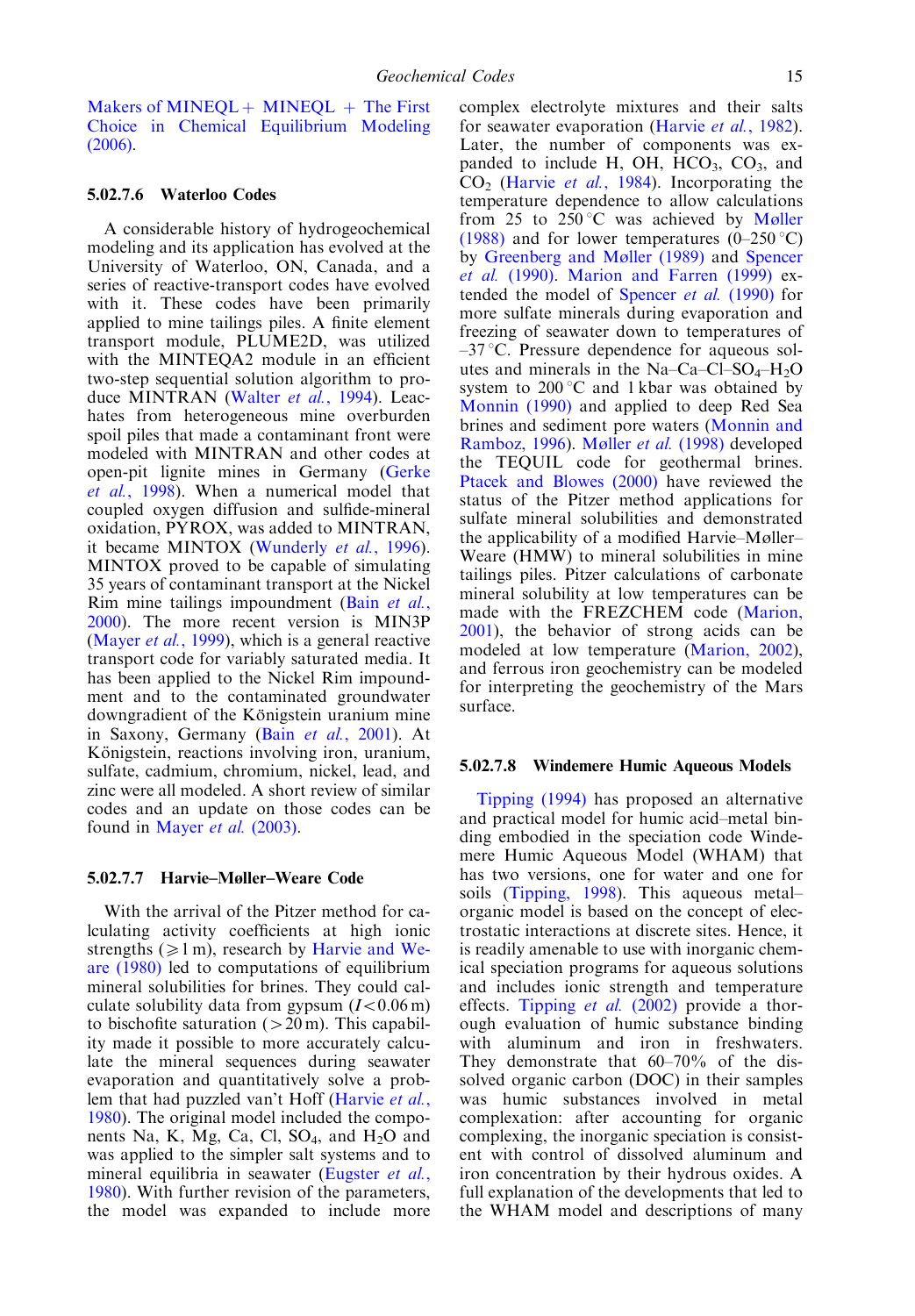other models (multiple versus single discrete models, continuous models, competitive versus noncompetitive models, empirical models, site heterogeneity/polyelectrolyte models, and Gaussian distribution models) can be found in [Tipping \(2002\).](#page-36-0) The latest WHAM code, version 6, is available at [Windermere Humic](#page-37-0) [Aqueous Model \(2006\).](#page-37-0) An example of a continuous distribution for binding sites can be found in the development of the Natural Organic Anion Equilibrium Model, or NO-AEM [\(Gryzb, 1995\)](#page-31-0) which can also be used in conjunction with ionic components and electrostatic theory.

#### 5.02.7.9 Additional Codes

The coupled code developed by [Steefel and](#page-36-0) [Lasaga \(1994\)](#page-36-0) for multicomponent reactive transport with kinetics of precipitation and dissolution of minerals has been developed further into the OS3D/GIMRT code ([Steefel and](#page-36-0) [Yabusaki, 1996](#page-36-0)). This model has been applied to reaction fronts in fracture-dominated flow systems ([Steefel and Lichtner, 1998\)](#page-36-0). Further developments for nonuniform velocity fields by [Yabusaki](#page-37-0) et al. (1998) required the use of massively parallel processing computers, although "... the accuracy of the numerical formulation coupling the nonlinear processes becomes difficult to verify.''

The model BIOKEMOD has been developed to simulate geochemical and microbiological reactions in batch aqueous solutions ([Salvage](#page-36-0) [and Yeh, 1998\)](#page-36-0). It has been tested and found to simulate a range of processes that include complexation, adsorption, ion exchange, precipitation/dissolution, biomass growth, degradation of chemicals by metabolism of substrates, metabolism of nutrients, and redox. The code has been coupled to HYDRO-GEOCHEM ([Yeh and Tripathi, 1989b;](#page-37-0) [Yeh and Cheng, 1999](#page-37-0)) for simulation of reactive transport modeling with biogeochemical transformation of pollutants in groundwaters. HYDROGEOCHEM simulates transient and steady-state density-dependent conditions with transient or steady-state distribution of reactive species for saturated or unsaturated media. Recent versions of HYDROGEOCHEM (1 and 2) can be obtained from Scientific Software Group [\(HYDROGEOCHEM, 2006](#page-32-0)).

FEREACT was developed for two-dimensional steady-state flow with equilibrium and kinetically controlled reactions [\(Tebes-Stevens](#page-36-0) et al.[, 1998](#page-36-0)). Another code, which was developed for biogeochemical transport and interactions of oxidative decay of organics with oxygen, iron, manganese, and sulfur redox species, has been introduced by [Hunter](#page-32-0) et al. [\(1998\).](#page-32-0)

[Lichtner \(2001\)](#page-33-0) developed the computer code FLOTRAN, with coupled thermal–hydrologic–chemical (THC) processes in variably saturated, nonisothermal, porous media in 1, 2, or 3 spatial dimensions. Chemical reactions included in FLOTRAN consist of homogeneous gaseous reactions, mineral precipitation/ dissolution, ion exchange, and adsorption. Kinetic rate laws and redox disequilibrium are allowed with this code. Debye–Hückel and Pitzer options are both available for computing activity coefficients, and thermodynamic data are based on the EQ3/6 database or user-defined databases.

Several options are available in FLOTRAN for representing fractured media. The equivalent continuum model (ECM) formulation represents fracture and matrix continua as an equivalent single continuum. Two distinct forms of dual continuum models also are available, defined in terms of connectivity of the matrix. These models are the dual continuum connected matrix (DCCM) and the dual continuum disconnected matrix (DCDM) options. A parallel version of the code, PFLOTRAN, has been developed based on the PETSC parallel library at Argonne National Laboratory.

[Park and Ortoleva \(2003\)](#page-34-0) have developed WRIS.TEQ, a comprehensive reaction-transport-mechanical simulator that includes kinetic and thermodynamic properties with mass transport (advection and diffusion). A unique property of this code is a dynamic compositional and textural model specifically designed for sediment alteration during diagenesis.

The RATAP program was developed by [Scharer](#page-36-0) *et al.* (1994) to predict acid generation in sulfide tailings piles. It includes sulfide-mineral oxidation kinetics, oxygen diffusion, temperature effects, and fluid transport. It was reviewed as part of the MEND program (Mine Environment Neutral Drainage) in a 1990 report. Another program that serves a similar purpose is SULFIDOX ([Pantelis](#page-34-0) et al., 2002; [Ritchie, 2003\)](#page-35-0). The geochemistry module in SULFIDOX is based on PHREEQE and the program has been developed from considerations of oxygen transport and temperature gradients developed within waste rock piles.

Two other programs designed to simulate reactive transport include CHEMFRONTS (Bäverman et al., 1999) and RETRASO ([Saaltink](#page-36-0) et al., 2004).

Further research on reactive transport theory, modeling, and codes can be found in the Reviews in Mineralogy volume edited by [Lichtner](#page-33-0) *et al.* (1996) and the special issue of Journal of Hydrology, vol. 209 (1998).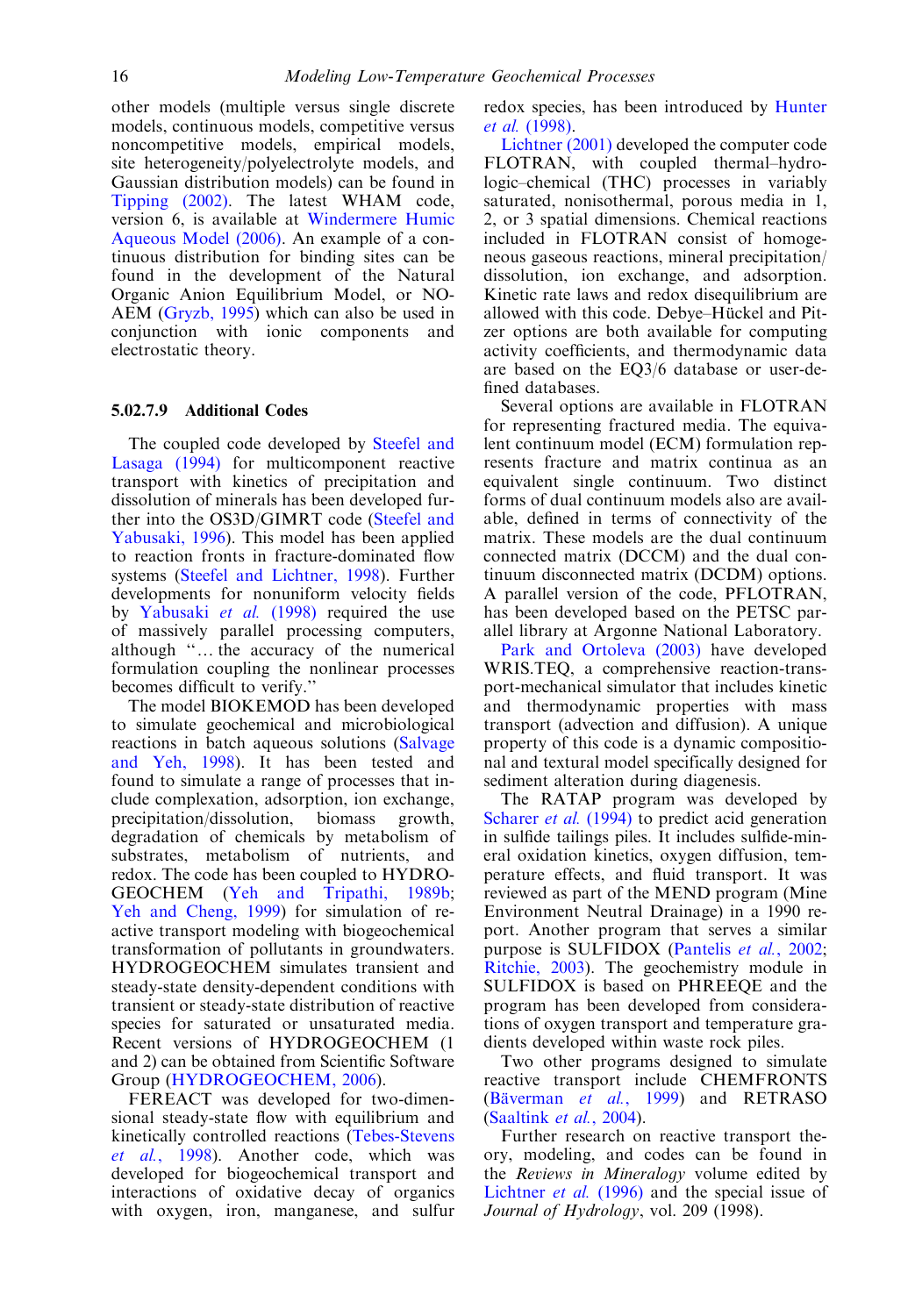# 5.02.8 WATER–ROCK INTERACTIONS

About a dozen major hydrogeochemical processes dominate the compositions of most surface and groundwaters. These processes include calcite dissolution and precipitation, gypsum dissolution and precipitation, pyrite oxidation and formation of hydrous ferric oxide, silicate mineral dissolution (feldspars, micas, chlorites, amphiboles, olivines, and pyroxenes) and clay mineral formation (kaolinitization, laterization, and illitization), dolomite dissolution and calcite precipitation (dedolomitization), dolomite formation (dolomitization), sulfate reduction and pyrite formation, silica precipitation, evaporation, and cation exchange. They are explained in several available textbooks (e.g., [Appelo and Postma,](#page-30-0) [1993;](#page-30-0) [Langmuir, 1997](#page-33-0); [Drever, 1997a\)](#page-31-0), and only a few examples are given here to demonstrate how complex geochemistry can be easily computed with available codes. Aqueous speciation is discussed first, because it is required for more complex computations. For geochemical modeling, aqueous speciation occurs so quickly that it can safely be assumed to be at equilibrium. This assumption is valid for the vast majority of aqueous reactions but not for redox reactions.

## 5.02.8.1 Aqueous Speciation

Some brief examples of aqueous speciation are given here to demonstrate the large decreases in free ion concentration or activity that occur as a result of ion-pair formation or complexing. Polyvalent ions have a greater tendency to associate with other ions of opposite charge and among polyvalent cations that are found commonly in waters, iron, and aluminum are prime examples. [Alpers and Nordst](#page-30-0)[rom \(1999\)](#page-30-0) tabulate analyses of four acid mine waters with pH in the range 4.9–0.48 and show

the effects of speciation for copper, sulfate, aluminum, and iron using the WATEQ4F code. Table 1 shows the total dissolved concentrations and the main species for aluminum and sulfate. Several conclusions are readily apparent. First, to approximate the free ion concentrations by the total dissolved concentrations is fair as for sulfate in AMD-A (83%) and poor as for aluminum in AMD-D (4.1%). Furthermore, for a wide range of total dissolved sulfate concentration, the  $\text{AISO}_4^+$  ion pair is always important (50–70% of the dissolved aluminum) but with increasing sulfate concentration and decreasing pH, the  $Al(SO<sub>4</sub>)<sub>2</sub><sup>-</sup>$  ion triplet becomes increasingly important. This ion triplet has an association constant that is not well established and some codes might not include it in their database.

Another example of aqueous speciation that includes redox can be shown with the arsenic pe–pH diagram shown in [Figure 1.](#page-17-0) Arsenic can exist in several oxidation states including As(-III) as in arsine gas  $(AsH<sub>3</sub>)$ , As(0) as in elemental arsenic, As(II) as in realgar (AsS), As(III) as in orpiment  $(As_2S_3)$  and dissolved arsenite, and As(v) as in dissolved arsenate. [Figure 1](#page-17-0) shows the dominant dissolved species, arsenate and arsenite, and their hydrolysis products as a function of redox potential and pH based on the thermodynamic evaluation of [Nordstrom and Archer \(2003\)](#page-34-0). These results show the dominance of hydrolysis for arsenate species, but it is of minor consequence for the arsenite species. Hydrolysis is of major importance in understanding mineral reactions, kinetics of reactions, and sorption behavior. At neutral to high pH, the adsorption of arsenate onto hydrous ferric oxides is weaker, and the high anionic charge on the dissolved arsenate developed through hydrolysis combined with negatively charged surfaces helps to account for this lack of adsorption. The lack of significant arsenite hydrolysis helps explain the

Table 1 Example of aqueous aluminum and sulfate speciation for acid mine waters covering a range of pH and composition.

| Sample                                                                                                                                                                                                                            | $AMD-A$                    | $AMD-B$         | $AMD-C$                        | $AMD-D$                  |
|-----------------------------------------------------------------------------------------------------------------------------------------------------------------------------------------------------------------------------------|----------------------------|-----------------|--------------------------------|--------------------------|
| Temperature $(^{\circ}C)$                                                                                                                                                                                                         | 16.0                       | 19.5            | 24.0                           | 34.8                     |
| pH                                                                                                                                                                                                                                | 4.9                        | 3.25            | 1.10                           | 0.48                     |
| Total dissolved Al $(mg l^{-1})$                                                                                                                                                                                                  | 5.06                       | 19.8            | 1,410                          | 2,210                    |
| $\%$ As Al <sup>3+</sup>                                                                                                                                                                                                          | 29                         | 26              | 10                             | 4.1                      |
| $\%$ As AlSO $_4^+$                                                                                                                                                                                                               | 51                         | 66              | 57                             | 61                       |
| $\%$ As Al(SO <sub>4</sub> ) <sub>2</sub>                                                                                                                                                                                         | 2                          | 4.5             | 32                             | 32                       |
| Total dissolved $SO_4$ (mg $l^{-1}$ )<br>% As $SO_4^{2-}$<br>$\%$ As HSO $_4^-$<br>$\%$ As AlSO <sub>4</sub> <sup><math>+</math></sup> and AlSO <sub>4</sub> <sup><math>-</math></sup><br>$\%$ As Fe(II/III)–SO <sub>4</sub> ions | 206<br>83<br>0<br>4.5<br>0 | 483<br>71<br>11 | 50,000<br>18<br>32<br>12<br>29 | 118,000<br>53<br>8<br>26 |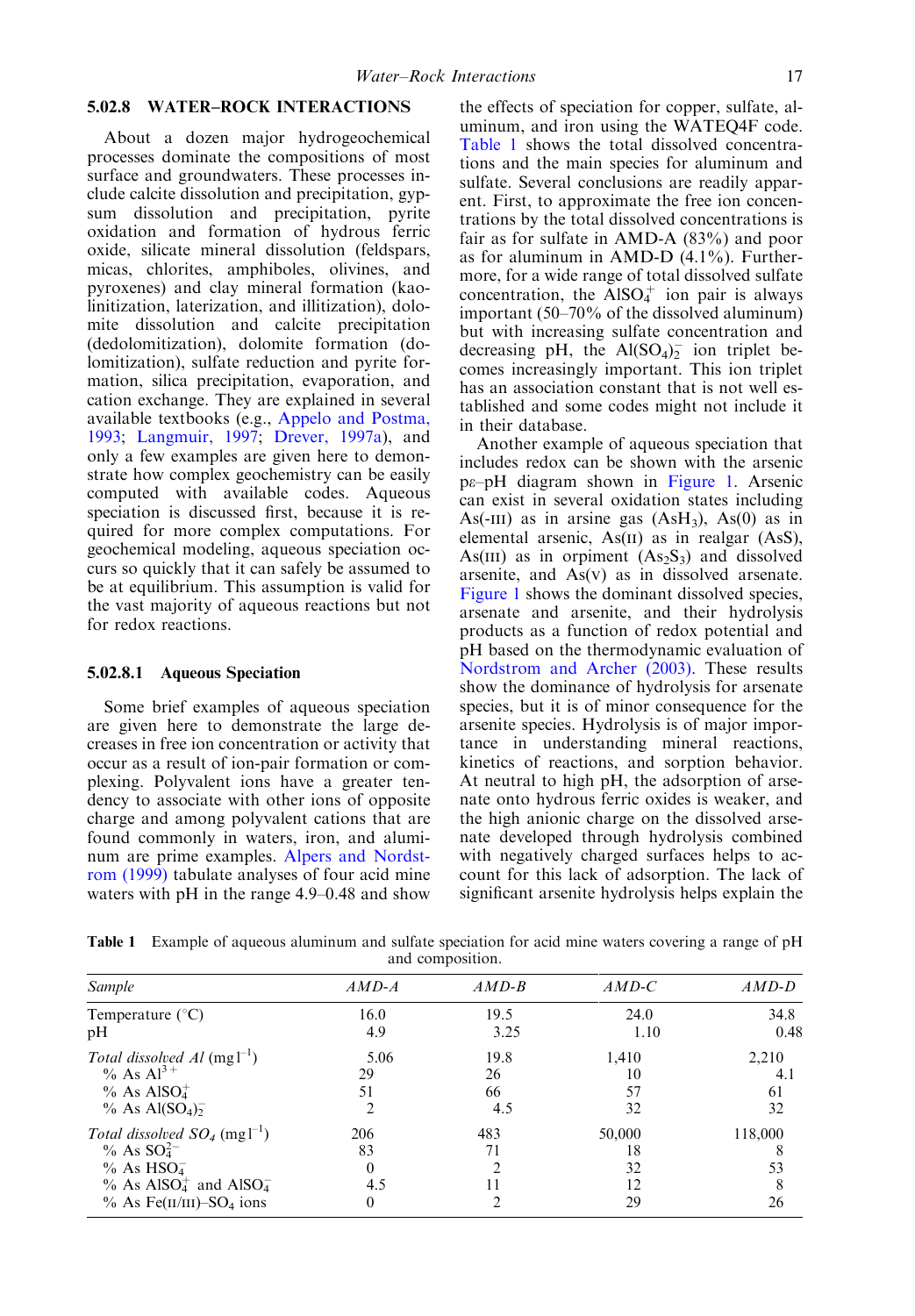<span id="page-17-0"></span>

Figure 1 Species predominance diagram for dissolved arsenic at  $25^{\circ}$ C and 1 bar. Source: [Nordstrom and](#page-34-0) [Archer \(2003\).](#page-34-0)

more competitive adsorption of arsenate relative to arsenite.

# 5.02.8.2 Modeling Sorption Reactions

Although sorption modeling should be included in our discussion, this extensively researched area warrants an entirely separate chapter. Several books cover the subject well, including [Dzombak and Morel \(1990\)](#page-31-0), [Davis](#page-31-0) [and Hayes \(1986\)](#page-31-0), [Stumm \(1987\)](#page-36-0), and [Hochella](#page-32-0) [and White \(1990\)](#page-32-0).

## 5.02.8.3 Model Simulations of Mineral Reactions

One of the most ubiquitous geochemical processes is the dissolution of calcite. Dissolution of calcite in the environment can be the dominant source of dissolved calcium in many waters, but dissolved inorganic carbon (DIC) can have at least two sources: calcite and  $CO<sub>2</sub>$ produced from organic decay. Calcite dissolution has been modeled with PHREEQCI for a range of carbon dioxide partial pressure,  $P_{\text{CO}_2}$ . [Figure 2a](#page-18-0) is a plot of calcite dissolution in terms of calcium and DIC concentrations at  $P_{\text{CO}_2}$  values ranging from atmospheric (10<sup>-3.5</sup>) to  $10^{-1}$ . Computationally, increments of calcite were dissolved in water at fixed partial pressure until solubility equilibrium was reached. The solid line represents the equilibrium solubility of calcite for this range of carbon dioxide partial pressure and the equilibrium pH values at each  $P_{\text{CO}_2}$  from 8.3 to 6.7 are shown in parentheses.

Many shallow groundwaters reflect calcite dissolution as the dominant control on water quality. Groundwaters incorporate higher  $P_{CO_2}$ than that of the atmosphere because of carbon dioxide production in the soil zone and organic matter decomposition in the groundwater. A range of  $P_{\text{CO}_2}$  from  $10^{-2}$  to  $10^{-1}$  and pH values from 7 to 8 are common for most groundwaters. Water analyses in a carbonate terrain of Pennsylvania [\(Langmuir, 1971\)](#page-33-0) are compared in [Figure 2b](#page-18-0) to the predictions in [Figure 2a](#page-18-0). Although this plot simplifies the water chemistry and does not take into account dissolution of other minerals, it does show the dominant control by a relatively simple reaction. The  $P_{\rm CO}$ , values fall within the expected range and calcite solubility equilibrium provides an upper boundary. The saturation index plot in [Figure](#page-18-0) [3](#page-18-0) for the same samples takes into account temperature and ionic strength effects on the activities and also shows that saturation with respect to calcite is reached and provides an upper limit to calcium and DIC concentrations.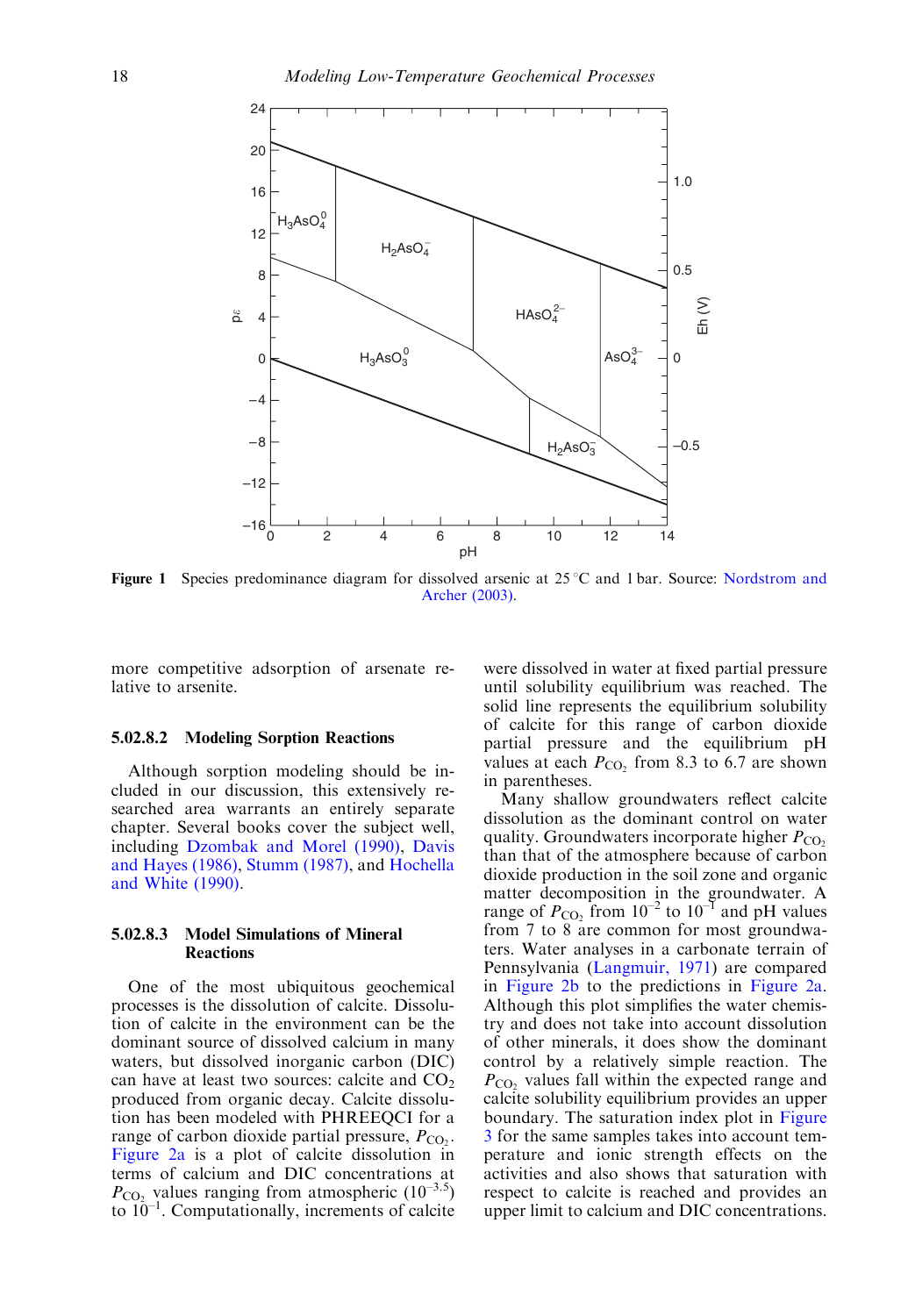<span id="page-18-0"></span>

Figure 2 (a) Calcium and DIC concentrations plotted for calcite dissolution at  $log P_{CO_2} = -3.5, -2, -1.5,$ and  $-1$  (dotted lines) up to equilibrium calcite solubility (solid line). The pH values for each equilibrium solubility at the specified log  $P_{\text{CO}_2}$  are shown in parentheses. Plot was computed with PHREEQCI for 25 °C and 1 bar. (b) Calcium and DIC concentrations plotted from data of [Langmuir \(1971\)](#page-33-0) for groundwaters taken from a limestone aquifer in Pennsylvania. Dotted and dashed lines are the same as those in (a).



Figure 3 Saturation indices for calcite from the same groundwaters as in Figure 2, plotted as a function of pH. Reproduced by permission of Blackburn Press.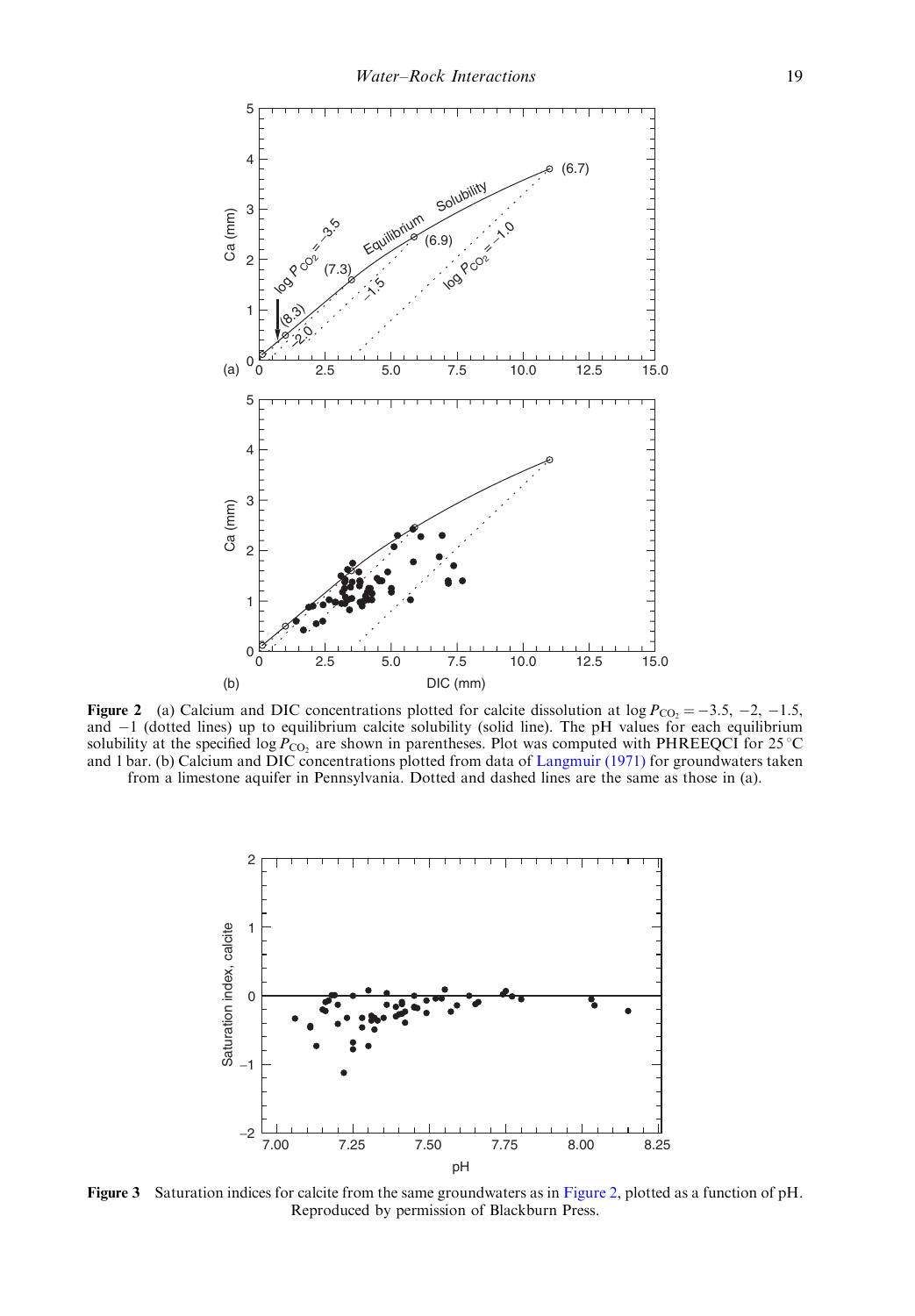<span id="page-19-0"></span>As the pH increases, there is a greater proportion of carbonate ions relative to bicarbonate that increases the saturation with respect to calcite. At pH values  $\leq 7$ , waters are nearly always undersaturated with respect to calcite (and most other carbonate minerals).

Pyrite oxidation is a complex hydrobiogeochemical processes that accounts for about 11% of the sulfate found in river drainages ([Berner and Berner, 1996;](#page-30-0) although these estimates do not include large flows of acid mine drainage from Rio Tinto and Odiel Basins to the ocean, Nieto et al., 2007). Mining activities have increased the rate of pyrite oxidation and caused severe contamination of many waterways with acid and metals. When pyrite oxidizes, the sulfur rapidly converts into sulfate but the oxidation of the iron proceeds more slowly, depending on pH. Simulating the oxidation of pyrite is instructive in summarizing the chemistry of this complex process ([Nordst](#page-34-0)[rom, 2000](#page-34-0)). In Figure 4, PHREEQCI was used to simulate pyrite oxidation by adding increments of oxygen to pyrite in water. The reaction also could be simulated by adding increments of pyrite to an excess of oxygen. The results vary with the amount of oxidation allowed and are represented in the figure by a solution pH as a function of the amount of pyrite oxidized. First, pyrite oxidation to an acid ferrous sulfate solution only, is shown by the solid line. Second, the same reaction occurs but the ferrous iron is allowed to oxidize

without forming a precipitate, shown by the dashed line with a crossover pH of 3.26. Third, a precipitate such as ferrihydrite is allowed to form, which lowers the crossover pH to 2.39. If the  $K_{\rm{sp}}$  of the precipitating phase is lower, such as that for crystalline goethite, the crossover pH is much lower as shown by the dotted line. However, crystalline goethite is not stable at  $pH$  values  $\langle 2 \rangle$  and jarosite would precipitate instead. The reason for showing the goethite curve is to demonstrate the effect of lowering the  $K_{\rm{sp}}$  for a precipitating phase of the same stoichiometry. The dashed lines cross over the original line, because the oxidation of ferrous iron involves both proton-consuming and proton-producing reactions. The oxidation of  $Fe<sup>2+</sup> – Fe<sup>3+</sup>$  consumes protons:

$$
\text{Fe}^{2+1} \text{O}_2 + \text{H}^+ \to \text{Fe}^{3+} + \frac{1}{2} \text{H}_2 \text{O} \tag{17}
$$

which happens at all pH values. The hydrolysis and precipitation of a ferric hydroxide phase produces protons:

$$
Fe^{3+} + H_2O \to Fe(OH)^{2+} + H^+ \qquad (18)
$$

$$
Fe^{3+} + 3H_2O \to Fe(OH)_3 + 3H^+ \tag{19}
$$

which only happens if the pH has reached the point of hydrolysis, i.e., near or above a  $pH = pK_1 = 2.2$  for Fe<sup>3+</sup> hydrolysis. Consequently,



Figure 4 Change in pH as a function of the amount of pyrite oxidized under four scenarios: (1) pyrite oxidizes to an acid ferrous sulfate solution without any further oxidation (solid line); (2) pyrite oxidizes and the resultant ferrous sulfate solution is allowed to oxidize, but no precipitation is allowed (upper dashed line); (3) pyrite oxidizes, the ferrous sulfate solution oxidizes and precipitates ferrihydrite ( $pK_{\text{sp}} = 4.89$ , lower dashed line); and (4) pyrite oxidizes, ferrous sulfate solution oxidizes, and goethite precipitates (dotted line). Com-puted with PHREEQCI at 25 °C and 1 bar; thermodynamic data from [Nordstrom](#page-34-0) *et al.* (1990).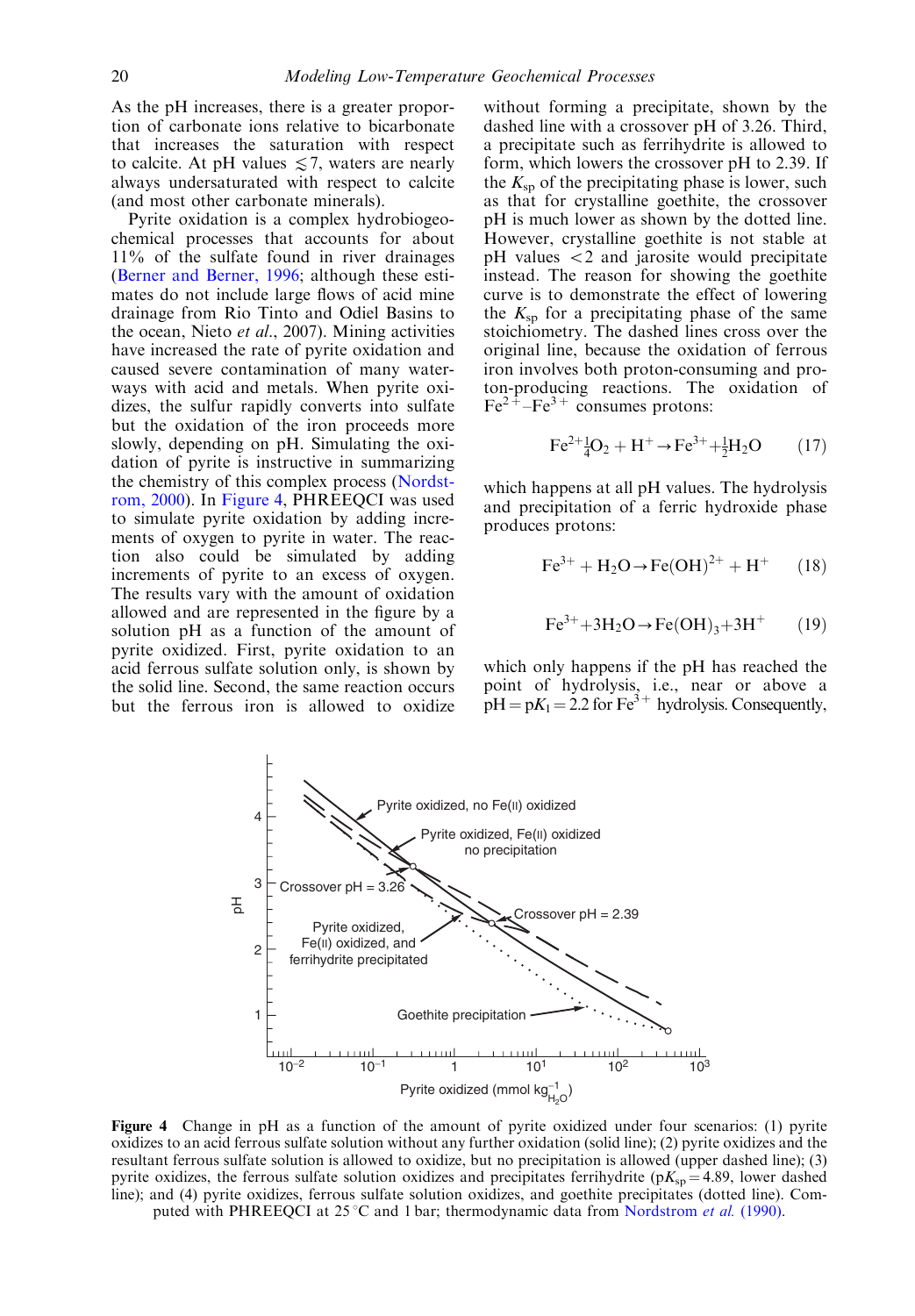

[Figure](#page-19-0) 5 Change in pH as a function of the amount of pyrite oxidized under scenarios (1) and (3) from Figure [4.](#page-19-0) Points are actual values measured from acid mine waters. Initial pH is based on field measurements taken on site and the amount of pyrite oxidized is derived from stoichiometry assuming that all the dissolved sulfate is from pyrite oxidation. Final pH was measured after the sample had been allowed to oxidize for at least two weeks in an unfiltered, unpreserved bottle.

at lower pH values there is no hydrolysis and the pH can only increase on oxidation. The crossover pH reflects the balance between the proton-consuming and the proton-producing reactions, a small buffering process represented by the small plateau in the curves. This diagram, although explaining some of the complexities of the chemistry of acid rock drainage, does not include the consequences of acid dissolution involving calcite and aluminosilicate minerals. Nevertheless, some water analyses are available from mine sites that are predominantly affected by pyrite oxidation and little else. These samples, collected from the Leviathan mine area, California, and Iron Mountain, California [\(Ball and Nordstrom,](#page-30-0) [1989](#page-30-0); [Nordstrom, 1977](#page-34-0)), include a pH measured in situ and a pH measured some weeks later after the ferrous iron had oxidized and precipitated. Figure 4 reproduces [Figure 5](#page-19-0) with only the two lines shown for pyrite oxidation but no ferrous iron oxidation (solid line) and pyrite oxidation with precipitation of ferrihydrite (or the most soluble hydrous ferric oxide, as a dashed line). Because there are low concentrations of cations in these samples, the initial pH values (open circles) can be assumed to be caused by pyrite oxidation. The final pH after oxidation and precipitation is shown by the closed circles. The final pH can be seen to closely approximate the dashed line in agreement with the simulation.

In this comparison of a simulation with actual field data, two aspects are noteworthy. First is the good agreement but since this simulation is sensitive to the chosen  $K_{\rm{sp}}$  of the precipitating phase, the agreement indicates that the solubility product constant for freshly precipitating hydrous ferric oxide is a reasonable model choice.

Waters not only undergo geochemical reactions but they commonly mix. One of the classic examples of mixing is seawater intrusion into coastal aquifers, often enhanced because of groundwater withdrawal. When seawater and fresh groundwater mix, both at saturation with respect to calcite, the result can lead to undersaturation with respect to calcite, i.e., calcite dissolution. The possibility of this scenario and other combinations (some leading to mineral precipitation from the mixing of waters that are both initially undersaturated) was outlined by [Runnells \(1969\)](#page-36-0). Computations made by [Plummer \(1975\)](#page-35-0) showed the proportion of mixing over which the undersaturation effect, and consequent dissolution of coastal limestone, was operative. [Figures 6a–6d](#page-21-0) are examples from [Plummer \(1975\)](#page-35-0) and demonstrate that for a large range of seawater in the mixture, calcite undersaturation can occur, depending on carbon dioxide partial pressure and temperature. These calculations were done over a range of temperatures, partial pressures, and pH values. They also were conducted with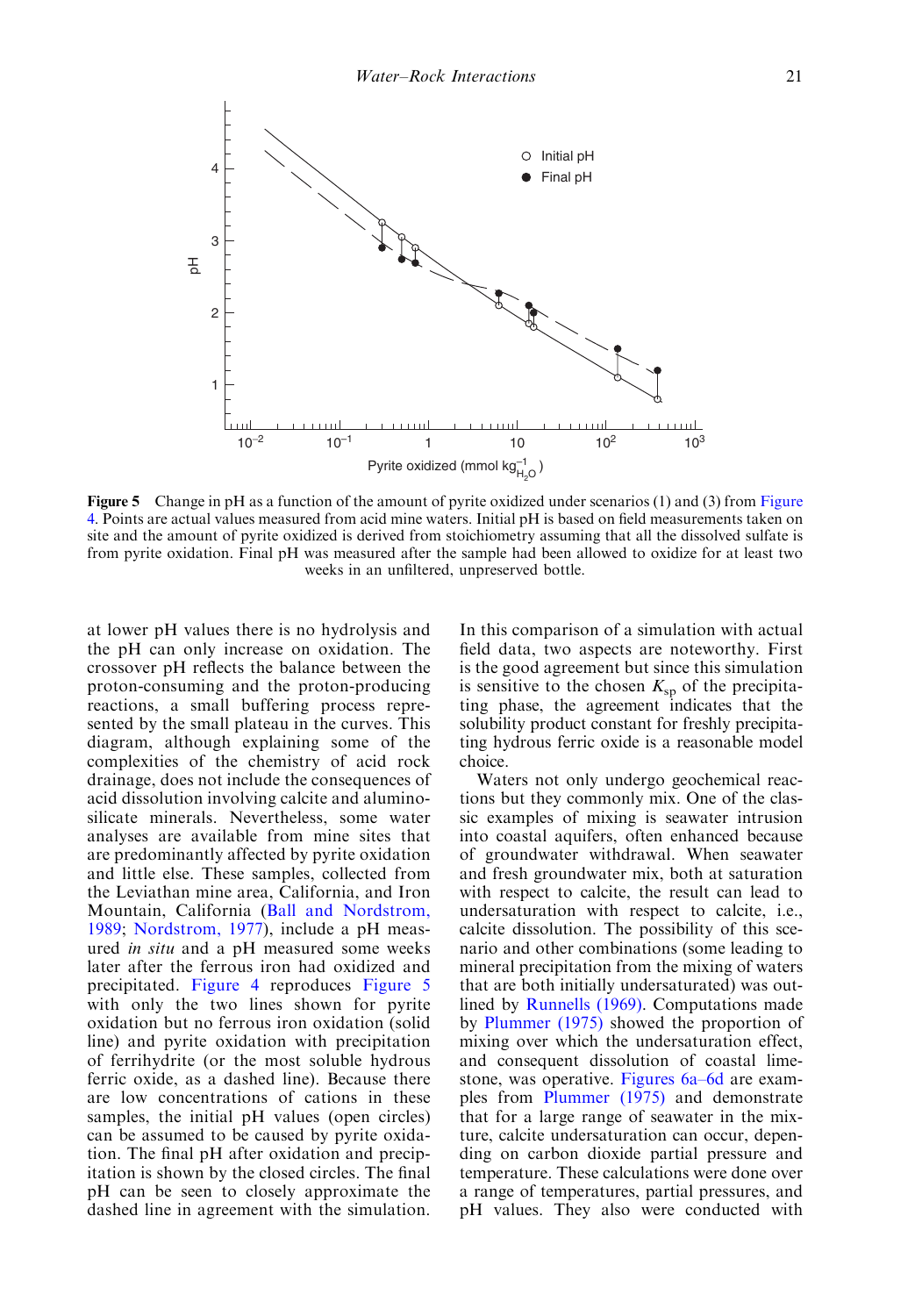<span id="page-21-0"></span>

Figure 6 Calcite saturation indices plotted as a function of percent seawater mixing with a carbonate aquifer water with contours representing different levels of  $P_{\text{CO}_2}$ . Source: Plummer (1975).

actual carbonate groundwater compositions and coastal seawater for several locations along the Florida coast.

The inverse or mass-balance modeling approach provides additional constraints on reactant and product mineral phases when the mineral mass transfers are plotted as a function of the range of solid solution compositions. [Bowser and Jones \(2002\)](#page-30-0) (Chapter 5.04) discovered this application when investigating the effect of compositional ranges of feldspars, phyllosilicates, and amphiboles on mass

balances for catchments and groundwaters dominated by silicate hydrolysis. They investigated nine drainages in six areas of widely varying lithology and climatic settings in the United States. One of these is shown in [Figure 7](#page-22-0) for the Wyman Creek drainage in the Inyo Mountains, California. Mineral mass transfers for dissolution (positive values in mol $kg^{-1}$ ) and precipitation (negative values in mol $kg^{-1}$ ) are plotted as a function of the percent montmorillonite solid solution. The gray band shows the restricted range of solid solution composition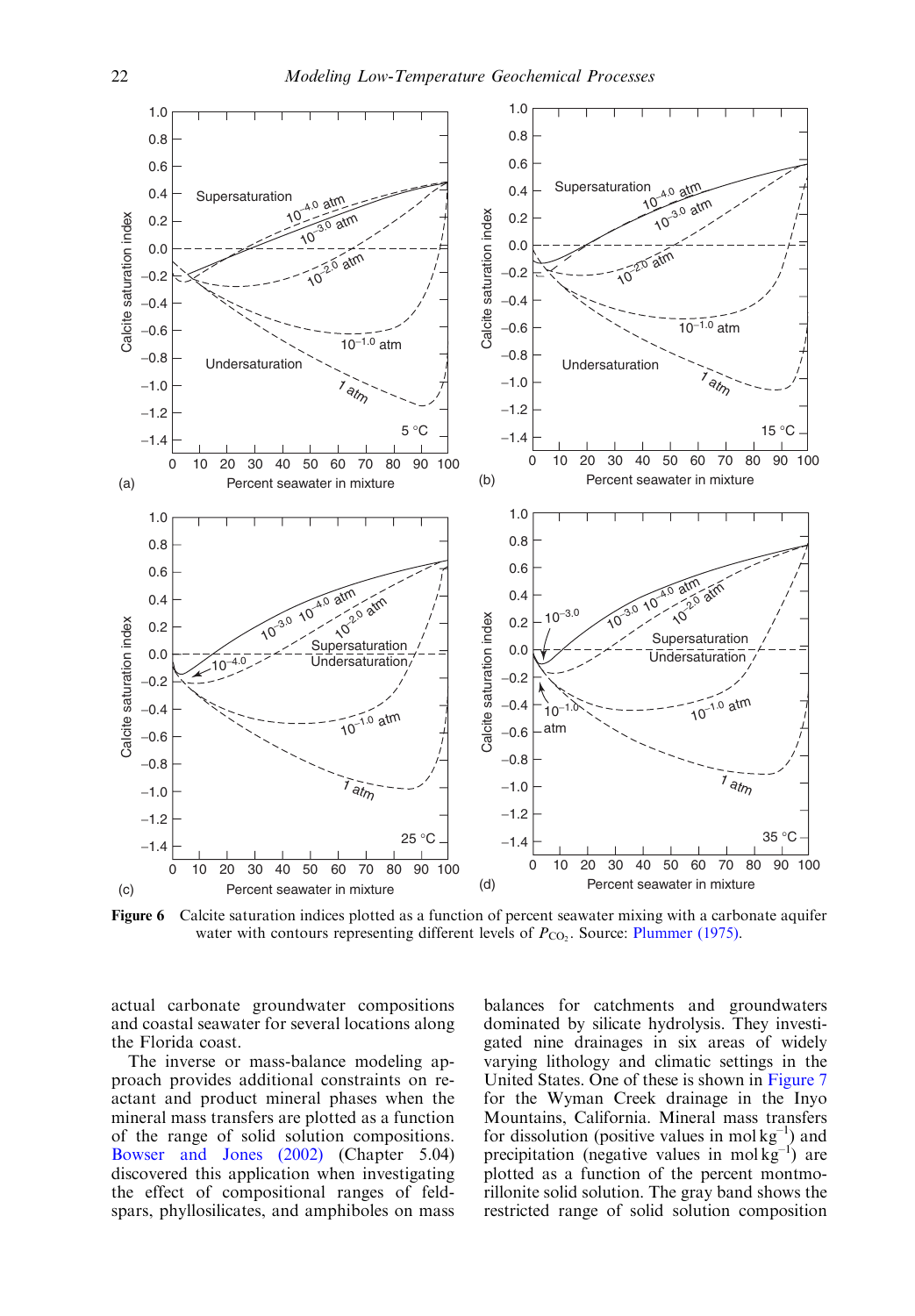<span id="page-22-0"></span>

Figure 7 Mineral mass-transfer coefficients versus smectite solid solution composition for Wyman Creek mass balances, Inyo Mountains ([Bowser and Jones, 2002\)](#page-30-0). Upper and lower bounds on possible smectite compositions are where goethite and K-feldspar mass transfers are equal to 0. Reproduced by permission of American Journal of Science from [Bowser and Jones \(2002\).](#page-30-0)

(27–45%) determined by the crossover points for K-feldspar and goethite, respectively. These restrictions apply, because K-feldspar cannot precipitate in these dilute waters and goethite is a weathering product being formed, not dissolved. Similar arguments show that there are restrictions on the range of plagioclase subject to weathering. Indeed, it is surprising to find how closely tied the fluid compositions for major cations are to the Na/Ca ratios of plagioclase, the Ca/Mg ratio of ferromagnesian silicates, and to the Fe/Mg ratio of ferromagnesian silicates.

The final example in this set is from the Madison regional aquifer study by [Plummer](#page-35-0) et al. [\(1990\).](#page-35-0) The Madison Limestone aquifer occurs in Wyoming, Montana, and South Dakota. [Plummer](#page-35-0) et al. (1990) utilized a combination of saturation index constraints, inverse modeling, and carbon and sulfur isotopes to delineate geochemical reaction models for the flow paths. The models indicated that the major reaction is dedolomitization, i.e., dolomite dissolution and calcite precipitation driven by anhydrite dissolution, sulfate reduction,  $[\text{Ca}^{2+} + \text{Mg}^{2+}]/\text{Na}^+$  cation exchange, with some local halite dissolution. Sulfur isotopes were treated as an isotope dilution problem and carbon isotopes were treated as Rayleigh

distillations (see Chapter 5.11). Corroboration of the isotopic modeling was achieved by predicting the isotopic compositions of the dolomite and the anhydrite. Actual  $\delta^{34}$ S values for anhydrite fit the values assumed in the model calculations. Further consistency was found when the adjusted  $^{14}$ C ages combined with Darcy's law resulted in groundwater flow velocities that agreed within a factor of 5 of those calculated by a digital flow model. [Figure 8](#page-23-0) portrays the saturation indices of calcite, dolomite, and gypsum (surrogate for anhydrite) for waters from the Madison aquifer. Calcite reaches saturation quickly and tends to be supersaturated. This supersaturation may reflect the pressure effect on the ion activities and the solubility product constant (pressure corrections were not modeled), it may be caused by pH changes on pumping pressurized water to the surface, it may result from calcite that has some substituted elements displacing the SI values, it may be caused by an inhibition on calcite precipitation kinetics by magnesium, or it may be caused by gypsum dissolving faster than calcite can precipitate.

A subset of the mass-balance results for the Madison aquifer study is shown in [Table 2](#page-24-0) covering the range of parameters encountered from recharge to discharge although these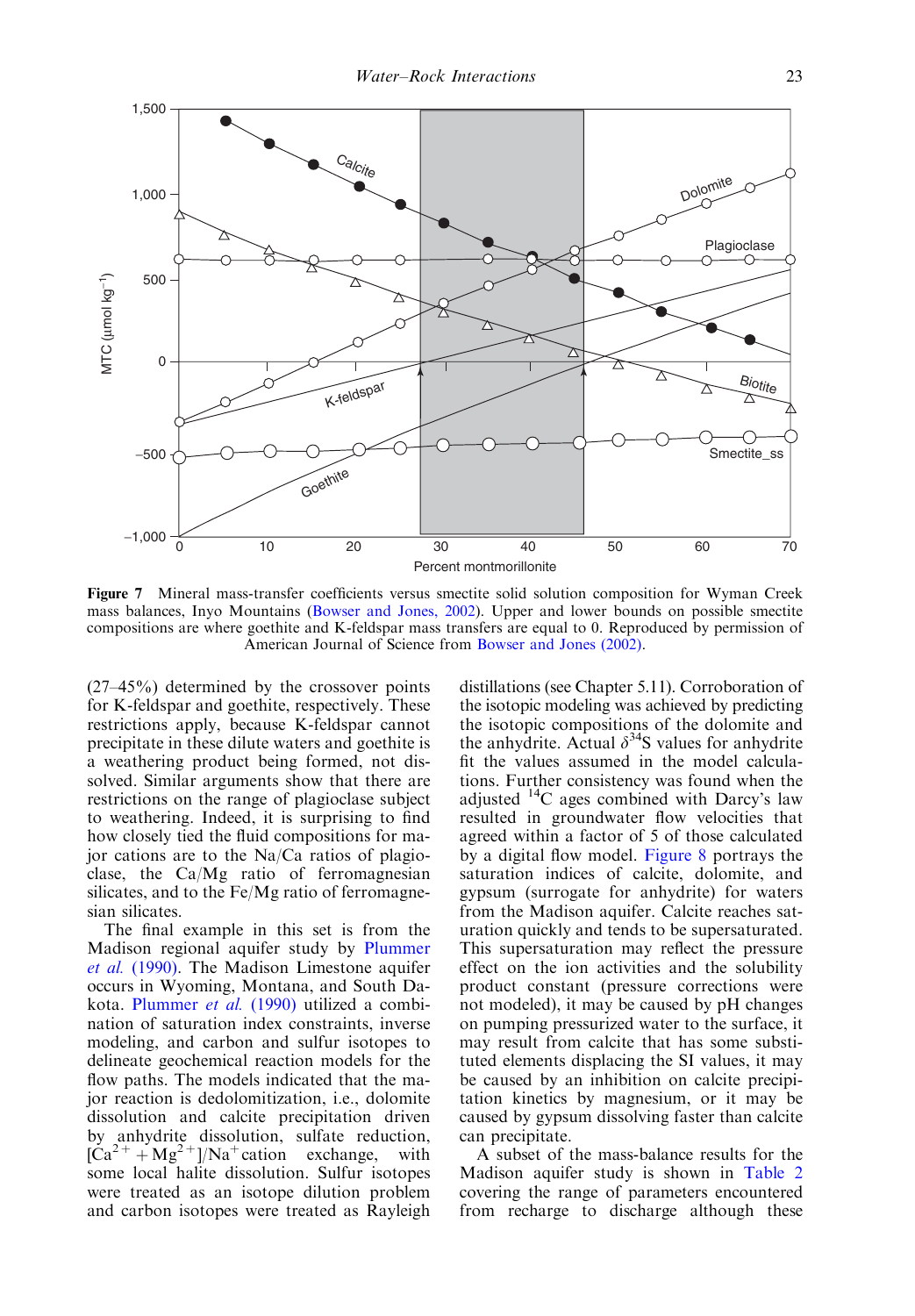<span id="page-23-0"></span>

Figure 8 Saturation indices for calcite, dolomite, and gypsum for groundwaters from the Madison limestone aquifer. Source: [Plummer](#page-35-0) et al. (1990).

selected samples are not along the same flow path. The general trend in chemistry is indicated here. Samples near recharge are low in sulfate and the amount of mass transfer is low. As the water moves down gradient and evolves chemically, it increases in sulfate from anhydrite dissolution. Increased anhydrite dissolution leads to increased dissolution of dolomite and increased calcite precipitation. With increasing age there is more organic matter (represented by  $CH<sub>2</sub>O$  in [Table 2\)](#page-24-0) available for decomposition, which results in greater amounts of hydrous ferric oxides dissolving (reducing) and pyrite

being formed. Cation exhange in [Table 2](#page-24-0) refers to  $(Ca + Mg)/Na$ , i.e., exchange of calcium and magnesium for sodium. The measured sulfur isotopic compositions of the  $H_2S$  and of the anhydrite match nicely with the model simulation and the stable carbon isotopes.

[Mazor](#page-34-0) *et al.* (1993) pointed out that some of the samples from the Madison aquifer had high tritium contents when the 14C results indicated dates too old for tritium and suggested that significant mixing of younger and older waters may have occurred. Mixing and dilution trends can have similar chemical appearances to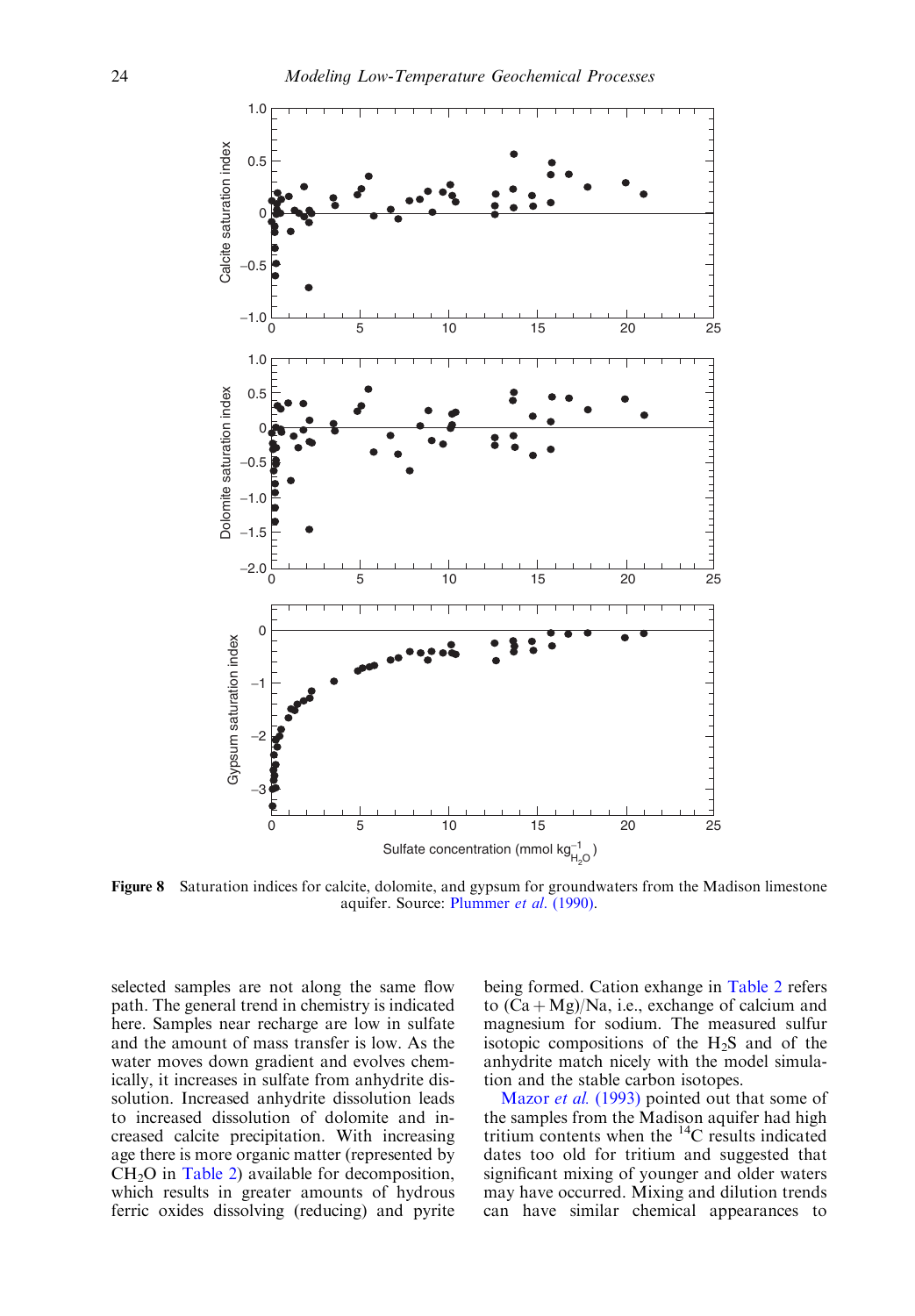| F6-19   | <i>F</i> 6-17 | $F6-13$ | <i>F7-10</i> | $F8-25$ | $F8-21$ | $F3-20$ |
|---------|---------------|---------|--------------|---------|---------|---------|
| 0.18    | 0.52          | 2.19    | 5.73         | 8.97    | 13.56   | 19.86   |
| 0.14    | 0.14          | 0.60    | 0.74         | 1.87    | 2.90    | 3.54    |
| $-0.18$ | $-0.41$       | $-1.62$ | $-2.64$      | $-4.70$ | $-7.15$ | $-5.33$ |
| 0.15    | 0.51          | 2.27    | 5.93         | 9.19    | 13.56   | 20.15   |
| 0.01    | 0.02          | 0.20    | 0.44         | 0.71    | 0.30    | 0.87    |
| 0.00    | 0.01          | 0.05    | 0.12         | 0.21    | 0.11    | 0.09    |
| $-0.00$ | $-0.01$       | $-0.05$ | $-0.12$      | $-0.19$ | $-0.06$ | $-0.09$ |
| 0.01    | 0.03          | 0.04    | 0.44         | 0.19    | 0.14    | 8.28    |
| $-0.01$ | $-0.02$       | 0.03    | 2.83         | 1.38    | 0.97    | 15.31   |
| 0.01    | 0.02          | 0.02    | 0.27         | 0.28    | 0.33    | 2.52    |
| $-0.07$ | 0.17          | $-0.21$ | $-0.42$      | $-1.18$ | $-0.40$ | $-0.04$ |
| $-8.86$ | $-9.33$       | $-7.79$ | $-9.67$      | $-5.52$ | $-3.59$ | $-2.21$ |
| $-7.82$ | $-10.0$       | $-6.80$ | $-9.70$      | $-5.50$ | $-3.50$ | $-2.34$ |
| Modern  | Modern        | Modern  | 2,386        | 14,461  | 13,310  | 22,588  |
|         |               |         |              |         |         |         |

<span id="page-24-0"></span>Table 2 Selected mass transfer (in mmol kg<sup>-1</sup> water) results from [Plummer](#page-35-0) et al. (1990) for the Madison Limestone aquifer.

Note: Positive values signify dissolution and negative values precipitation. Samples, although not along the same flow path, are in the general direction of recharge to discharge from left to right.

hydrochemical evolution, and caution must be used to distinguish evolutionary trends from mixing trends by age-dating techniques.

#### 5.02.8.4 Reactive-Transport Modeling in Streams

Although biological reactions, mostly dissolved oxygen degradation or nutrient uptake, have been modeled in flowing streams and rivers for a long time, trace-metal reactions have not been modeled until relatively recently. [Bencala \(1983\)](#page-30-0) considered solute transport in pool-and-riffle streams using a kinetic term for sorption; and [Bencala and Walters \(1983\)](#page-30-0) introduced transient storage into their modeling of trace-metal transport. One of the most obvious inputs of trace metals to surface waters is from mining and mineral-processing wastes. Techniques for modeling these acid mine water reactions continued to develop during the 1990s from empirical rate constants and partition coefficients to mechanistic sorption models such as surface complexation and equilibrium precipitation of mineral phases [\(Brown and Hosseinipour, 1991;](#page-30-0) [Kimball](#page-33-0) et al.[, 1994, 1995](#page-33-0); Runkel et al.[, 1996, 1999](#page-36-0)). Reaction-transport models such as these require more accurate stream-discharge measurements than can be obtained from current-meter measurements. These are obtained from constant-flow tracer injection studies along with synoptic sampling, including all possible inflows, so that the transport model can be reliably calibrated. Not only has this approach been used to define sources and sinks of trace metals in mountainous streams but it also has been helpful in predicting remediation scenarios for mine sites [\(Runkel and Kimball, 2002](#page-36-0)).

An example of modeling reactive transport of acid mine waters with OTEQ is shown in [Figure 9](#page-25-0) (Ball *et al.*[, 2003](#page-30-0)) for the drainage released from the Summitville mine in the San Juan Mountains of southwestern Colorado into the Alamosa River. The model was calibrated with tracer injection and synoptic sampling techniques including measurements of  $Fe(II/III)$  that helped constrain precipitation of hydrous ferric oxides in the model. Sodium chloride was used as the tracer. [Figure 9a](#page-25-0) shows measured pH and simulated pH with reaction. The main in-stream reactive chemistry in this system is the oxidation of iron, the precipitation of hydrous ferric oxides, the precipitation of hydrous aluminum oxides, the adsorption of trace metals, and pH changes (controlled by the oxidation, hydrolysis, and precipitation reactions and by the neutralization of inflows). Simulated and measured dissolved and total aluminum and iron concentrations are shown in [Figures 9b and](#page-25-0) [9c,](#page-25-0) respectively. Iron and aluminum concentrations decrease rapidly because of precipitation during downstream transport. [Figure 9d](#page-25-0) shows the copper concentrations; when adsorption is invoked in the model the agreement between measured and simulated copper concentrations is within analytical error.

#### 5.02.8.5 Geochemical Modeling of Catchments

Attempts to model chemical weathering of catchments have used a variety of approaches and were originally designed to understand acidification processes. The BIRKENES code ([Christophersen](#page-31-0) *et al.*, 1982) was one of the first developed to model catchment stream chemistry. It used cation–anion charge balance, a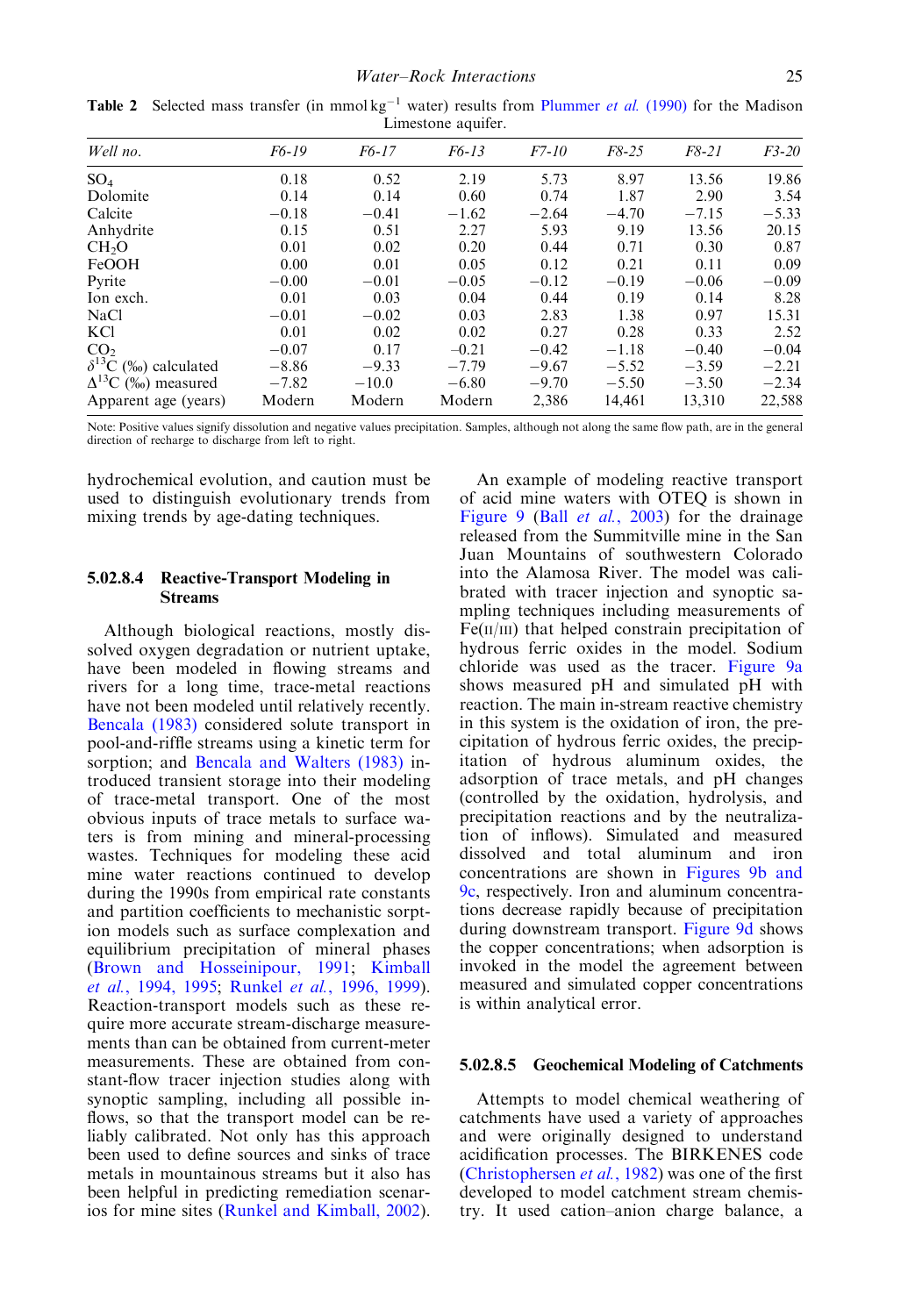<span id="page-25-0"></span>

Figure 9 Downstream profiles in the Wightman Fork/Alamosa River system of: (a) pH measured and simulated; (b) dissolved aluminum concentrations measured and simulated; (c) dissolved iron concentrations measured and simulated; and (d) copper concentrations measured and simulated. Simulations were obtained with the OTEQ code after calibration on tracer-injection data and  $Fe(II/III)$  determinations.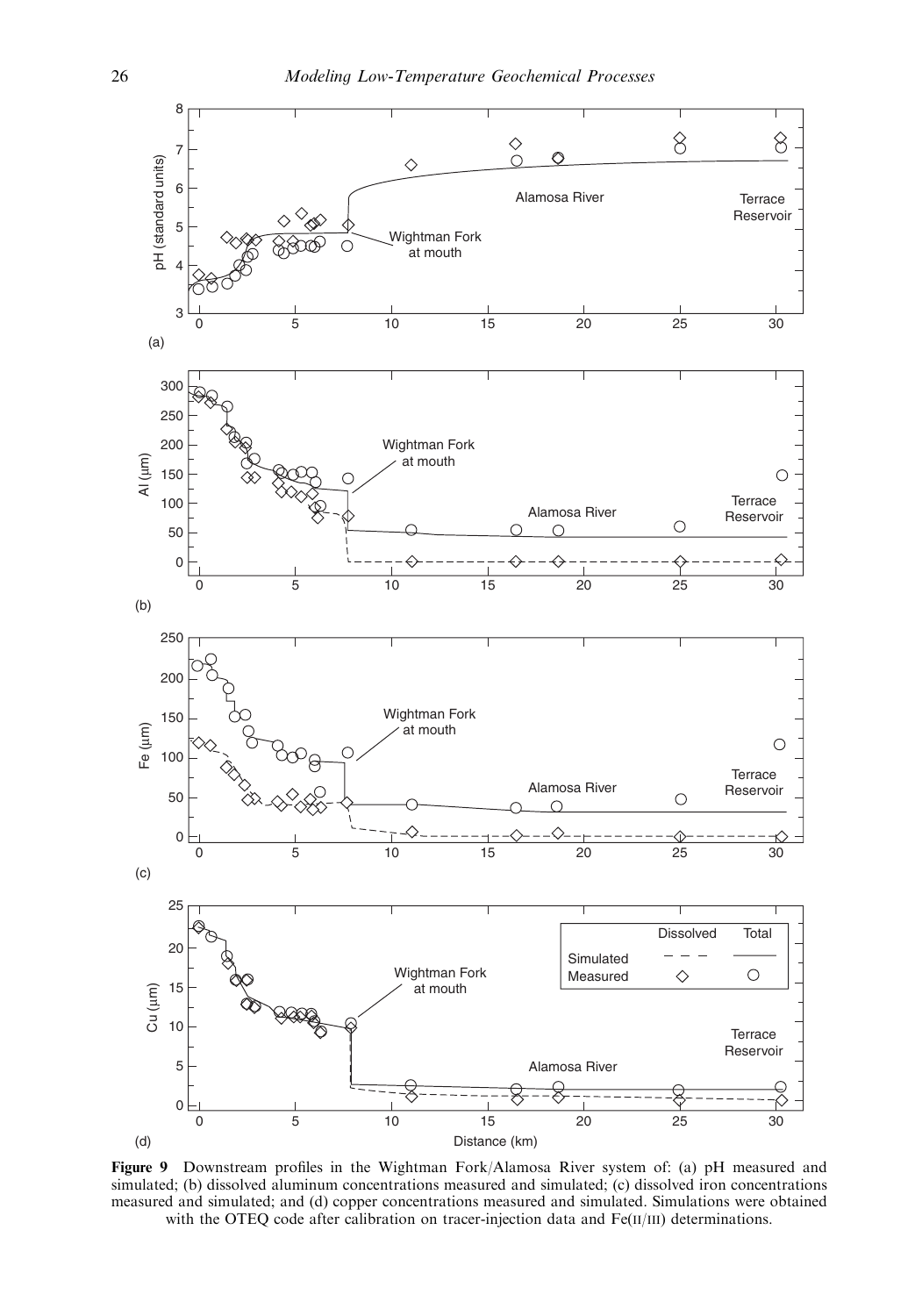gibbsite equilibrium solubility control for aluminum concentrations, a Gapon ion exchange for metals sorption, and rates for sulfate adsorption/desorption in a two-reservoir model. The model was calibrated by input mass fluxes and output mass fluxes for the Birkenes catchment in Norway to provide the water flux information and to fit empirical parameters.

The ILWAS code (Integrated Lake-Watershed Acidification Study; Chen et al.[, 1983;](#page-31-0) [Gherini](#page-31-0) et al., 1985) also contains a semiempirical model but is much more detailed than the BIRKENES code with respect to its hydrologic and geochemical compartments. Alkalinity was one of the key chemical components in the model. Because the code was originally calibrated on three watersheds receiving acid rain in upstate New York, it was programmed with mineral rate dissolution data, gibbsite solubility equilibrium, and other parameters pertinent to those environments. The considerable quantity of detailed data needed to calibrate the ILWAS code limits its general usefulness.

The MAGIC code (Model of Acidification of Groundwater In Catchments; [Cosby](#page-31-0) et al., [1985a, b\)](#page-31-0) is similar in many respects to the BIRKENES code, but parameters for soil–water and stream–water chemistry are ''lumped'' or averaged over the spatial scale that can include many heterogeneities. MAGIC was designed to simulate long-term (annual) averages, whereas BIRKENES was designed to simulate short-term (hours to days) responses. Equilibrium reactions include soil cationexchange reactions, solubility control by gibbsite,  $CO<sub>2</sub>–H<sub>2</sub>O$  hydrolysis reactions, aqueous speciation of aluminum among sulfate and fluoride complexes, water dissociation, ion balance, and temperature dependence. Activity coefficients appear not to have been used and the sensitivity of the model to this factor has not been addressed. [Wright and](#page-37-0) [Cosby \(1987\)](#page-37-0) found good agreement between simulated and measured alkalinities for two manipulated catchments in Norway using the MAGIC code. Organic acids have been included with the code and the simulations of the Norway catchments revisited with improved results ([Cosby](#page-31-0) et al., 1995). An alternative to ILWAS and MAGIC is the code Enhanced Trickle Down (ETD; [Nikolaidis](#page-34-0) et al., 1989, [1991\)](#page-34-0). Geochemical processes include cation exchange, chemical weathering, sulfate adsorption, and sulfate reduction. Comparisons of the three codes, ILWAS, MAGIC, and ETD, were made by Rose *et al.* [\(1991a, b\)](#page-35-0). The codes were found to provide similar forecasts on a relative scale but substantial differences with respect to specific concentrations (absolute scale).

Codes that contain more detailed consideration of chemistry, especially reaction kinetics, include PROFILE ([Sverdrup, 1990;](#page-36-0) [Warfvinge](#page-37-0) [and Sverdrup, 1992](#page-37-0)) and UNSATCHEM (for the unsaturated zone, [Suarez and Simunek,](#page-36-0) [1996](#page-36-0)).

The main problem with any of these models is that they are calibrated with data that are too short-term for the long-term processes they are trying to predict on the catchment scale ([Drever, 1997b;](#page-31-0) [Hornberger, 2002\)](#page-32-0).

# 5.02.8.6 Reliability of Geochemical Model Simulations

One approach to determine the reliability of geochemical codes is to take well-defined input data and compare the output from several different codes. For comparison of speciation re-sults, [Nordstrom](#page-34-0) *et al.* (1979) compiled a seawater and a river water test case, that is, seawater and river water analyses that were used as input to 14 different codes. The results were compared and contrasted, demonstrating that the thermodynamic databases, the number of ion pairs and complexes, the form of the activity coefficients, the assumptions made for redox species, and the assumptions made for equilibrium solubilities of mineral phases were prominent factors in the results. Additional arsenic, selenium, and uranium redox test cases were designed for testing of the WATEQ4F code ([Ball and Nordstrom, 1991\)](#page-30-0). [Broyd](#page-30-0) et al. [\(1985\)](#page-30-0) used a groundwater test case and compared the results from 10 different codes. Such test cases could be expanded to include examples of heterogeneous reactions, mixing with reaction, sorption, temperture dependence, reactive transport, and inverse modeling. The current version of PHREEQC includes 18 examples of code testing. Some of these are true "tests" in that they can be compared with measurements or independent computations, while others are just examples of the code capability. The EQ3/6 code also shows several examples of code capability in addition to comparative tests. A comparison of PHREEQC and HYDROGEOCHEM codes to simulate transport and reaction of acidic fluids in alluvial material was obtained by **[Brown](#page-30-0)** et al. [\(2000\).](#page-30-0) This comparison gave similar results and differences were attributed to different units in model output, different activity coefficient expressions, and different ionic-strength calculations. The equilibrium assumptions used by the codes did not appear to hold for column leaching studies.

In another example, five test cases were computed by PHREEQE and EQ3/6 and the same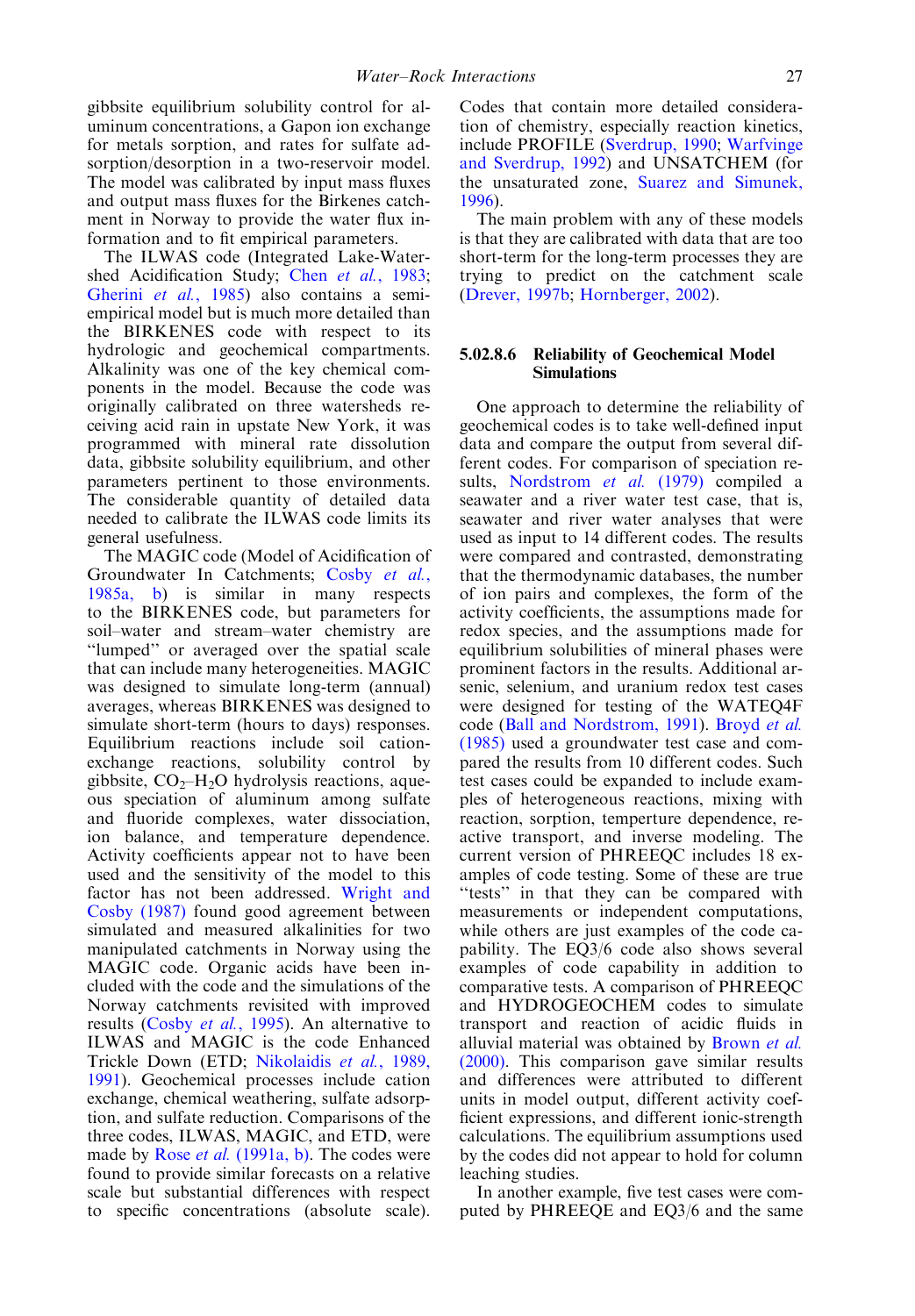thermodynamic database was run for each program [\(INTERA, 1983](#page-32-0)) to test for any code differences. The five examples were speciation of seawater with major ions, speciation of seawater with complete analysis, dissolution of microcline in dilute HCl, reduction of hematite and calcite by titration with methane, and dedolomitization with gypsum dissolution and increasing temperature. The results were nearly identical for each test case. Test cases need to become standard practice when using geochemical codes so that the results will have better credibility. A comparison of code computations with experimental data on activity coefficients and mineral solubilities over a range of conditions will also improve credibility [\(Nordstrom, 1994\)](#page-34-0).

[Bruno](#page-30-0) et al. (2002) compared the results of blind-prediction modeling for geochemical modeling of several trace elements of concern to radioactive waste disposal for six natural analog sites. Blind-prediction modeling was an exercise developed in radioactive research on repository analog sites whereby actual water analyses for major ions were given to different groups of geochemical modelers who were asked to simulate dissolved trace-element concentrations based on assumed solubility equilibria; the results were compared with actual trace-element concentrations determined on the groundwaters but kept secret from the modelers until the modeling was completed. They found that thorium and uranium seem to be controlled by mineral solubilities, whereas strontium, zinc, and rare earth element (REE) mobilities seem to be related to the major ions and complex formation. Other elements such as nickel suffer from insufficient thermodynamic data. Sorption reactions were not examined in sufficient detail to draw conclusions.

Another approach to determining model reliability is to perform sensitivity or uncertainty analyses. One of the first examples is the examination of equilibrium aluminum computations for surface waters using the Monte Carlo method of randomizing sources of error in the water analysis and thermodynamic data [\(Schec](#page-36-0)[her and Driscoll, 1987, 1988](#page-36-0)). The results showed that uncertainties in the input data did not contribute significantly to computational speciation errors. [Nordstrom and Ball \(1989\)](#page-34-0) used two different sets of water analyses, groundwater analyses from a granite in Sweden, and surface water analyses from a creek receiving AMD in California, to evaluate uncertainties in the water analyses and uncertainties in the thermodynamic data as possible sources of consistent supersaturation effects for calcite, fluorite, barite, ferric oxyhydroxide, and aluminum hydroxide. Instead of Monte Carlo methods, they used a brute force approach and

recomputed the speciation assuming reasonable errors in the input analytical data and in the thermodynamic data. The conclusion was that supersaturation for these minerals could not be accounted for by errors in the water analyses nor in the thermodynamic data. For ferric oxyhydroxide, iron colloids were probably getting through the filter and contributing to the apparent dissolved Fe(III) concentrations and the supersaturation effect. For aluminum hydroxide, the saturation indices did not indicate supersaturation with respect to amorphous aluminum hydroxide and hence they were probably reasonable. For the remaining minerals it was concluded that the supersaturation may have been realistic, because it could not be accounted for by propagation of these errors. Other causes of supersaturation include impure mineral phases (solid substitution or defects), disordered or fine-grained nature, inhibition of precipitation rates, and possible unaccounted for pressure effects on equilibria.

[Criscenti](#page-31-0) et al. (1996) determined overall uncertainty from geochemical computations by a combination of propagating Monte-Carlogenerated analytical and thermodynamic uncertainties through a geochemical code and applying the ''generalized sensitivity analysis'' ([Spear and Hornberger, 1980\)](#page-36-0) to the output. One of the results of this study is that the aqueous speciation scheme used in many geochemical codes is not necessarily consistent with the speciation scheme used to define standard pH buffers by the National Bureau of Standards. This conclusion raises the possibility that geochemical computations introduce an error when speciating natural water based on a field pH measurement calibrated with one of these buffers. [Cabaniss \(1999\)](#page-30-0) investigated methods of uncertainty propagation, comparing the derivative-based method (assumes a linear approximation) with the Monte Carlo technique for solubility equilibria computations of gibbsite, calcite, and jarosite. He found that derivative methods and the assumption of Gaussian uncertainty can misrepresent the propagated uncertainty.

Computational speciation can be compared with analytical speciation for some species. There is always the problem that analytical methods also suffer from operational definitions, interferences, limits of detection, and associated assumptions. Nevertheless, there is no better method of determining accuracy of speciation than by comparing analytical results with computational results ([Nordstrom, 1996\)](#page-34-0). In the few instances where this has been done, the comparison ranges from excellent to poor. Examples of studies of this type can be found in [Leppard \(1983\),](#page-33-0) [Batley \(1989\)](#page-30-0), and [Nordstrom](#page-34-0)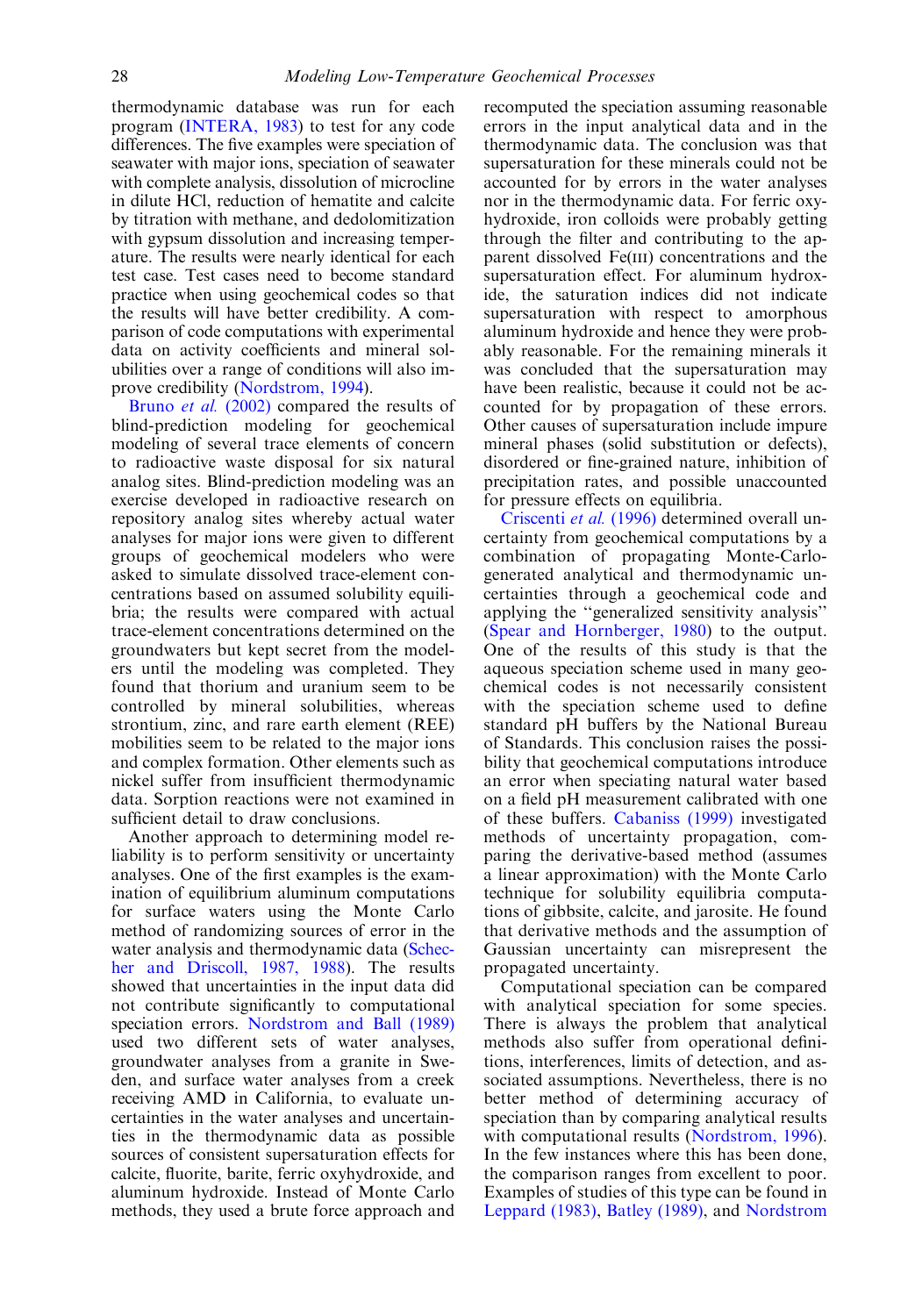[\(1996, 2001\)](#page-34-0). Sometimes, comparison of two analytical methods for the same speciation can give spurious results. In Table 3, measured and calculated ionic activity coefficients for seawater at  $25^{\circ}$ C and  $35\%$  salinity are compared, after adjusting to a reference value of  $\gamma_{\text{Cl}} = 0.666$  ([Millero, 2001\)](#page-34-0). These values would indicate that for a complex saline solution such as seawater, the activity coefficients can be calculated with a high degree of confidence. Much more effort along these lines is needed to better determine the errors and uncertainties for speciation calculations and to identify reaction equilibria and species for which thermo dynamic data need to be measured.

Iron redox speciation was evaluated by comparing the Eh values computed from a speciation code that accepts  $Fe(II)$  and  $Fe(III)$ 

Table 3 Comparison of measured and calculated ion activity coefficients in seawater at  $25^{\circ}$ C and  $35\%$ salinity, referenced to  $\gamma_{\text{Cl}} = 0.666$  ([Millero, 2001](#page-34-0)).

| <i>Ion</i>                   | Measured             | Calculated |
|------------------------------|----------------------|------------|
| $H^+$                        | 0.590                | 0.592      |
| $Na+$                        | 0.6680.6700.678      | 0.674      |
| $K^+$                        | 0.625                | 0.619      |
| $NH4+$                       | 0.6160.592           | 0.624      |
| $Mg^2$                       | 0.2420.22            | 0.211      |
| $Ca^{2+}$                    | 0.2030.180           | 0.205      |
| $F^-$                        | 0.296                | 0.297      |
| $Cl^-$                       | 0.666                | 0.666      |
| $OH^-$                       | 0.2420.2540.254      | 0.263      |
| $HS^-$                       | 0.6810.6730.550      | 0.688      |
| HCO <sub>3</sub>             | 0.5760.5920.528      | 0.574      |
| B(OH) <sub>4</sub>           | 0.4190.3980.351      | 0.384      |
| SO <sub>4</sub> <sup>2</sup> | 0.1040.1120.1210.121 | 0.110      |
| CO5                          | 0.0400.0410.0350.035 | 0.041      |

concentrations determined analytically with Eh values measured electrometrically with a platinum electrode. An example of this comparison is shown in Figure 10 ([Nordstrom, 2000\)](#page-34-0). For iron concentrations greater than  $10^{-6}$  m, the comparison is generally excellent (usually within 30 mV), indicating that the analytical data, speciation calculations, and redox measurements are all consistent with equilibrium as predicted by the Nernst equation. This comparison is one of two redox speciation computations that can be tested electrometrically. Deviations from equilibrium are apparent at low iron concentrations, because the electroactivity of iron is low enough that other electron acceptors, such as dissolved oxygen, begin to interfere. The other redox condition that permits testing with the Nernst equation is sulfide. [Berner \(1963\)](#page-30-0) showed that the platinum electrode gives Nernstian behavior in anoxic marine sediments in response to dissolved sulfide activities. All other redox species in natural waters are not sufficiently electroactive to

establish Nernstian equilibrium. [Nordstrom \(2001\)](#page-34-0) demonstrated that if one compares computed free-fluoride ion activities or concentrations (in this example, with WA-TEQ4F) with measured values obtained with a fluoride ion-selective electrode, the results are in good agreement down to  $\sim 10^{-6}$  m. This agreement between measurement and calculation corroborates the fluoride speciation by the IA method.

## 5.02.9 FINAL COMMENTS

Numerous models and codes have been developed over the last century for interpreting



**Figure 10** Eh measured with a Pt electrode on site compared with Eh calculated from  $Fe(II/III)$  determinations and speciated with WATEQ4F. Source: [Nordstrom \(2000\).](#page-34-0)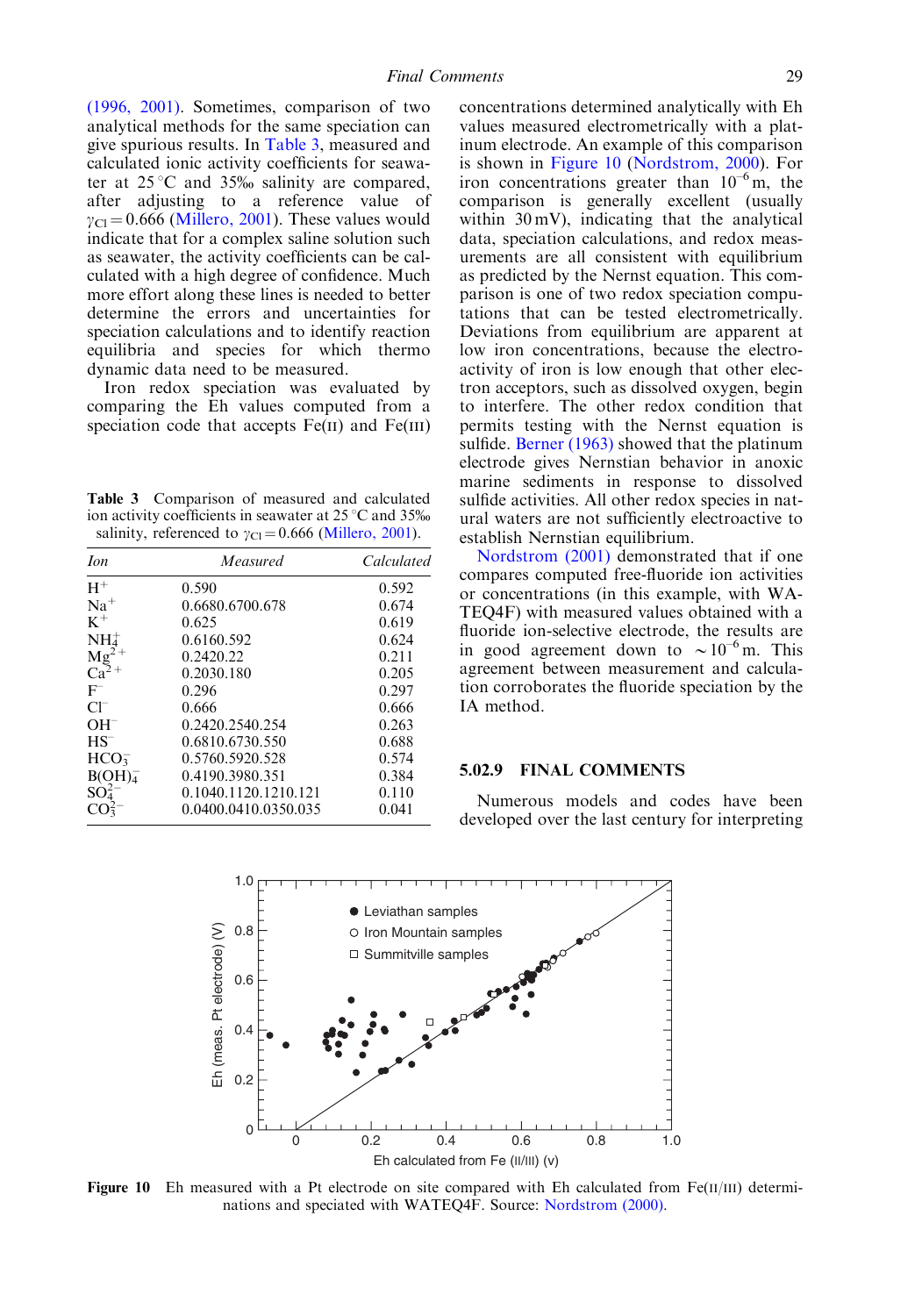and portraying low-temperature geochemical processes. They have been applied to a great variety of conditions and processes and have enhanced our ability to understand how lowtemperature earth systems work. However, many of these models have a dangerous sophistication for computing almost any type of possibility without adequately constraining what is probable. Perhaps this affair is little different from many centuries ago when we had fewer scientific tools and more imagination to play with. The danger in greater model sophistication is the difficulty in testing and refuting it. If we cannot test a model, then we have no means of determining its reliability. And yet if we do not strive for greater sophistication, then the model lacks representativeness [\(Oreskes, 2000a\)](#page-34-0).

What we must remember is that modeling is a tool—a useful tool to be sure, but not something that can ever replace the experience gained from directly working on a hydrogeochemical problem for several years. Expert judgment, developed over long time periods and involving many mistakes, along with carefully acquired empirical observations in the field and in the laboratory, will ultimately guide our models from possibility to probability. "... even the most mathematically and computationallly sophisticated model will not absolve us of the need for judgment, nor of the need to justify our judgment in human terms'' ([Oreskes, 2000a](#page-34-0)). Expert judgment is particularly important in identifying the appropriateness of assumptions in applying a model and constitutes a bigger problem than that of model formulation.

Model reliability is a very important aspect of communicating computational results to managers, risk assessors, stakeholders, politicians, and the public. Unfortunately, sophisticated model computations are not easy to interpret, model results are often nonunique, and modeling is often state-of-the-art science whose reliability has not been adequately tested. Because reliability has often been couched in terms of ''verification'' and ''validation'' for the convenience of regulatory requirements ([Jenne and Krupka, 1984;](#page-33-0) [Jackson,](#page-32-0) [1988](#page-32-0); [Mattigod, 1995;](#page-33-0) [OECD/NEA, 1994;](#page-34-0) [Kirchner](#page-33-0) et al., 1996; [Huguet, 2001](#page-32-0); [Freedman](#page-31-0) [and Ibaraki, 2003](#page-31-0); Celia et al.[, 1992](#page-30-0)), confusion about the limitations of models and even misunderstandings about how science works have been propagated. Words such as verification and validation might make sense in a regulatory or legal setting but are inappropriate and even incompatible with scientific research and the scientific method ([Oreskes](#page-34-0) et al.[, 1994](#page-34-0)). Validation is a matter of legitimacy and has a different context and meaning

than what is sought in science. Evaluation of model capabilities makes scientific sense but not validation. The question has also been raised as to whether it is really necessary to "predict" in a temporal sense. Scientific prediction is better described as ''logical'' prediction not temporal prediction and hanging regulatory decisions solely on the basis of model predictions may not be wise or necessary ([Oreskes, 2000b\)](#page-34-0).

Science progresses by testing hypotheses and by its explanatory success. Success is measured by consistency between observations and calculations (which is not proof of validity), logical structure, simplicity combined with wide applicability, and consensus through independent peer review (also not proof of validity). [Oreskes](#page-34-0) [\(2000a\)](#page-34-0) quotes Richard Feynman, ''Doubt is the essence of understanding.'' Yet doubt is exactly what regulatory agencies are trying to minimize or eliminate. [Oreskes \(2000a\)](#page-34-0) offers a solution that seems obvious to Earth scientists: our computational process has far exceeded our observational data on natural systems. More field data and related empirical observations are needed. Field data will provide the necessary constraints to achieve the legitimacy that is being sought by the public. Sophisticated computations, especially in the hands of the unskilled, have the possibility of achieving any preconceived result unless adequately constrained by empirical data.

Future efforts should be directed toward developing standardized test cases for a wide variety of processes against which code performance can be compared and tested, incorporation of reliable methods of accounting for metal–organic complexing involving humic substances, recognition of artifacts of sample collection in the determination of trace elements in natural waters, more comparisons of analytical versus computed speciation to obtain accuracy estimates of aqueous speciation, development of routine techniques for estimating uncertainties in model calculations, and more detailed studies of fine-grained mineralogy that are reactive phases in geochemical systems.

# ACKNOWLEDGMENTS

This chapter was accomplished through the support of the National Research Program and it has benefited substantially from the hosts of geochemical modelers who have brought the state of the art to its present status. The author is grateful for the reviews and editing of Rob Lee and Tim Drever, who properly questioned writing misdemeanors and awkward styles.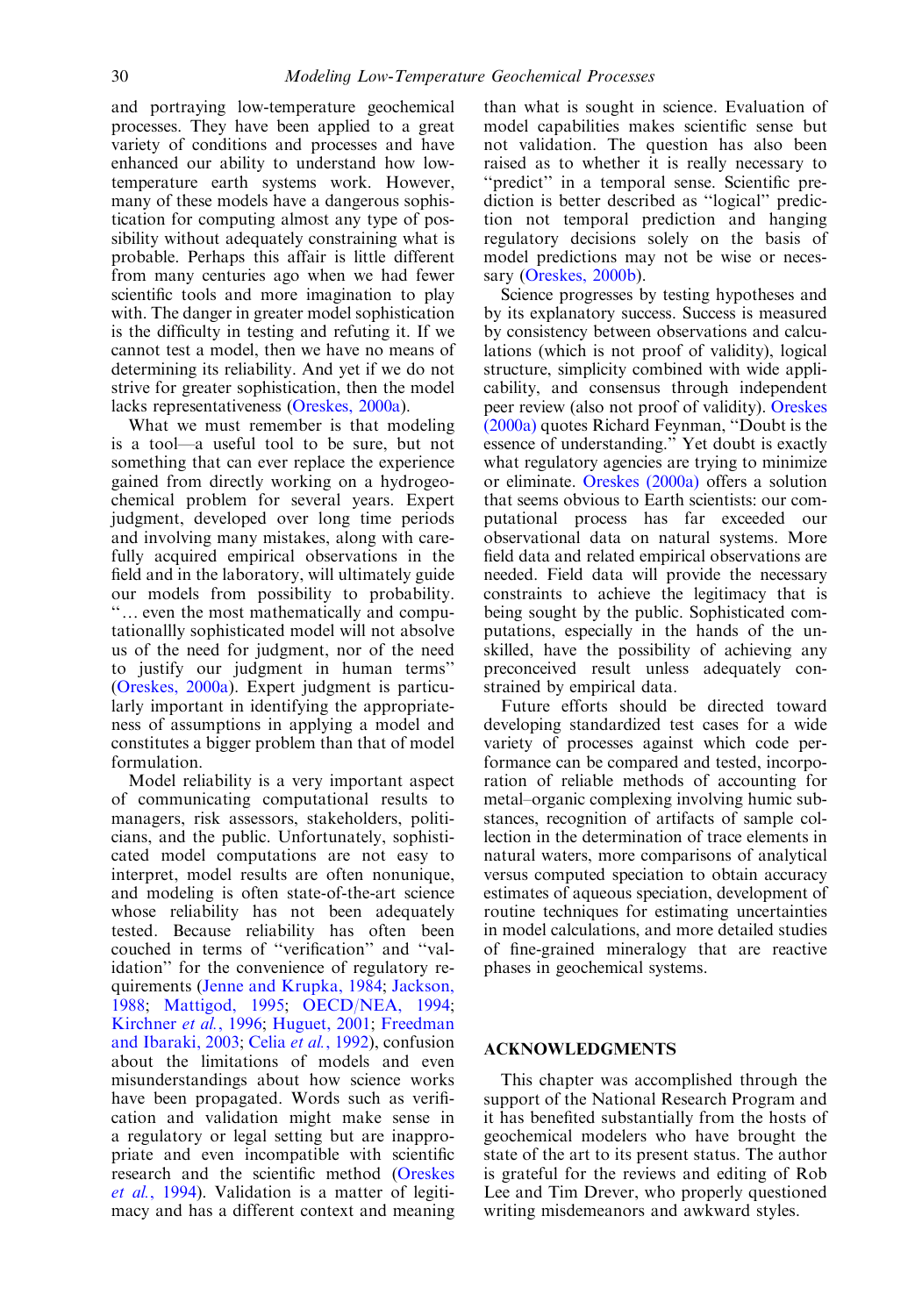# <span id="page-30-0"></span>**REFERENCES**

- Aagard P. and Helgeson H. C. (1982) Thermodynamic and kinetic constraints on reaction rates among minerals and aqueous solutions. Part I: Theoretical considerations. Am. J. Sci. 282, 237–285.
- Allison J. D., Brown D. S., and Novo-Gradac K. J. (1991) MINTEQA2/PRODEFA2, A Geochemical Assessment Model for Environmental Systems, Version 3.0 User's Manual. US Environ. Prot. Agency (EPA/600/3-91/021).
- Alpers C. N. and Nordstrom D. K. (1999) Geochemical modelling of water–rock interactions in mining environments. In Reviews in Economic Geology, vol. 6A, The Environmental Geochemistry of Mineral Deposits: Part A. Processes, Methods and Health Issues (eds. G. S. Plumlee and M. J. Logsdon). Soc. Econ. Geol. Littleton, CO, pp. 289–324.
- Alpers C. N., Nordstrom D. K., and Burchard J. M. (1992) Compilation and Interpretation of Water Quality and Discharge Data for Acid Mine Waters at Iron Mountain, Shasta County, California, 1940–91. US Geol. Surv. Water-Resour. Invest. Report 91-4160, 173pp.
- Appelo C. A. J. and Postma D. (1993) Geochemistry, Groundwater, and Pollution. A. A. Balkema, Rotterdam, 536pp.
- Archer D. G. and Nordstrom D. K. (2003) Thermodynamic properties of some arsenic compounds of import to groundwater and other applications. J. Chem. Eng. Data (accepted by journal, but indefinitely suspended by NIST).
- Bain J. G., Blowes D. W., Robertson W. D., and Frind E. O. (2000) Modelling of sulfide oxidation with reactive transport at a mine drainage site. J. Contamin. Hydrol. 41, 23–47.
- Bain J. G., Mayer K. U., Blowes D. W., Frind E. O., Molson J. W. H., Kahnt R., and Jenk U. (2001) Modelling the closure-related geochemical evolution of groundwater at a former uranium mine. J. Contamin. Hydrol. 52, 109–135.
- Ball J. W., Jenne E. A., and Cantrell M. W. (1981) WATEQ3—A Geochemical Model with Uranium Added. US Geol. Surv. Open-File Report 81-1183, 81pp.
- Ball J. W. and Nordstrom D. K. (1989) Final Revised Analyses of Major and Trace Elements from Acid Mine Waters in the Leviathan Mine Drainage Basin, California and Nevada—October, 1981 to October, 1982. US Geol. Surv. Water-Resour. Invest. Report 89-4138, 49pp.
- Ball J. W. and Nordstrom D. K. (1991) User's Manual for WATEQ4F, with Revised Thermodynamic Data Base and Test Cases for Calculating Speciation of Major, Trace, and Redox Elements in Natural Waters. US Geol. Surv. Open-File Report 91-183, 189pp.
- Ball J. W. and Nordstrom D. K. (1998) Critical evaluation and selection of standard state thermodynamic properties for chromium metal and its aqueous ions, hydrolysis species, oxides, and hydroxides. J. Chem. Eng. Data 43, 895–918.
- Ball J. W., Parks G. A., Haas J. L., Jr., and Nordstrom D. K. (1988) A Personal Computer Version of PHAS20, for the Simultaneous Multiple Regression of Thermochemical Data. US Geol. Surv. Open-File Report 88-489-A, 119pp.
- Ball J. W., Runkel R. L. and Nordstrom D. K. (2003) Evaluating remedial alternatives for the Alamosa River and Wightman Fork, Summitville, Colorado: application of a reactive-transport model to low- and high-flow synoptic studies (ed. P. Zanetti), Environ. Sci. Environ. Comput. vol. 2 (in press).
- Barnes H. L. (1967) Geochemistry of Hydrothermal Ore Deposits. Holt, Rinehart and Winston, New York, 670pp.
- Barnes H. L. (1997) Geochemistry of Hydrothermal Ore Deposits, 3rd edn. Wiley, New York, 972pp.
- Bassett R. L. (1997) Chemical modelling on the bare-rock or forested watershed scale. Hydrol. Proc. 11, 695–718.
- Bassett R. L. and Melchior D. C. (1990) Chemical modelling of aqueous systems: an overview. In Chemical Modelling of Aqueous Systems II (eds. D. C. Melchior and R. L. Bassett), Symp. Ser. Am. Chem. Soc., Washington, DC, vol. 416, pp. 1–14.
- Batley G. E. (1989) Trace Element Speciation: Analytical Methods and Problems. CRC Press, Boca Raton, FL, 350pp.
- Bäverman C., Strömberg B., Moreno L., and Neretnieks I. (1999) CHEMFRONTS: a coupled geochemical and transport tool. J. Contamin. Hydrol. 36, 333–351.
- Bencala K. E. (1983) Simulation of solute transport in a mountain pool-and-riffle stream with a kinetic mass transfer model for sorption. Water Resour. Res. 19, 732– 738.
- Bencala K. E. and Walters R. A. (1983) Simulation of solute transport in a mountain pool-and-riffle stream: a transient storage model. Water Resour. Res. 19, 718–724.
- Berner E. K. and Berner R. A. (1996) Global Environment: Water, Air, and Geochemical Cycles. Prentice-Hall, Englewood Cliffs, NJ, 376pp.
- Berner R. A. (1963) Electrode studies of hydrogen sulfide in marine sediments. Geochim. Cosmochim. Acta 27, 563– 575.
- Berner R. A. (1978) Rate control of mineral dissolution under earth surface conditions. Am. J. Sci. 278, 1235– 1252.
- Bethke C. M. (1994) The Geochemist's Workbench™ Version 2.0: A User's Guide to Rxn, Act2. Tact, React, and Gtplot. University of Illinois, Urbana, 213pp.
- Bethke C. M. (1996) Geochemical Reaction Modelling: Concepts and Applications. Oxford University Press, New York, 397pp.
- Bjerrum J. (1950) On the tendency of metal ions toward complex formation. Chem. Rev. 46, 381–402.
- Bormann F. H. and Likens G. E. (1967) Nutrient cycling. Science 155, 424–429.
- Bowser C. J. and Jones B. F. (1990) Geochemical constraints on ground waters dominated by silicate hydrolysis: an interactive spreadsheet, mass balance approach. Chem. Geol. 84, 33–35.
- Bowser C. J. and Jones B. F. (2002) Mineralogic controls on the composition of natural waters dominated by silicate hydrolysis. Am. J. Sci. 302, 582–662.
- Brown J. G., Bassett R. L., and Glynn P. D. (2000) Reactive transport of metal contaminants in alluvium model comparison and column simulation. Appl. Geochem. 15, 35–49.
- Brown K. P. and Hosseinipour E. Z. (1991) New methods for modelling the transport of metals from mineral processing wastes into surface waters. J. Environ. Sci. Health A 26, 157–203.
- Broyd T. W., Grant M. M., and Cross J. E. (1985) A Report on Intercomparison Studies of Computer Programs which Respectively Model: (i) Radionuclide Migration (ii) Equilibrium Chemistry of Groundwater. EUR 10231 EN, Commission of the European Communities, Luxembourg.
- Brønsted J. N. (1922) Studies on solubility. Part IV: The principle of specific interaction of ions. J. Am. Chem. Soc. 44, 877-898.
- Bruno J., Duro L., and Grivé M. (2002) The applicability and limitations of thermodynamic geochemical models to simulate trace element behaviour in natural waters: lessons learned from natural analogue studies. Chem. Geol. 190, 371–393.
- Cabaniss S. E. (1999) Uncertainty propagation in geochemical calculations: non-linearity in solubility equilibria. Appl. Geochem. 14, 255–262.
- Celia M. A., Gray W. G., Hassanizadeh S. M., and Carrera J. (eds.) (1992) Validation of geo-hydrological models: Part I. Adv. Water Resour. 15, 1–274.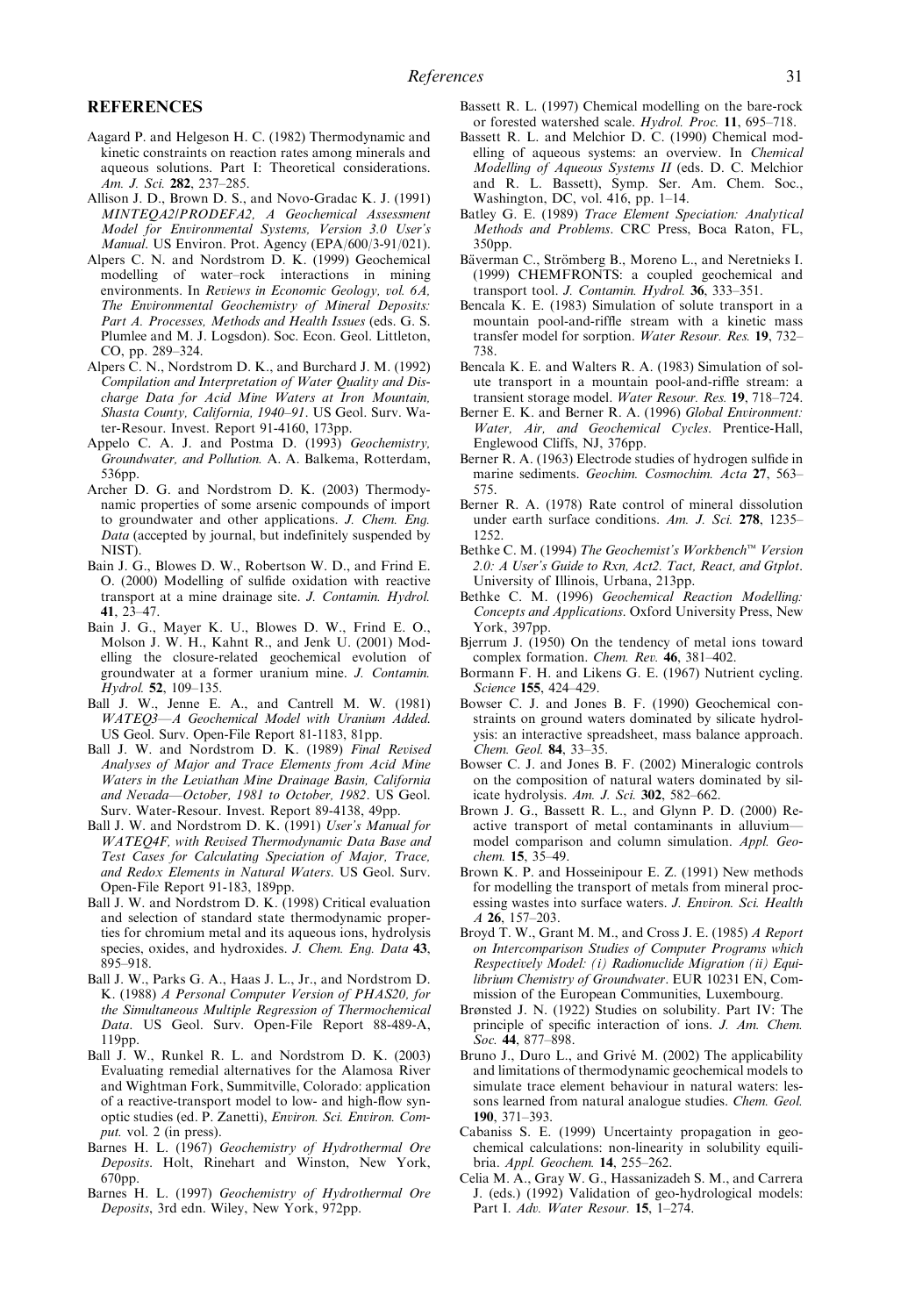- <span id="page-31-0"></span>Charlton S. R., Macklin C. L., and Parkhurst D. L. (1997) PHREEQCI-A Graphical User Interface for the Geochemical Computer Program PHREEQC. US Geol. Surv. Water-Resour. Invest. Report 97-4222, 9pp.
- Chase M. W., Jr. (ed.) (1998) NIST-JANAF Thermochemical Tables, 4th edn. J. Phys. Chem. Ref. Data, Monograph 9, Parts I and II, 1963pp.
- Chemical Modeling of Acid Waters, [http://wwwbrr.cr.](http://wwwbrr.cr.usgs.gov/projects/GWC_chemtherm/software.htm) [usgs.gov/projects/GWC](http://wwwbrr.cr.usgs.gov/projects/GWC_chemtherm/software.htm) [chemtherm/software.htm and](http://wwwbrr.cr.usgs.gov/projects/GWC_chemtherm/software.htm) [-/thermo.htm](http://wwwbrr.cr.usgs.gov/projects/GWC_chemtherm/software.htm) (accessed August 2006).
- Chen C. W., Gherini S. A., and Goldstein R. A. (1983) The Integrated Lake-Watershed Acidification Study, Vol. 1: Model Principles and Application Procedures. EPRI Report EA-3221.
- Christophersen N., Seip H. M., and Wright R. F. (1982) A model for streamwater chemistry at Birkenes, Norway. Water Resour. Res. 18, 977–996.
- Cosby B. J., Hornberger G. M., Galloway J. N., and Wright R. F. (1985a) Modelling the effects of acid deposition: assessment of a lumped-parameter model of soil water and streamwater chemistry. Water Resour. Res. 21, 51–63.
- Cosby B. J., Hornberger G. M., Galloway J. N., and Wright R. F. (1985b) Time scales of catchment acidification. Environ. Sci. Technol. 19, 1144–1149.
- Cosby B. J., Wright R. F., and Gjessing E. (1995) An acidification model (MAGIC) with organic acids evaluated using whole-catchment manipulations in Norway. J. Hydrol. 170, 101–122.
- Cox J. D., Wagman D. D., and Medvedev V. A. (1989) CODATA Key Values for Thermodynamics. Hemisphere Publishing Corp, Washington, DC, 271pp.
- Criscenti L. J., Laniak G. F., and Erikson R. L. (1996) Propagation of uncertainty through geochemical code calculations. Geochim. Cosmochim. Acta 60, 3551–3568.
- Davis J. A. and Hayes K. F. (1986) In Geochemical Processes at Mineral Surfaces, Am. Chem. Soc. Symp. Series. American Chemical Society, Washington, DC, vol. 323, 683pp.
- Debye P. and Hückel E. (1923) On the theory of electrolytes. Phys. Z. 24, 185–208, 305–325.
- Derry G. N. (1999) What Science is and How it Works. Princeton University Press, Princeton, NJ, 311pp.
- Dobbs J. C., Susetyo W., Carreira L. A., and Azarraga L. V. (1989) Competitive binding of protons and metal ions in humic substances by lanthanide ion probe spectroscopy. Anal. Chem. 61, 1519–1524.
- Domenico P. A. and Schwartz F. W. (1990) Physical and Chemical Hydrogeology. Wiley, New York, 824pp.
- Drever J. I. (1997a) The Geochemistry of Natural Waters: Surface and Groundwater Environments, 3rd edn. Prentice-Hall, Englewood Cliffs, NJ, 436pp.
- Drever J. I. (1997b) Catchment mass balance. In Geochemical Processes, Weathering, and Groundwater Recharge in Catchments (eds. O. Saether and P. de Cariat). A. A. Balkema, Rotterdam, pp. 241–261.
- Dyrssen D., Jagner D., and Wengelin F. (1968) Computer Calculations of Ionic Equilibria and Titration Procedures. Almqvist and Wiksell, Stockholm, 250pp.
- Dzombak D. A. and Morel F. M. M. (1990) Surface Complexation Modelling: Hydrous Ferric Oxide. Wiley, New York, 393pp.
- Eugster H. P. (1971) The beginnings of experimental petrology. Science 173, 481–489.
- Eugster H. P., Harvie C. E., and Weare J. H. (1980) Mineral equilibria in the six-component seawater system, Na–K–Mg–Ca–SO<sub>4</sub>–Cl–H<sub>2</sub>O, at 25 °C. Geochim. Cosmochim. Acta 44, 1335–1347.
- Felmy A. R., Girvin D. C., and Jenne E. A. (1984) MINT-EQ—A Computer Program for Calculating Aqueous Geochemical Equilibria. US Environ. Prot. Agency (EPA-600/3-84-032).
- Felmy A. R., Rai D., and Amonette J. E. (1990) The solubility of barite and celestite in sodium sulfate:

evaluation of thermodynamic data. J. Sol. Chem. 19, 175–185.

- Freedman V. L. and Ibaraki M. (2003) Coupled reactive mass transport and fluid flow: issues in model verification. Adv. Water Resour. 26, 117–127.
- Freeze R. A. and Cherry J. A. (1979) Groundwater. Prentice-Hall, Englewood Cliffs, NJ, 604pp.
- Garrels R. M. (1960) Mineral Equilibria. Harper and Brothers, New York, 254pp.
- Garrels R. M. and Christ C. L. (1965) Solutions, Minerals, and Equilibria. Harper and Row, New York, 450pp.
- Garrels R. M. and Mackenzie F. T. (1967) Origin of the chemical composition of some springs and lakes. In Equilibrium Concepts in Natural Water Systems (ed. R. F. Gould), Adv. Chem. Series, vol. 67. Am. Chem. Soc. Washington, DC, pp. 222–242.
- Garrels R. M. and Thompson M. E. (1962) A chemical model for seawater at  $25^{\circ}$ C and one atmosphere total pressure. Am. J. Sci. 260, 57–66.
- Garvin D., Parker V. B., and White H. J. (1987) CODATA Thermodynamic Tables—Selections for Some Compounds of Calcium and Related Mixtures: A Prototype Set of Tables. Hemisphere Publishing Corp., Washington, DC, 356pp.
- Gerke H. H., Molson J. W., and Frind E. O. (1998) Modelling the effect of chemical heterogeneity on acidification and solute leaching in overburden mine spoils. J. Hydrol. 209, 166–185.
- Gherini S. A., Mok L., Hudson R. J. M., Davis G. F., Chen C. W., and Goldstein R. A. (1985) The ILWAS model: formulation and application. Water Air Soil Pollut. 26, 425–459.
- Glynn P. and Brown J. (1996) Reactive transport modelling of acidic metal-contaminated ground water at a site with sparse spatial information. In Reactive Transport in Porous Media (eds. P. C. Lichtner, C. I. Steefel, and E. H. Oelkers). Mineralogical Society of America and Geological Society, Washington, DC, vol. 34, pp. 377–438.
- Goldberg E. D. (1954) Marine geochemistry. 1: Chemical scavengers of the sea. *J. Geol.* **62**, 249–265.
- Greenberg J. P. and Møller N. (1989) The prediction of mineral solubilities in natural waters: a chemical equilibrium model for the Na–K–Ca–Cl–SO<sub>4</sub>–H<sub>2</sub>O system to high concentrations from 0 to  $250^{\circ}$ C. Geochim. Cosmochim. Acta 53, 2503–2518.
- Greenwood H. (1989) On models and modelling. Can. Mineral. 27, 1–14.
- Grenthe I., Fuger J., Konings R. J. M., Lemire R. J., Muller A. B., Nguyen-Trung C., and Wanner H. (1992) Chemical Thermodynamics of Uranium. Elsevier, Amsterdam, 715pp.
- Grenthe I., Plyasunov A. V., and Spahiu K. (1997) Estimations of medium effects on thermodynamic data. In Modelling in Aquatic Chemistry (eds. I. Grenthe and I. Puigdomenech). Organization for Economic Co-operation and Development/Nuclear energy Agency Publications, Paris, France, pp. 343–444.
- Grenthe I. and Puigdomenech I. (1997). Organization for Economic Co-operation and Development/Nuclear Energy Agency Publications, Paris, France, 742pp.
- Gryzb K. R. (1995) NOAEM (natural organic anion equilibrium model): a data analysis algorithm for estimating functional properties of dissolved organic matter in aqueous environments. Part I: Ionic component speciation and metal association. Org. Geochem. 23, 379–390.
- Guggenheim G. A. (1935) The specific thermodynamic properties of aqueous solutions of strong electrolytes. Phil. Mag. 19, 588–643.
- Guillaumont R., Fanghänel T., Fuger J., Grenthe I., Neck V., Palmer D. A., and Rand M. H. (2003) Update on the Chemical Thermodynamics of Uranium, Neptunium, Plutonium, Americium, and Technetium. Elsevier, Amsterdam, 919pp. with CD.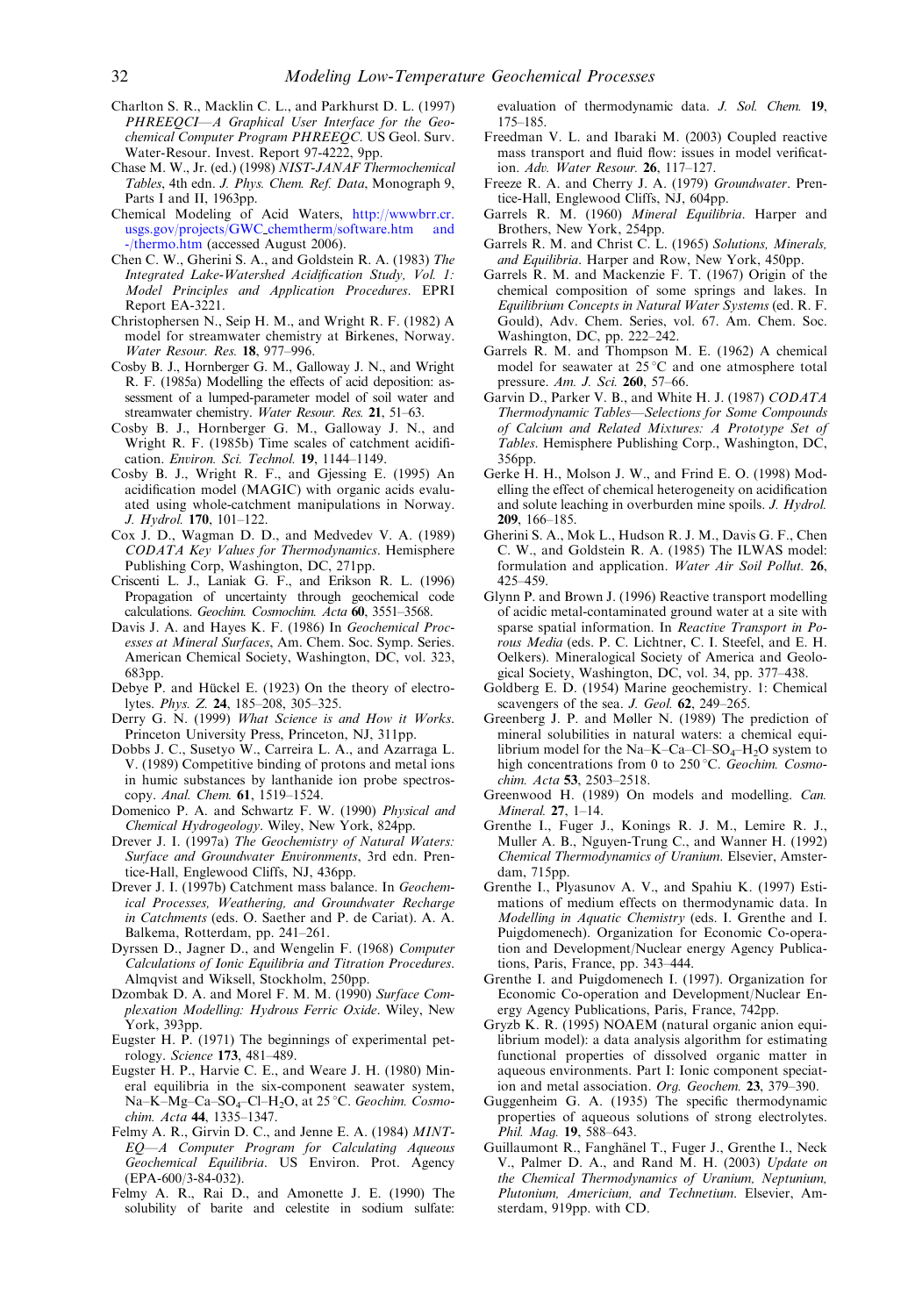- <span id="page-32-0"></span>Gurvich L. V., Veyts I. V., Alcock C. B., and Iorish V. S. (1993) Thermodynamic Properties of Individual Substances, Parts 1 and 2. CRC Press, Boca Raton, FL, vol. 3, 1120pp.
- Haas J. L., Jr. (1974) PHAS20, a Program for Simultaneous Multiple Regression of a Mathematical Model to Thermochemical Data. Natl. Tech. Info. Service Report AD-780 301, 158pp.
- Haas J. L. and Fisher J. R. (1976) Simultaneous evaluation and correlation of thermodynamic data. Am. J. Sci. 276, 525–545.
- Harned H. S. and Owen B. B. (1958) The Physical Chemistry of Electrolyte Solutions, 3rd edn. Reinhold, New York, 354pp.
- Harvie C. E., Eugster H. P., and Weare J. H. (1982) Mineral equilibria in the six-component seawater system, Na–K–Mg–Ca–SO<sub>4</sub>–Cl–H<sub>2</sub>O at 25 °C. Part II: Composition of the saturated solutions. Geochim. Cosmochim. Acta 46, 1603–1618.
- Harvie C. E., Greenberg J. P., and Weare J. H. (1987) A chemical equilibrium algorithm for highly non-ideal multiphase systems: free energy minimization. Geochim. Cosmochim. Acta 51, 1045–1057.
- Harvie C. E., Møller N., and Weare J. H. (1984) The prediction of mineral solubilities in natural waters: the Na– K–Mg–Ca–H–Cl–SO<sub>4</sub>–OH–HCO<sub>3</sub>–CO<sub>3</sub>–CO<sub>2</sub>–H<sub>2</sub>O system to high ionic strengths at 25 °C. Geochim. Cosmochim. Acta 48, 723–751.
- Harvie C. E. and Weare J. H. (1980) The prediction of mineral solubilities in natural waters: the Na–K–Mg–Ca–  $Cl-SO<sub>4</sub>–H<sub>2</sub>O$  system from zero to high concentration at 25 °C. Geochim. Cosmochim. Acta 44, 981-997.
- Harvie C. E., Weare J. H., Hardie L. A., and Eugster H. P. (1980) Evaporation of seawater: calculated mineral sequences. Science 208, 498–500.
- Helgeson H. C. (1964) Complexing and Hydrothermal Ore Deposition. Pergamon, New York, 128pp.
- Helgeson H. C. (1967) Thermodynamics of complex dissociation in aqueous solution at elevated temperatures. J. Phys. Chem. 71, 3121–3136.
- Helgeson H. C. (1968) Evaluation of irreversible reactions in geochemical processes involving minerals and aqueous solutions. Part I: Thermodynamic relations. Geochim. Cosmochim. Acta 32, 853–877.
- Helgeson H. C. (1969) Thermodynamics of hydrothermal systems at elevated temperatures and pressures. Am. J. Sci. 167, 729–804.
- Helgeson H. C. (1971) Kinetics of mass transfer among silicates and aqueous solutions. Geochim. Cosmochim. Acta 35, 421–469.
- Helgeson H. C., Brown T. H., Nigrini A., and Jones T. A. (1970) Calculation of mass transfer in geochemical processes involving aqueous solution. Geochim. Cosmochim. Acta 34, 569–592.
- Helgeson H. C., Delany J. M., Nesbitt H. W., and Bird D. W. (1978) Summary and critique of the thermodynamic properties of rock-forming minerals. Am. J. Sci. 278-A, 1–229.
- Helgeson H. C., Garrels R. M., and Mackenzie F. T. (1969) Evaluation of irreversible reactions in geochemical processes involving minerals and aqueous solutions. II: Appl. Geochim. Cosmochim. Acta 33, 455–481.
- Helgeson H. C. and Kirkham D. H. (1974a) Theoretical prediction of the thermodynamic behavior of aqueous electrolytes at high pressures and temperatures. Part I: Summary of the thermodynamic/electrostatic properties of the solvent. Am. J. Sci. 274, 1089–1198.
- Helgeson H. C. and Kirkham D. H. (1974b) Theoretical prediction of the thermodynamic behavior of aqueous electrolytes at high pressures and temperatures. Part II: Debye-Hückel parameters for activity coefficients and relative partial molal properties. Am. J. Sci. 274, 1199–1261.
- Helgeson H. C. and Kirkham D. H. (1976) Theoretical prediction of the thermodynamic behavior of aqueous electrolytes at high pressures and temperatures. Part III: Equation of state for aqueous species at infinite dilution. Am. J. Sci. 276, 97-240.
- Helgeson H. C., Kirkham D. H., and Flowers G. C. (1981) Theoretical prediction of the thermodynamic behavior of aqueous electrolytes at high pressures and temperatures. Part IV: Calculation of activity coefficients and relative partial moral properties to  $600^{\circ}\text{C}$  and 5 kb. Am. J. Sci. 281, 1249–1516.
- Helgeson H. C. and Murphy W. M. (1983) Calculation of mass transfer as a function of time and surface area in geochemical processes. Part I: Computational approach. Math. Geol. 15, 109–130.
- Helgeson H. C., Murphy W. M., and Aagard P. (1984) Thermodynamic and kinetic constraints on reaction rates among minerals and aqueous solutions. Part II: Rate constants, effective surface area, and the hydrolysis of feldspar. Geochim. Cosmochim. Acta 48, 2405–2432.
- Hem J. D. (1959) Study and Interpretation of the Chemical Characteristics of Natural Water. US Geol. Surv. Water-Supply Paper 1473, 269pp.
- Hem J. D. (1961) Calculation and Use of Ion Activity. US Geological Survey Water-Supply Paper 1535-C.
- Hem J. D. and Cropper W. H. (1959) Survey of Ferrousferrric Chemical Equilibria and Redox Potentials. US Geological Survey Water-Supply Paper 1459-145A.
- Hitchon B., Perkins E. H., and Gunter W. D. (1996) Introduction of Ground Water Geochemistry and SOL-MINEQ.GW.
- Hochella M. F. and White A. F. (1990) Mineral–Water Interface Geochemistry. Rev. Mineral. 23, 1–16.
- Hornberger G. M. (2002) Impacts of acidic atmospheric deposition on the chemical composition of stream water and soil water. In Environmental Foresight and Models: A Manifesto (ed. M. B. Beck). Elsevier, New York, pp. 131–145.
- Huber C., Filella M., and Town R. M. (2002) Computer modelling of trace metal ion speciation: practical implementation of a linear continuous function for complexation by natural organic matter. Comput. Geosci. 28, 587–596.
- Huguet J. M. (2001) Testing and Validation of Numerical Models of Groundwater Flow, Solute Transport and Chemical Reactions in Fractured Granites: A Quantitative Study of the Hydrogeological andHydrochemical Impact Produced. ENRESA Tech. Publ. 06/2001, 253pp.
- Hunter K. S., Wang Y., and Van Cappellen P. (1998) Kinetic modelling of microbially-driven redox chemistry of subsurface environments: coupling transport, microbial metabolism and geochemistry. J. Hydrol. 209, 53–80.
- HYDROGEOCHEM, [http://www.scisoftware. com/prod](http://www.scisoftware.com/products/hydrogeochem_overview/hydrogeochem_overview.html)[ucts/hydrogeochem](http://www.scisoftware.com/products/hydrogeochem_overview/hydrogeochem_overview.html) [overview/hydrogeochem](http://www.scisoftware.com/products/hydrogeochem_overview/hydrogeochem_overview.html) [overview.](http://www.scisoftware.com/products/hydrogeochem_overview/hydrogeochem_overview.html) [html](http://www.scisoftware.com/products/hydrogeochem_overview/hydrogeochem_overview.html) (accessed August 2006).
- Ingri N., Kakolowicz W., Sillén L. G., and Warnqvist B. (1967) HALTAFALL, a general program for calculating the composition of equilibrium mixtures. Talanta 14, 1261–1286.
- Ingri N. and Sillén L. G. (1962) High-speed computers as a supplement to graphical methods. Part II: Some computer programs for studies of complex formation equilibria. Acta Chem. Scand. 16, 173–191.
- INTERA (1983) Geochemical models suitable for performance assessment of nuclear waste storage: comparison of PHREEQE and EQ3/EQ6. INTERA Environmental Consultants, Inc., ONWI-473, 114pp.
- IPAC, [http://www.llnl.gov/ipac/technology/software/soft](http://www.llnl.gov/ipac/technology/software/softwaretitles/eq36.php)[waretitles/eq36.php](http://www.llnl.gov/ipac/technology/software/softwaretitles/eq36.php) (accessed August 2006).
- Jackson K. J. (1988) Verification and validation studies of the addition of Pitzer's equations to the EQ3/6 brine model. UCRL-53841, 26pp.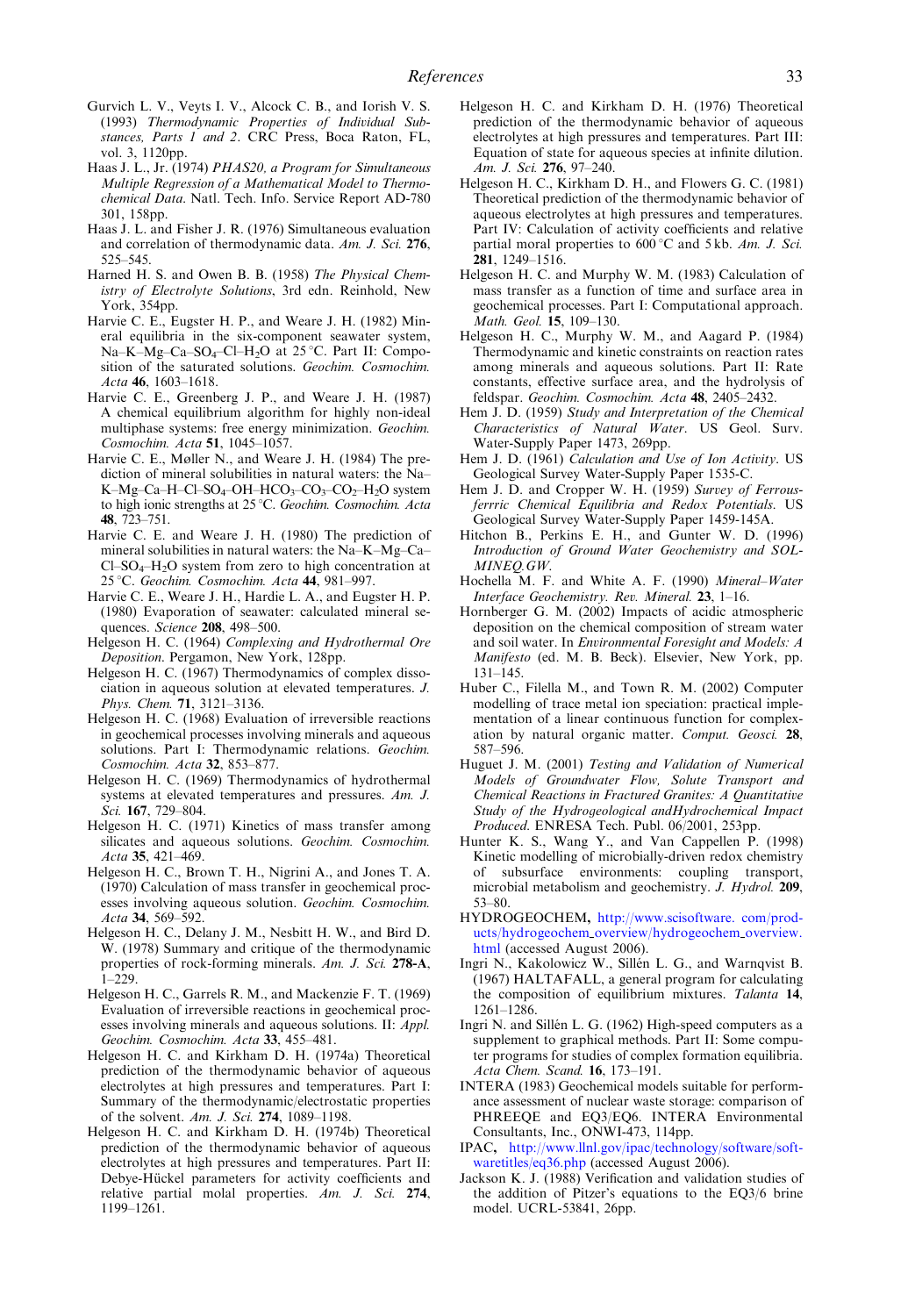- <span id="page-33-0"></span>Jenne E. A. (ed.) (1979) Chemical Modelling of Aqueous Systems, Symp. Series, Am. Chem. Soc. Washington, DC, vol. 93, 914pp.
- Jenne E. A. and Krupka K. M. (1984) Validation of Geochemical Models. USNRC Report PNL-SA-12442, 9pp.
- Johnson J. W., Oelkers E. H., and Helgeson H. C. (1992) SUPCRT92: a software package for calculating the standard molal thermodynamic properties of minerals, gases, aqueous species, and reactions from 1 to 5,000 bars and  $0^{\circ}$  to  $1,000$  °C. Comp. Geosci. 18, 899-947.
- Judson H. F. (1980) The Search for Solutions. Holt. Rinehart and Winston, New York, 211pp.
- Kharaka Y. K. and Barnes I. (1973) SOLMNEQ: Solution-Mineral Equilibrium Computations. Natl. Tech. Info. Serv. Report PB214-899, 82pp.
- Kharaka Y. K., Gunter W. D., Aggarwal P. K., Perkins E. H., and Debraal J. D. (1988) SOLMINEQ. 88:A Computer Program for Geochemical Modelling of Water-rock Interactions. US Geol. Surv. Water-Resour. Invest. Report 88-4227, 420pp.
- Kimball B. A., Broshears R. E., Bencala K. E., and McKnight D. M. (1994) Coupling of hydrologic transport and chemical reactions in a stream affected by acid mine drainage. Environ. Sci. Tech. 28, 2065–2073.
- Kimball B. A., Callender E., and Axtmann E. V. (1995) Effects of colloids on metal transport in a river receiving acid mine drainage, Upper Arkansas River, Colorado USA. Appl. Geochem. 10, 285–306.
- Kimball B. A., Runkel R. L., Walton-Day K., Jambor J. L., Blowes D. W., Ritchie A. I. M. (2003) Use of Field-Scale Experiments and Reactive Transport Modelling to Evaluate Remediation Alternatives in Streams Affected by Acid Mine Drainage, Mineralogical Association of Canada, Short Course Series, pp. 261–282.
- Kipp K. L., Jr. (1987) HST3D—A Computer Code for Simulation of Heat and Solute Transport in Three-Dimensional Ground-Water Flow Systems. US Geol. Surv. Water-Resour. Invest. Report 86-4095, 517pp.
- Kipp K. L., Jr. (1998) Guide to the Revised Heat and Solute Transport Simulator: HST3D. US Geol. Surv. water-Resour. Report 97-4157, 149pp.
- Kirchner J. W., Hooper R. P., Kendall C., Neal C., and Leavesley G. (1996) Testing and validating environmental models. Sci. Total Environ. 183, 33-47.
- Konikow L. F. and Bredehoeft J. D. (1992) Ground-water models cannot be validated. Adv. Water Resour. 15, 75–83.
- Krauskopf K. B. (1951) The solubility of gold. Econ. Geol. 46, 858–870.
- Krauskopf K. B. (1955) Sedimentary deposits of rare metals. Econ. Geol. Fiftieth Anniv. Part I, pp. 411–463.
- Krauskopf K. B. (1956) Factors controlling the concentrations of thirteen rare metals in sea water. Geochim. Cosmochim. Acta 9, 1–32.
- Krauskopf K. B. (1967) Introduction to Geochemistry. McGraw-Hill, New York, 721pp.
- Lambert I. and Clever H. L. (1992) Alkaline Earth Hydroxides in Water and Aqueous Solutions IUPAC Solubility Data Series, Pergamon, Oxford, UK, vol. 52, 365pp.
- Langmuir D. (1971) The geochemistry of some carbonate ground waters in central Pennsylvania. Geochim. Cosmochim. Acta 35, 1023–1045.
- Langmuir D. (1997) Aqueous Environmental Geochemistry. Prentice-Hall, New Jersey, 600pp.
- Latimer W. M. (1952) The Oxidation State of the Elements and their Potentials in Aqueous Solution. Prentice-Hall, New York, 392pp.
- Lemire R. J., Fuger J., Nitsche H., Potter P., Rand M. H., Rydberg J., Spahiu K., Sullivan J. C., Ullman W. J., Vitorge P., and Wanner H. (2001) Chemical Thermodynamics of Neptunium and Plutonium. North-Holland/ Elsevier, Amsterdam, 836pp.
- Leppard G. G. (1983) Trace Element Speciation in Surface Waters and its Ecological Implications, NATO Conf. Series, vol. 6. Plenum, NY, 320pp.
- Lewis G. N. and Randall M. (1921) The activity coefficient of strong electrolytes. J. Am. Chem. Soc. 43, 1112– 1153.
- Lewis G. N. and Randall M. (1923) Thermodynamics and the Free Energy of Chemical Substances. McGraw-Hill, New York, 653pp.
- Lichtner P. C. (1996) Continuum formulation of multicomponent-multiphase reactive transport. In Reactive Transport in Porous Media (eds. P. C. Lichtner, C. I. Steefel, and E. H. Oelkers). Rev. Mineral., Mineralogical Society of America, Washington, DC, vol. 34, pp. 1–81.
- Lichtner P. C. (2001) FLOTRAN Users Manual. Los Alamos National Laboratory Report LA-UR-01-2349, Los Alamos, NM.
- Lichtner P. C., Steefel C. I., and Oelkers E. H. (eds.) (1996) Reactive Transport in Porous Media. Rev. Mineral., Mineralogical Society of America, Washington, DC, vol. 34, pp. 438.
- Likens G. E., Bormann F. H., Pierce R. S., Eaton J. S., and Johnson N. M. (1977) Biogeochemistry of a Forested Ecosystem. Springer, New York, 146pp.
- Loeppert R. H., Schwab A. P. and Goldberg S. (1995) Chemical Equilibrium and Reaction Models, Spec. Publ., vol. 42, Soil Science Society of America, Madison, WI, 422pp.
- Majzlan J., Navrotsky A., and Neil J. M. (2002) Energetics of anhydrite, barite, celestine, and anglesite: a high-temperature and differential scanning calorimetry study. Geochim. Cosmochim. Acta 66, 1839–1850.
- Makers of MINEQL  $+$  MINEQL  $+$  The First Choice in Chemical Equilibrium Modeling, [http://www.mine](http://www.mineql.com/)[ql.com/](http://www.mineql.com/) (accessed August 2006).
- Mangold D. C. and Tsang C.-F. (1991) A summary of subsurface hydrological and hydrochemical models. Rev. Geophys. 29, 51–79.
- Marion G. M. (2001) Carbonate mineral solubility at low temperatures in the  $Na-K-Mg-Ca-H-Cl-SO<sub>4</sub>-OH HCO<sub>3</sub>-CO<sub>2</sub>-H<sub>2</sub>O$  system. Geochim. Cosmochim. Acta 65, 1883–1896.
- Marion G. M. (2002) A molal-based model for strong acid chemistry at low temperatures  $\approx$  200 to 298 K). Geochim. Cosmochim. Acta 66, 2499–2516.
- Marion G. M., Catling D. C., and Kargel J. S. (2003) Modeling aqueous ferrous iron chemistry at low temperatures with application to Mars. Geochim. Cosmochim. Acta 67, 4251–4266.
- Marion G. M. and Farren R. E. (1999) Mineral solubilities in the Na–K–Mg–Ca–Cl–SO<sub>4</sub>–H<sub>2</sub>O system: a re-evaluation of the sulfate chemistry in the Spencer–Møller–Weare model. Geochim. Cosmochim. Acta 63, 1305–1318.
- Martell A. E. and Smith R. M. (1974–1976) Critical Stability Constants: Vol. 1 Amino Acids, Vol. 2 Amines, Vol. 3 Other Organic Ligands, Vol. 4 Inorganic Compounds. Plenum, New York, 1636pp.
- Mattigod S. V. (1995) Validation of geochemical models. In Chemical Equilibrium and Reaction Models, (eds. R. H. Loeppert and A. P. Schwab, and S. Goldberg) Spec. Publ. Soil Science Society of America, Madison, WI, vol. 42, pp. 201–218.
- Mayer K. U., Benner S. G., and Blowes D. W. (1999) The reactive transport model MIN3P: application to acidmine drainage generation and treatment—Nickel Rim mine site, Sudbury, Ontario. In Mining and Environment 1 (eds. D. Goldsack, N. Bezlie, P. Yearwood, and G. Hall). pp. 145–154.
- Mayer K. U., Blowes D. W., and Frind E. O. (2003) Advances in reactive-transport modelling of contaminant release and attenuation from mine-waste deposits (eds. J. L. Jambor, D. W. Blowes, and A. I. M. Ritchie). Mineralogical Association of Canada Short Course Series, pp. 283–302.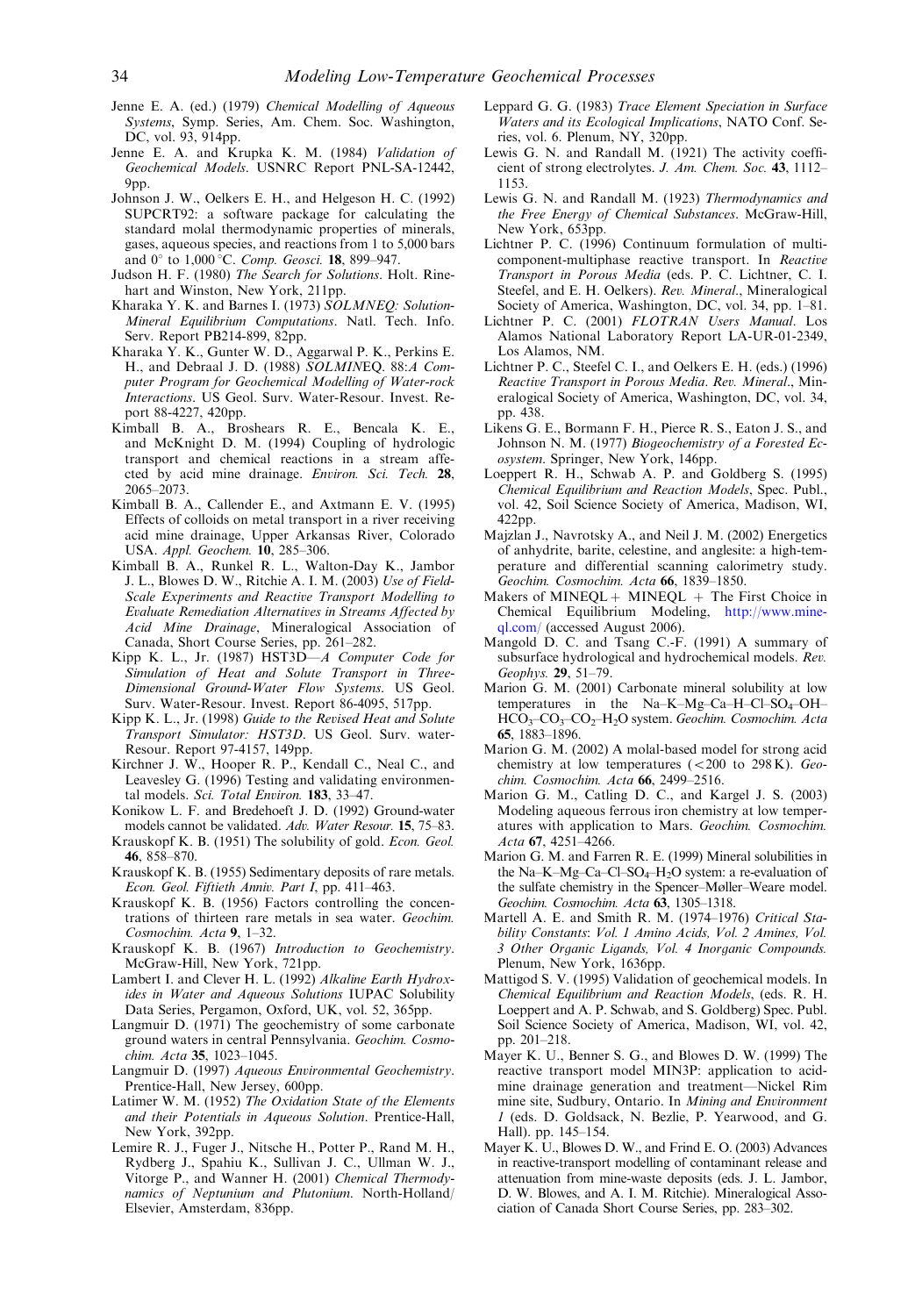- <span id="page-34-0"></span>Mazor E., Drever J. I., Finlay J., Huntoon P. W., and Lundy D. A. (1993) Hydrochemical implications of groundwater mixing: an example from the Southern Laramie Basin, Wyoming. Water Resour. Res. 29, 193–205.
- Melchior D. C. and Bassett R. L. (1990) Chemical Modelling of Aqueous Systems: II Symp. Am. Chem. Soc., Washington, DC, Ser., vol. 416, 556pp.
- Millero F. J. (2001) The Physical Chemistry of Natural Waters. Wiley, New York, 654pp.
- Millero F. J. and Pierrot D. (1998) A chemical model for natural waters. Aqua. Geochem. 4, 153–199.
- Millero F. J. and Roy R. (1997) A chemical model for the carbonate system in natural waters. Croat. Chem. Acta 70, 1–38.
- Millero F. J. and Schreiber D. R. (1982) Use of the ion pairing model to estimate activity coefficients of the ionic components of natural waters. Am. J. Sci. 282, 1508–1540.
- MINTEQA2/PRODEFA2, A Geochemical Assessment Model for Enviornmental Systems, [http://epa.gov/ceam](http://epa.gov/ceampubl/mmedia/minteq/SUPPLE1.PDF)[publ/mmedia/minteq/supple1.pdf](http://epa.gov/ceampubl/mmedia/minteq/SUPPLE1.PDF) (last accessed August 2006).
- Møller N. (1988) The prediction of mineral solubilities in natural waters: a chemical equilibrium model for the Na–  $Ca-Cl-SO<sub>4</sub>–H<sub>2</sub>O$  system, to high temperature and concentration. Geochim. Cosmochim. Acta 52, 821–837.
- Møller N., Greenberg J. P., and Weare J. H. (1998) Computer modelling for geothermal systems: predicting carbonate and silica scale formation,  $CO<sub>2</sub>$  breakout and  $H<sub>2</sub>S$ exchange. Transport Porous Media 33, 173–204.
- Monnin C. (1990) The influence of pressure on the activity coefficients of the solutes and on the solubility of minerals in the system Na–Ca–Cl–SO<sub>4</sub>–H<sub>2</sub>O to 200 °C and 1 kbar, and to high NaCl concentration. Geochim. Cosmochim. Acta 52, 821–834.
- Monnin C. and Ramboz C. (1996) The anhydrite saturation index of the ponded brines and the sediment pore waters of the Red Sea deeps. Chem. Geol. 127, 141–159.
- Morel F. and Morgan J. J. (1972) A numerical method for computing equilibria in aqueous systems. Environ. Sci. Tech. 6, 58–67.
- Murphy W. M. and Helgeson H. C. (1987) Thermodynamic and kinetic constraints on reaction rates among minerals and aqueous solutions. Part III: Activated complexes and the pH dependence of the rates of feldspar, pyroxene, wollastonite, and olivine hydrolysis. Geochim. Cosmochim. Acta 51, 3137–3153.
- Murphy W. M., Oelkers E. H., and Lichtner P. C. (1989) Surface reaction versus diffusion control of mineral dissolution and growth rates in geochemical processes. Chem. Geol. 78, 357–380.
- Nieto J. M., Sarmiento A. M., Olias M., Canovas C. R., Riba I., Kalman J., and Delvalls T. A. (2007) Acid mine drainage in the Tints and Odiel rivers (Iberian Pyrite Belt, SW Spain) and bioavailabilty of the transported metals to the Huelva Estuary. Environ. Intern. (in press).
- Nikolaidis N. P., Muller P. K., Schnoor J. L., and Hu H. L. (1991) Modelling the hydrogeochemical response of a stream to acid deposition using the enhanced trickledown model. Res. J. Water Pollut. Control Feder. 63, 220–227.
- Nikolaidis N. P., Schnoor J. L., and Geogakakos K. P. (1989) Modelling of long-term lake alkalinity responses to acid deposition. J. Water Pollut. Control Feder. 61, 188–199.
- Nordstrom D. K. (1977) Hydrogeochemical and microbiological factors affecting the heavy metal chemistry of an acid mine drainage system. PhD Dissertation, Stanford University, 210pp.
- Nordstrom D. K. (1994) On the evaluation and application of geochemical models, Appendix 2. Proc. 5th CEC Natural Analogue Working Group and Alligator Rivers Analogue Project, Toledo, Spain, October 5–19, 1992. EUR 15176 EN, pp. 375–385.
- Nordstrom D. K. (1996) Trace metal speciation in natural waters: computational vs. analytical. Water Air Soil Pollut. 90, 257–267.
- Nordstrom D. K. (2000) Advances in the hydrogeochemistry and microbiology of acid mine waters. Int. Geol. Rev. 42, 499–515.
- Nordstrom D. K. (2001) A test of aqueous speciation: measured vs. calculated free fluoride ion activity. Proc. 10th Int. Symp. Water–Rock Interaction, WRI-10, Villasimius, Sardinia, July 10–15, 2001 (ed. R. Cidu), pp. 317–320.
- Nordstrom D. K. and Archer D. G. (2003) Arsenic thermodynamic data and environmental geochemistry. In Arsenic in Ground Water (eds. A. H. Welch and K. G. Stollenwerk). Kluwer, Boston, MA, pp. 1–25.
- Nordstrom D. K. and Ball J. W. (1989) Mineral saturation states in natural waters and their sensitivity to thermodynamic and analytic errors. Sci. Géol. Bull. 42, 269-280.
- Nordstrom D. K. and Munoz J. L. (1994) Geochemical Thermodynamics, 2nd edn. Blackwell, Boston, 493pp.
- Nordstrom D. K. Plummer L. N., Langmuir D., Busenberg E., May H. M., Jones B. F., and Parkhurst D. L. (1990) Revised chemical equilibrium data for major water-mineral reactions and their limitations. In Chemical Modelling of Aqueous Systems II, Symp. (eds. D. C. Melchior and R. L. Bassett). American Chemical Society, Washington, DC, Ser., vol. 416, pp. 398–413.
- Nordstrom D. K., Plummer L. N., Wigley T. M. L., Wolery T. J., Ball J. W., Jenne E. A., Bassett R. L., Crerar D. A., Florence T. M., Fritz B., Hoffman M., Holdren G. R., Jr., Lafon G. M., Mattigod S. V., McDuff R. E., Morel F., Reddy M. M., Sposito G., and Thrailkill J. (1979) A comparison of computerized chemical models for equilibrium calculations in aqueous systems. In *Chemical* Modelling of Aqueous Systems, Symp. Ser. American Chemical Society, Washington, DC, vol. 93, pp. 857–892.
- OECD/NEA (1994) In situ Experiments at the Stripa Mine. In Proc. 4th Int. NEA/SKB Symp., Stockholm, Sweden, Oct. 14–16, 1992, 468pp.
- Oreskes N. (1998) Evaluation (not validation) of quantitative models. Environ. Health Persp. 106, 1453–1460.
- Oreskes N. (2000a) Why believe a computer? Models, measures, and meaning in the natural world. In The Earth Around Us (ed. J. Schneiderman). W. H. Freeman, New York, pp. 70–82.
- Oreskes N. (2000b) Why predict? Historical perspectives on prediction in earth science. In Prediction: Science, Decision Making, and the Future of Nature (eds. D. Sarawitz, R. A. Pielke, Jr., and R. Byerly, Jr.). Island Press, Washington, DC, pp. 23–40.
- Oreskes N., Shrader-Frechette K., and Belitz K. (1994) Verification, validation, and confirmation of numerical models in the earth sciences. Science 263, 641-646.
- OTIS, <http://co.water.usgs.gov/otis> (August 2006).
- Pačes T. (1983) Rate constants of dissolution derived from the measurements of mass balance in hydrological catchments. Geochim. Cosmochim. Acta 47, 1855–1863.
- Pac̆es T. (1984) Mass-balance approach to the understanding of geochemical processes in aqueous systems. In Hydrochemical Balances of Freshwater Systems (ed. E. Eriksson) Proc. Uppsala Symp., IAHS Publ. No. 150. International Association of Hydrological Sciences, Washington, DC, pp. 223–235.
- Pantelis G., Ritchie A. I. M., and Stepnyants Y. A. (2002) A conceptual model for the oxidation and transport processes in sulphidic waste rock dumps. Appl. Math. Modelling 26, 751–770.
- Park A. J. and Ortoleva P. J. (2003) WRIS.TEQ: multimineralic water–rock interaction, mass-transfer and textural dynamics simulator. Comput. Geosci. 29, 277–290.
- Parkhurst D. L. (1997) Geochemical mole-balancing with uncertain data. Water Resour. Res. 33, 1957–1970.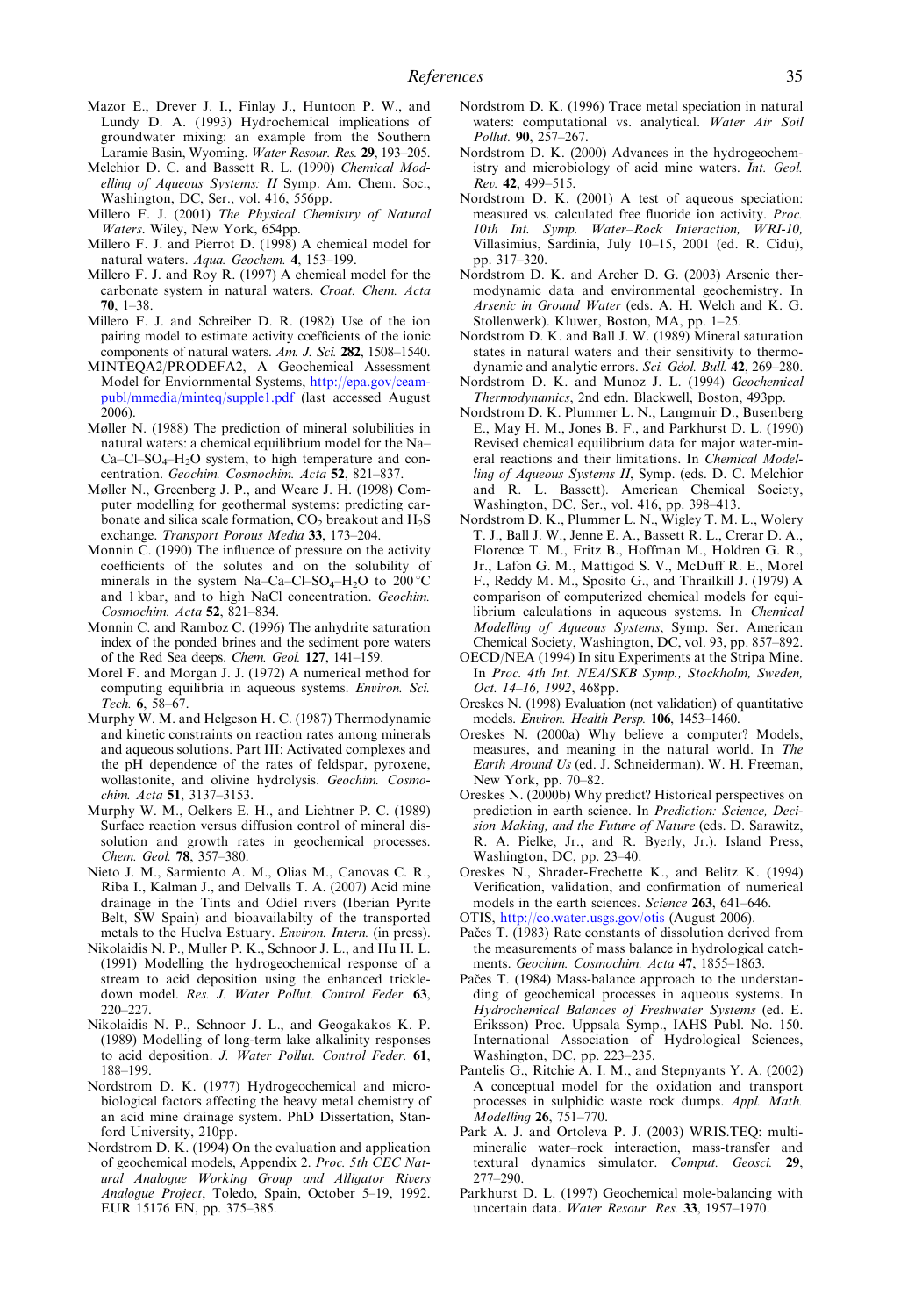- <span id="page-35-0"></span>Parkhurst D. L. and Appelo C. A. J. (1999) User's Guide to PHREEQC (Version 2)—A Computer Program for Speciation, Batch-Reaction, One-Dimensional Transport, and Inverse Geochemical Calculations. US Geol. Surv. Water-Resour. Invest. Report 99-4259, 312pp.
- Parkhurst D. L., Kipp K. L., Engesgaard, P., and Charlton S. R. (2004) PHAST-A Program for Simulating Ground-Water Flow, Solute Transport, and Multicomponent Geochemical Reactions. US Geol. Surv. Tech. Meth. 6-A8, 154pp.
- Parkhurst D. L. and Plummer L. N. (1993) Geochemical models. In Regional Ground-Water Quality (ed. W. M. Alley). Van Nostrand Reinhold, New York, pp. 199–226.
- Parkhurst D. L., Plummer L. N., and Thorstenson D. C. (1980) PHREEQE—A Computer Program for Geochemical Calculations. US Geol. Surv. Water-Resour. Invest. Report 80-96, 195pp.
- Parkhurst D. L., Plummer L. N., and Thorstenson D. C. (1982) BALANCE—A Computer Program for Calculating Mass Transfer for Geochemical Reactions in Ground Water. US Geol. Surv. Water-Resour. Invest. Report 82-14, 29pp.
- Parkhurst D. L., Thorstenson D. C., and Kipp K. L. (2001) Calculating carbon-isotope compositions in an unsaturated zone with seasonally varying  $CO<sub>2</sub>$  production. In Hydrogeology and the Environment (ed. Y. Wang). China Environmental Science Press, Wuhan, China, pp. 220–224.
- Perdue E. M. and Lytle C. R. (1983) Distribution model for binding of protons and metal ions by humic substances. Environ. Sci. Tech. 17, 654–660.
- Perdue E. M., Reuter J. H., and Parrish R. S. (1984) A statistical model of proton binding by humus. Geochim. Cosmochim. Acta 48, 1257–1263.
- Perkins E. H., Kharaka Y. K., Gunter W. D., and Debraal J. D. (1990) Geochemical modelling of water–rock interactions using SOLMINEQ. 88. In Chemical Modelling of Aqueous Systems II D (eds. C. Melchior and R. L. Bassett), Symp. Ser., vol. 416. American Chemical Society, Washington, DC, pp. 117–127.
- Pitzer K. S. (1973) Thermodynamics of electrolytes. Part I: Theoretical basis and general equations. J. Phys. Chem. 77, 268–277.
- Pitzer K. S. (1979) Theory: ion interaction approach. In Activity Coefficients in Electrolyte Solutions (ed. R. M. Pytkowicz). CRC Press, Boca Raton, FL, vol. 1, pp. 157– 208.
- Pitzer K. S. (1991a) Activity Coefficients in Electrolyte Solutions, 2nd edn. CRC Press, Boca Raton, FL, 542pp.
- Pitzer K. S. (1991b) In Activity Coefficients in Electrolyte Solutions, 2nd edn. CRC Press, Boca Raton, FL, pp. 75–153.
- Pitzer K. S. and Brewer L. (1961) Thermodynamics. McGraw-Hill, New York, 723pp.
- Plummer L. N. (1975) Mixing of sea water with calcium carbonate ground water. Geol. Soc. Am. Mem. 142, 219–236.
- Plummer L. N. (1984) Geochemical modelling: a comparison of forward and inverse methods. In Practical Applications of Ground Water Geochemistry (eds. B. Hitchon and E. I. Wallick), First Canadian/American Conf. Hydrogeol. National Well Water Association, Worthington, OH, pp. 149–177.
- Plummer L. N. (1992) Geochemical modelling of waterrock interaction: past, present, future. In Proc. 7th Int. Symp. Water–Rock Interaction, Park City, Utah (eds. Y. K. Kharaka and A. S. Maest). A. A. Balkema, Rotterdam, pp. 23–33.
- Plummer L. N. and Back W. (1980) The mass balance approach: applications to interpreting chemical evolution of hydrologic systems. Am. J. Sci. 280, 130–142.
- Plummer L. N., Busby J. F., Lee R. W., and Hanshaw B. B. (1990) Geochemical modelling of the Madison aquifer in

parts of Montana, Wyoming, and South Dakota. Water Resour. Res. 26, 1981–2014.

- Plummer L. N. and Parkhurst D. L. (1990) Application of the Pitzer equations to the PHREEQE geochemical model. In Chemical Modelling of Aqueous Systems II (eds. D. C. Melchior and R. L. Bassett), Symp. Ser., American Chemical Society, Washington, DC, vol. 416, pp. 128–137.
- Plummer L. N., Parkhurst D. L., Fleming G. W., and Dunkle S. A. (1988) A Computer Program Incorporating Pitzer's Equations for Calculation of Geochemical Reactions in Brines. US Geol. Surv. Water-Resour. Invest. Report 88-4153, 310pp.
- Plummer L. N., Parkhurst D. L., and Thorstenson D. C. (1983) Development of reaction models for groundwater systems. Geochim. Cosmochim. Acta 47, 665–685.
- Plummer L. N., Prestemon E. C., and Parkhurst D. L. (1991) An Interactive Code (NETPATH) for Modelling Net Geochemical Reactions along a Flow Path. US Geol. Surv. Water-Resour. Invest. Report 91-4078, 227pp.
- Popper K. R. (1934) Logik der Forschung (The Logic of Scientific Discovery). Springer, Berlin.
- Posner A. M. (1964) Titration curves of humic acid. Proc. 8th Int. Congr. Soil Sci., Part II. Bucharest, Romania.
- Ptacek C. and Blowes D. (2000) Predicting sulfate-mineral solubility in concentrated waters. In Sulfate Minerals: Crystallography, Geochemistry, and Environmental Significance. Rev. Mineral., Mineralogical Society of America and Geochemical Society, Washington, DC, vol. 40, pp. 513–540.
- Pytkowicz R. M. (1979) Activity Coefficients in Electrolyte Solutions, vols. 1 and 2. CRC Press, Boca Raton, FL, 228 and 330pp.
- Rard J. A., Rand M. H., Anderegg G., and Wanner H. (1999) Chemical Thermodynamics of Technetium. North-Holland/Elsevier, Amsterdam, 568pp.
- Reaction-Transport Modeling In Ground-Water Systems, [http://wwwbrr.cr.usgs.gov/projects/GWC](http://wwwbrr.cr.usgs.gov/projects/GWC_coupled/) [coupled/](http://wwwbrr.cr.usgs.gov/projects/GWC_coupled/) (accessed August 2006).
- Ritchie A. I. M. (2003) Oxidation and gas transport in piles of sulfidic material. In Environmental Aspects of Mine Wastes (eds. J. L. Jambor, D. W. Blowes, and A. I. M. Ritchie). Mineralogical Association of Canada Short Course Series, vol. 31, pp.73–94.
- Robie R. A. and Hemingway B. S. (1995) Thermodynamic Properties of Minerals and Related Substances at 298.15 K and 1 bar  $(10^5 \text{ pascals})$  Pressure and at Higher Temperatures. US Geol. Surv. Bull., vol. 2131, 461pp.
- Robinson R. A. and Stokes R. H. (1959) Electrolyte Solutions, 2nd edn. Academic Press, Butterworth, London, 571pp.
- RockWare, Inc. Earth Science & GIS Software, [www.rock](http://www.rockware.com/catalog/pages/gwb.html)[ware.com/catalog/pages/gwb.html](http://www.rockware.com/catalog/pages/gwb.html) (August 2006).
- Rose K. A., Cook R. B., Brenkert A. L., Gardner R. H., and Hettelingh J. P. (1991a) Systematic comparison of ILWAS, MAGIC, and ETD watershed acidification models. Part 1: Mapping among model inputs and deterministic results. Water Resour. Res. 27, 2577–2589.
- Rose K. A., Cook R. B., Brenkert A. L., Gardner R. H., and Hettelingh J. P. (1991b) Systematic comparison of ILWAS, MAGIC, and ETD watershed acidification models. Part 2: Monte Carlo analysis under regional variability. Water Resour. Res. 27, 2591–2603.
- Rossini F. D., Wagman D. D., Evans W. H., Levine S., and Jaffe I. (1952) Selected Values of Chemical Thermodynamic Properties. Natl. Bur. Stds. Circular 500, 1268pp.
- Rubin J. (1983) Transport of reacting solutes in porous media: relation between mathematical nature of problem formulation and chemical nature of reactions. Water Resour. Res. 19, 1231–1252.
- Rubin J. (1990) Solute transport with multisegment, equilibrium-controlled reactions: a feed forward simulation method. Water Resour. Res. 26, 2029–2055.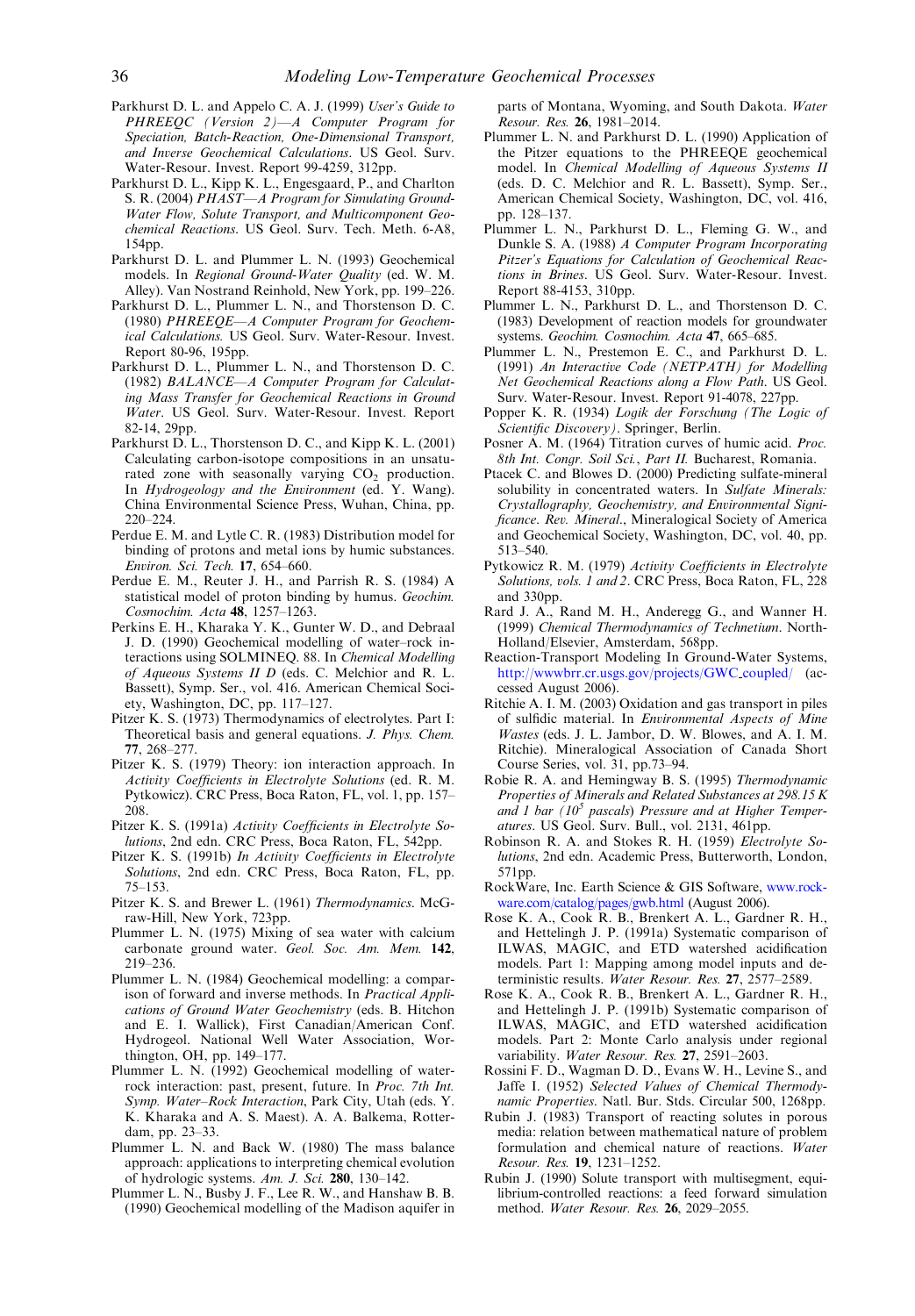- <span id="page-36-0"></span>Runkel R. L. (1998) One-dimensional Transport with Inflow and Storage (OTIS): A Solute Transport Model for Streams and Rivers. US Geol. Surv. Water-Resour. Invest. Report, 98-4018.
- Runkel R. L., Bencala K. E., Broshears R. E., and Chapra S. C. (1996) Reactive solute transport in streams. Part 1: Development of an equilibrium-based model. Water Resour. Res., 409–418.
- Runkel R. L. and Kimball B. A. (2002) Evaluating remedial alternatives for an acid mine drainage stream: application of a reactive transport model. Environ. Sci. Technol. 36, 1093–1101.
- Runkel R. L., Kimball B. A., McKnight D. M., and Bencala K. E. (1999) Reactive solute transport in streams: a surface complexation approach for trace metal sorption. Water Resour. Res. 35, 3829–3840.
- Runnells D. D. (1969) Diagenesis, chemical sediments, and the mixing of natural waters. J. Sedim. Petrol. 39, 1188–1201.
- Saaltink M. W., Batlle F., Ayora C., Carrera J., and Olivella S. (2004) RETRASO, a code for modeling reactive transport in saturated and unsaturated porous media. Geol. Acta 2, 235–251.
- Salvage K. M. and Yeh G.-T. (1998) Development and application of a numerical model of kinetic and equilibrium microbiological and geochemical reactions (BIOKEMOD). J. Hydrol. 209, 27–52.
- Scatchard G. (1936) Concentrated solutions of electrolytes. Chem. Rev. 19, 309–327.
- Scharer J. M., Nicholson R. V., Halbert B., and Snodgrass W. J. (1994) A computer program to assess acid generation in pyritic tailings. In Environmental Geochemistry of Sulfide Oxidation (eds. C. N. Alpers and D. W. Blowes). American Chemical Society Symposium Series, vol. 550, pp. 132–152.
- Scharlin P. (1996) Carbon Dioxide in Water and Aqueous Electrolyte Solutions IUPAC Solubility Data Series vol. 62, Oxford University Press, UK, 383pp.
- Schecher W. D. and Driscoll C. T. (1987) An evaluation of uncertainty associated with aluminum equilibrium calculations. Water Resour. Res. 23, 525–534.
- Schecher W. D. and Driscoll C. T. (1988) An evaluation of the equilibrium calculations within acidification models: the effect of uncertainty in measured chemical components. Water Resour. Res. 24, 533–540.
- Servos J. W. (1990) Physical Chemistry from Ostwald to Pauling: The Making of a Science in America. Princeton University Press, New York, 402pp.
- Shock E. L. and Helgeson H. C. (1988) Calculation of the thermodynamic and transport properties of aqueous species at high pressures and temperatures: correlation algorithms for ionic species and equation of state predictions to 5 kb and 1000 °C. Geochim. Cosmochim. Acta 52, 2009–2036.
- Shock E. L. and Helgeson H. C. (1990) Calculation of the thermodynamic and transport properties of aqueous species at high pressures and temperatures: standard partial molal properties of organic species. Geochim. Cosmochim. Acta 54, 915–946.
- Shock E. L., Helgeson H. C., and Sverjensky D. A. (1989) Calculation of the thermodynamic and transport properties of aqueous species at high pressures and temperatures: standard partial moral properties of inorganic neutral species. Geochim. Cosmochim. Acta 53, 2157–2183.
- Sillén L. G. (1961) The Physical Chemistry of Seawater. Am. Assoc. Adv. Sci. Publ. 67, 549–581.
- Sillén L. G. (1962) High-speed computers as a supplement to graphical methods. Part I: The functional behavior of the error square sum. Acta Chem. Scand. 16, 159-172.
- Sillén L. G. and Martell A. E. (1964) Stability Constants of Metal-ion Complexes, Spec. Publ. 17. Chem. Soc., London, 754pp.
- Silva R. J., Bidoglio G., Rand M. H., Robouch P. B., Wanner H., and Puigdomenech I. (1995) Chemical

Thermodynamics of Americium. North-Holland/Elsevier, Amsterdam, 392pp.

- Smith W. R. and Missen R. W. (1982) Chemical Reaction Equilibrium Analysis. Wiley, New York, 364pp.
- Spear R. C. and Hornberger G. M. (1980) Eutrophication in Peel Inlet. Part II: Identification of critical uncertainties via Generalized Sensitivity Analysis. Water Res. 14, 43–59.
- Spencer R. J., Møller N., and Weare J. H. (1990) The prediction of mineral solubilities in natural waters: a chemical equilibrium model for the Na–K–Ca–Mg–Cl–  $SO_4$ –H<sub>2</sub>O system at temperatures below 25 °C. Geochim. Cosmochim. Acta 54, 575–590.
- Steefel C. I. and Lasaga A. C. (1994) A coupled model for transport of multiple chemical species and kinetic precipitation/dissolution reactions with application to reactive flow in single phase hydrothermal systems. Am. J. Sci. 294, 529–592.
- Steefel C. I. and Lichtner P. C. (1998) Multicomponent reactive transport in discrete fractures. Part I: Controls on reaction front geometry. J. Hydrol. 209, 186–199.
- Steefel C. I. and Van Cappellen P. (1998) Reactive transport modelling of natural systems. J. Hydrol. 209, 1–7.
- Steefel C. I. and Yabusaki S. B. (1996) OS3D/GIMRT, Software for multicomponent-multidimensional reactive transport. User manual and programmer's guide, PNL-11166, Richland.
- Stumm W. (1987) Aquatic Surface Chemistry. Wiley, New York, 519pp.
- Stumm W. and Morgan J. J. (1996) Aquatic Chemistry, 3rd edn. Wiley, New York, 1022pp.
- Suarez D. L. and Simunek J. (1996) Solute transport modelling under variably saturated water-flow conditions. In Reactive Transport in Porous Media (eds. P. C. Lichtner, C. I. Steefel, and E. H. Oelkers). Rev. Mineral., Mineralogical Society of America, pp. 229–268.
- Sverdrup H. U. (1990) The Kinetics of Base Cation Release due to Chemical Weathering. Lund University Press, Lund, Sweden, 246pp.
- Tanger J. C. and Helgeson H. C. (1988) Calculation of the thermodynamics and transport properties of aqueous species at high pressures and temperatures: revised equations of state for the standard partial moral properties of ions and electrolytes. Am. J. Sci. 288, 19–98.
- Tebes-Stevens C., Valocchi A. J., VanBriesen J. M., and Rittmann B. E. (1998) Multicomponent transport with coupled geochemical and microbiological reactions: model description and example simulations. J. Hydrol. 209, 8–26.
- Tipping E. (1994) WHAM—a chemical equilibrium model and computer code for waters, sediments and soils incorporating a discrete site/electrostatic model of ion-binding by humic substances. Comput. Geosci. 20, 973-1023.
- Tipping E. (1998) Modelling the properties and behavior of dissolved organic matter in soils. Mitteil. Deutsh. Boden. Gesell. 87, 237–252.
- Tipping E. (2002) Cation Binding by Humic Substances. Cambridge University Press, UK, 434pp.
- Tipping E., Rey-Castro C., Bryan S. E., and Hamilton-Taylor J. (2002) Al(III) and Fe(III) binding by humic substances in freshwaters, and implications for trace metal speciation. Geochim. Cosmochim. Acta 66, 3211– 3224.
- Thorstenson D. C. and Parkhurst D. L. (2002) Calculation of Individual Isotope Equilibrium Constants for Implementation in Geochemical Models. Water-Resour. Invest. Report 02-4172, 129pp.
- Truesdell A. H. and Jones B. F. (1974) WATEQ, a computer program for calculating chemical equilibria of natural waters. J. Res. US Geol. Surv. 2, 233–248.
- USEPA (1998, 1999) MINTEQA2/PRODEFA2, a geochemical assessment model for environmental systems. User manual supplement for version 4.0, online at